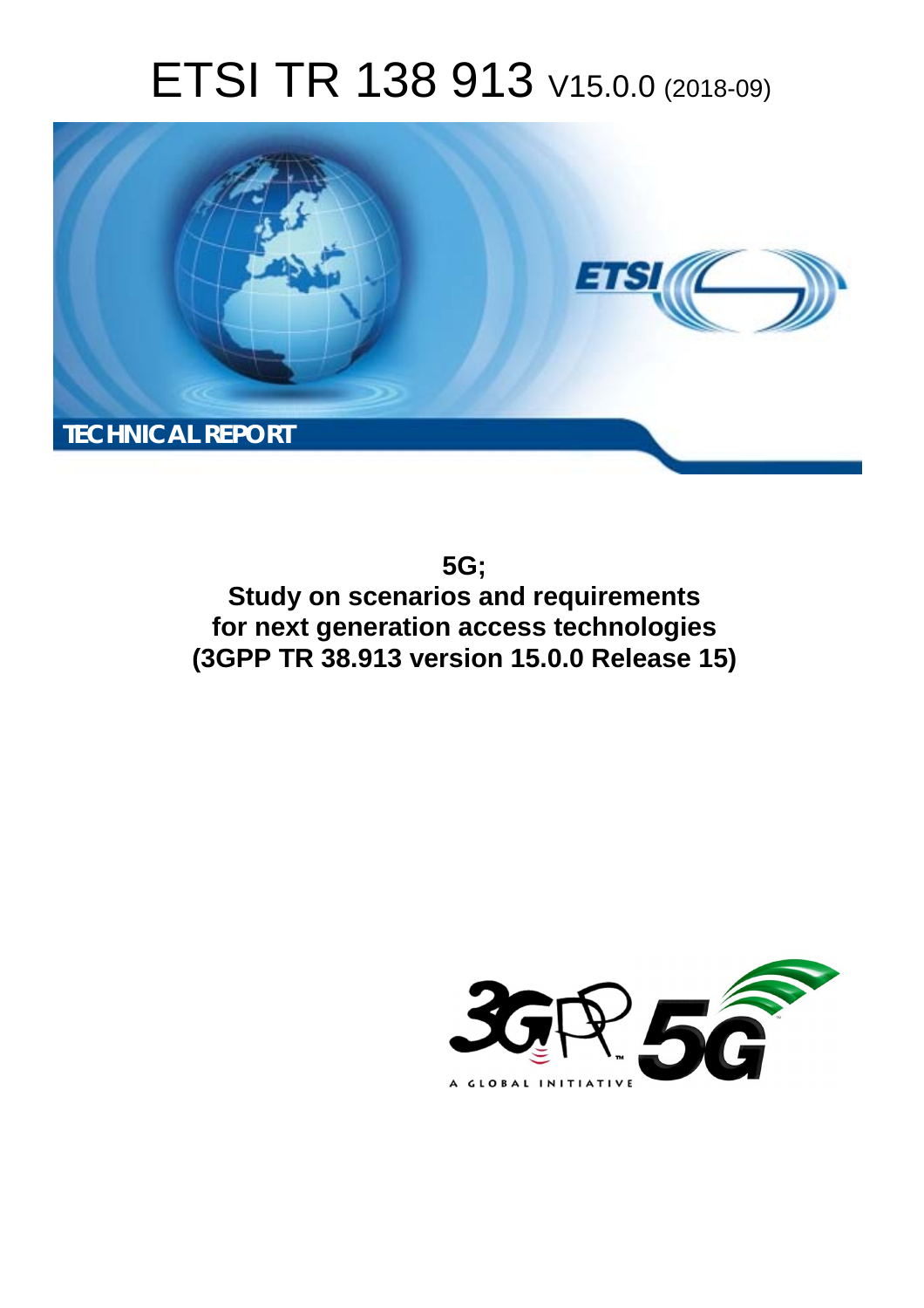Reference RTR/TSGR-0038913vf00

Keywords

 $5G$ 

#### *ETSI*

#### 650 Route des Lucioles F-06921 Sophia Antipolis Cedex - FRANCE

Tel.: +33 4 92 94 42 00 Fax: +33 4 93 65 47 16

Siret N° 348 623 562 00017 - NAF 742 C Association à but non lucratif enregistrée à la Sous-Préfecture de Grasse (06) N° 7803/88

#### *Important notice*

The present document can be downloaded from: <http://www.etsi.org/standards-search>

The present document may be made available in electronic versions and/or in print. The content of any electronic and/or print versions of the present document shall not be modified without the prior written authorization of ETSI. In case of any existing or perceived difference in contents between such versions and/or in print, the only prevailing document is the print of the Portable Document Format (PDF) version kept on a specific network drive within ETSI Secretariat.

Users of the present document should be aware that the document may be subject to revision or change of status. Information on the current status of this and other ETSI documents is available at <https://portal.etsi.org/TB/ETSIDeliverableStatus.aspx>

If you find errors in the present document, please send your comment to one of the following services: <https://portal.etsi.org/People/CommiteeSupportStaff.aspx>

#### *Copyright Notification*

No part may be reproduced or utilized in any form or by any means, electronic or mechanical, including photocopying and microfilm except as authorized by written permission of ETSI. The content of the PDF version shall not be modified without the written authorization of ETSI. The copyright and the foregoing restriction extend to reproduction in all media.

> © ETSI 2018. All rights reserved.

**DECT**TM, **PLUGTESTS**TM, **UMTS**TM and the ETSI logo are trademarks of ETSI registered for the benefit of its Members. **3GPP**TM and **LTE**TM are trademarks of ETSI registered for the benefit of its Members and of the 3GPP Organizational Partners. **oneM2M** logo is protected for the benefit of its Members.

**GSM**® and the GSM logo are trademarks registered and owned by the GSM Association.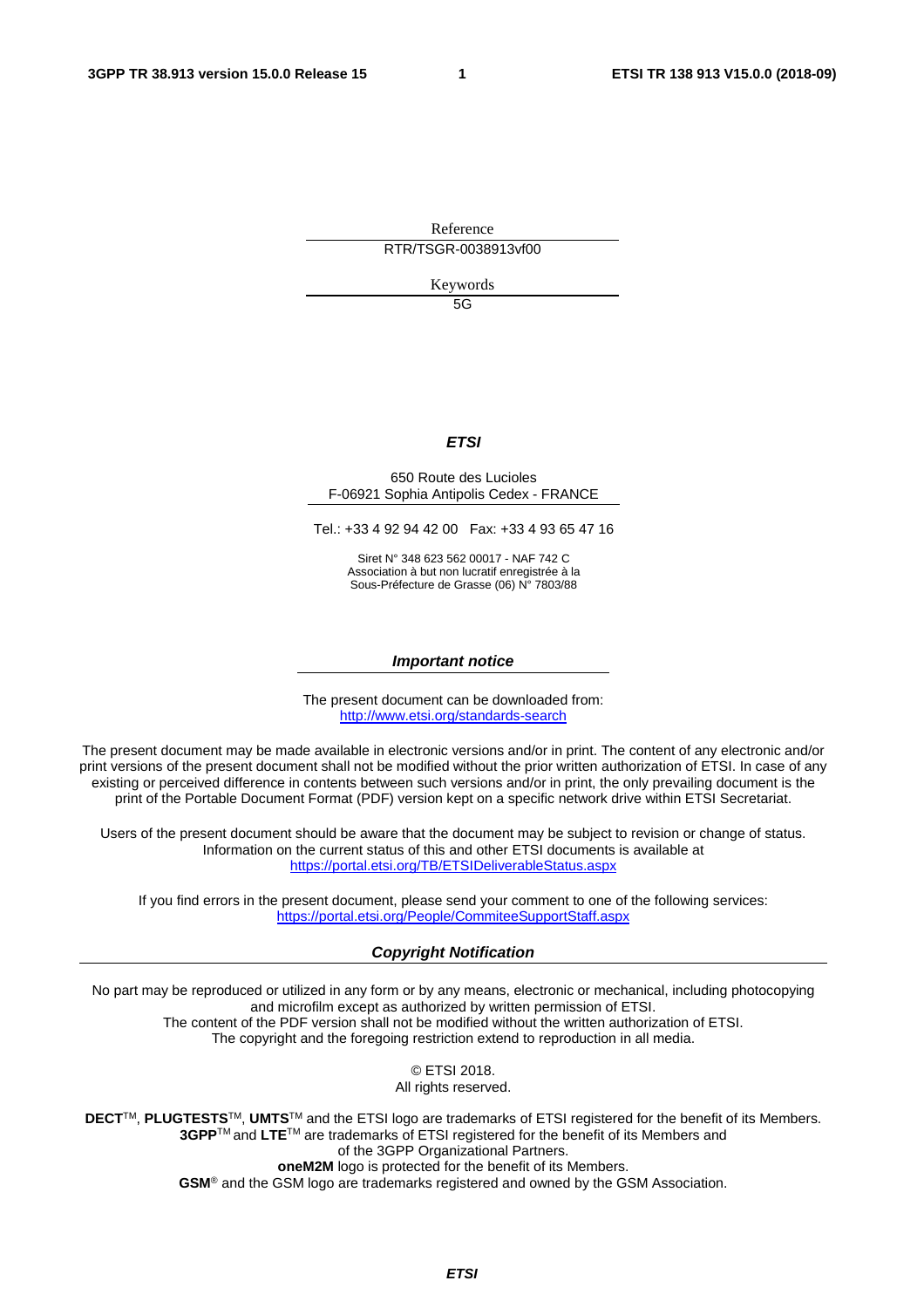# Intellectual Property Rights

#### Essential patents

IPRs essential or potentially essential to normative deliverables may have been declared to ETSI. The information pertaining to these essential IPRs, if any, is publicly available for **ETSI members and non-members**, and can be found in ETSI SR 000 314: *"Intellectual Property Rights (IPRs); Essential, or potentially Essential, IPRs notified to ETSI in respect of ETSI standards"*, which is available from the ETSI Secretariat. Latest updates are available on the ETSI Web server ([https://ipr.etsi.org/\)](https://ipr.etsi.org/).

Pursuant to the ETSI IPR Policy, no investigation, including IPR searches, has been carried out by ETSI. No guarantee can be given as to the existence of other IPRs not referenced in ETSI SR 000 314 (or the updates on the ETSI Web server) which are, or may be, or may become, essential to the present document.

#### **Trademarks**

The present document may include trademarks and/or tradenames which are asserted and/or registered by their owners. ETSI claims no ownership of these except for any which are indicated as being the property of ETSI, and conveys no right to use or reproduce any trademark and/or tradename. Mention of those trademarks in the present document does not constitute an endorsement by ETSI of products, services or organizations associated with those trademarks.

# Foreword

This Technical Report (TR) has been produced by ETSI 3rd Generation Partnership Project (3GPP).

The present document may refer to technical specifications or reports using their 3GPP identities, UMTS identities or GSM identities. These should be interpreted as being references to the corresponding ETSI deliverables.

The cross reference between GSM, UMTS, 3GPP and ETSI identities can be found under [http://webapp.etsi.org/key/queryform.asp.](http://webapp.etsi.org/key/queryform.asp)

# Modal verbs terminology

In the present document "**should**", "**should not**", "**may**", "**need not**", "**will**", "**will not**", "**can**" and "**cannot**" are to be interpreted as described in clause 3.2 of the [ETSI Drafting Rules](https://portal.etsi.org/Services/editHelp!/Howtostart/ETSIDraftingRules.aspx) (Verbal forms for the expression of provisions).

"**must**" and "**must not**" are **NOT** allowed in ETSI deliverables except when used in direct citation.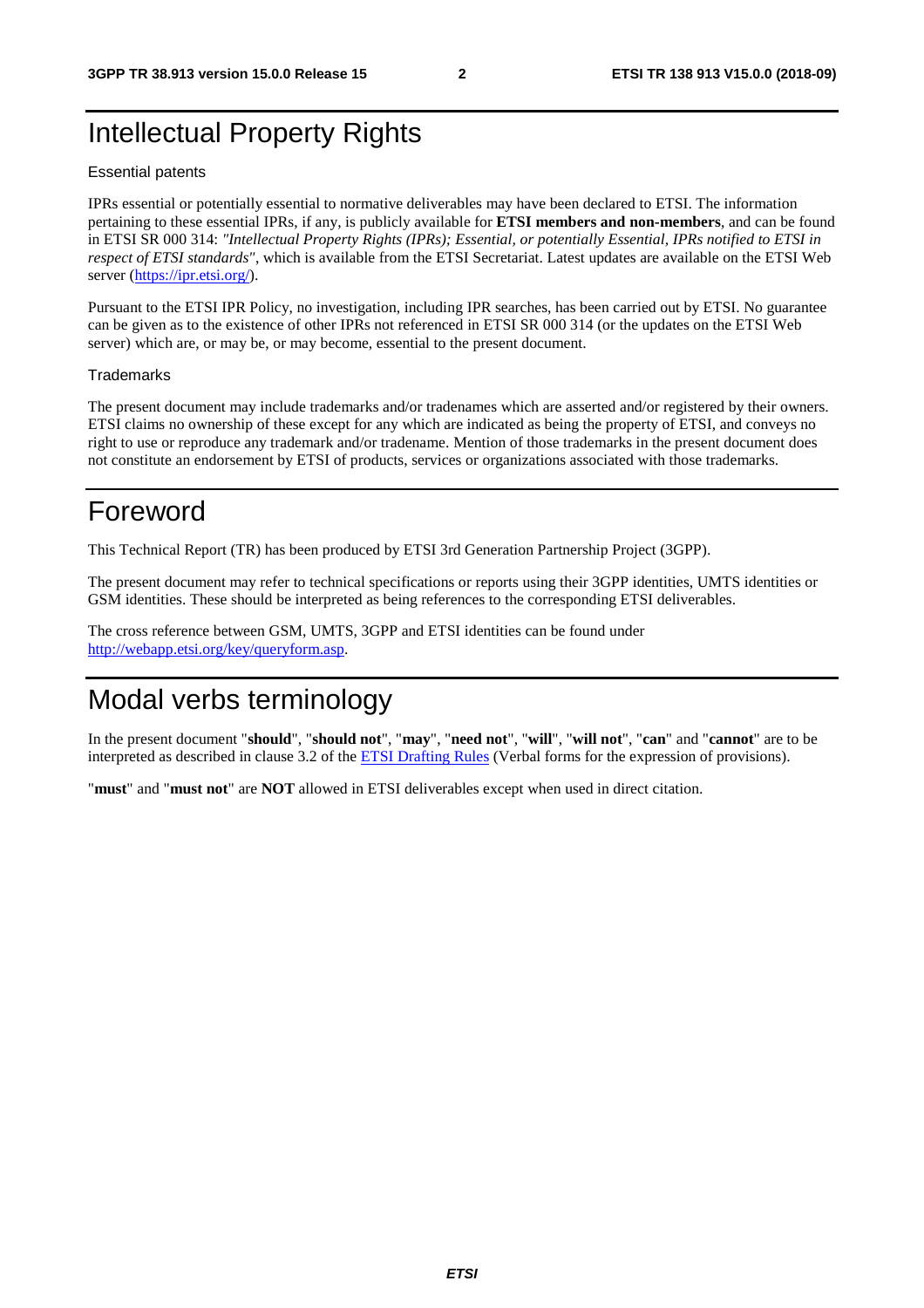$\mathbf{3}$ 

# Contents

| 1              |                                                                                            |  |  |
|----------------|--------------------------------------------------------------------------------------------|--|--|
| 2              |                                                                                            |  |  |
| 3              |                                                                                            |  |  |
| 3.1            |                                                                                            |  |  |
| 3.2<br>3.3     |                                                                                            |  |  |
|                |                                                                                            |  |  |
| 4              |                                                                                            |  |  |
| 5              |                                                                                            |  |  |
| 6              |                                                                                            |  |  |
| 6.0            |                                                                                            |  |  |
| 6.1            |                                                                                            |  |  |
| 6.1.1<br>6.1.2 |                                                                                            |  |  |
| 6.1.3          |                                                                                            |  |  |
| 6.1.4          |                                                                                            |  |  |
| 6.1.5          |                                                                                            |  |  |
| 6.1.6          |                                                                                            |  |  |
| 6.1.7          |                                                                                            |  |  |
| 6.1.8          |                                                                                            |  |  |
| 6.1.9          |                                                                                            |  |  |
| 6.1.10         |                                                                                            |  |  |
| 6.1.11         |                                                                                            |  |  |
| 6.1.12         |                                                                                            |  |  |
| 7              |                                                                                            |  |  |
| 7.1            |                                                                                            |  |  |
| 7.2            |                                                                                            |  |  |
| 7.3            |                                                                                            |  |  |
| 7.4            |                                                                                            |  |  |
| 7.5            |                                                                                            |  |  |
| 7.6            |                                                                                            |  |  |
| 7.7            |                                                                                            |  |  |
| 7.8            |                                                                                            |  |  |
| 7.9            |                                                                                            |  |  |
| 7.10           |                                                                                            |  |  |
| 7.10.1<br>7.11 |                                                                                            |  |  |
| 7.12           |                                                                                            |  |  |
| 7.13           |                                                                                            |  |  |
| 7.14           |                                                                                            |  |  |
| 7.15           |                                                                                            |  |  |
| 7.16           |                                                                                            |  |  |
| 7.17           |                                                                                            |  |  |
| 7.18           |                                                                                            |  |  |
| 7.19           |                                                                                            |  |  |
| 8              | Requirements for architecture and migration of Next Generation Radio Access Technologies31 |  |  |
| 9              |                                                                                            |  |  |
| 9.1            |                                                                                            |  |  |
|                |                                                                                            |  |  |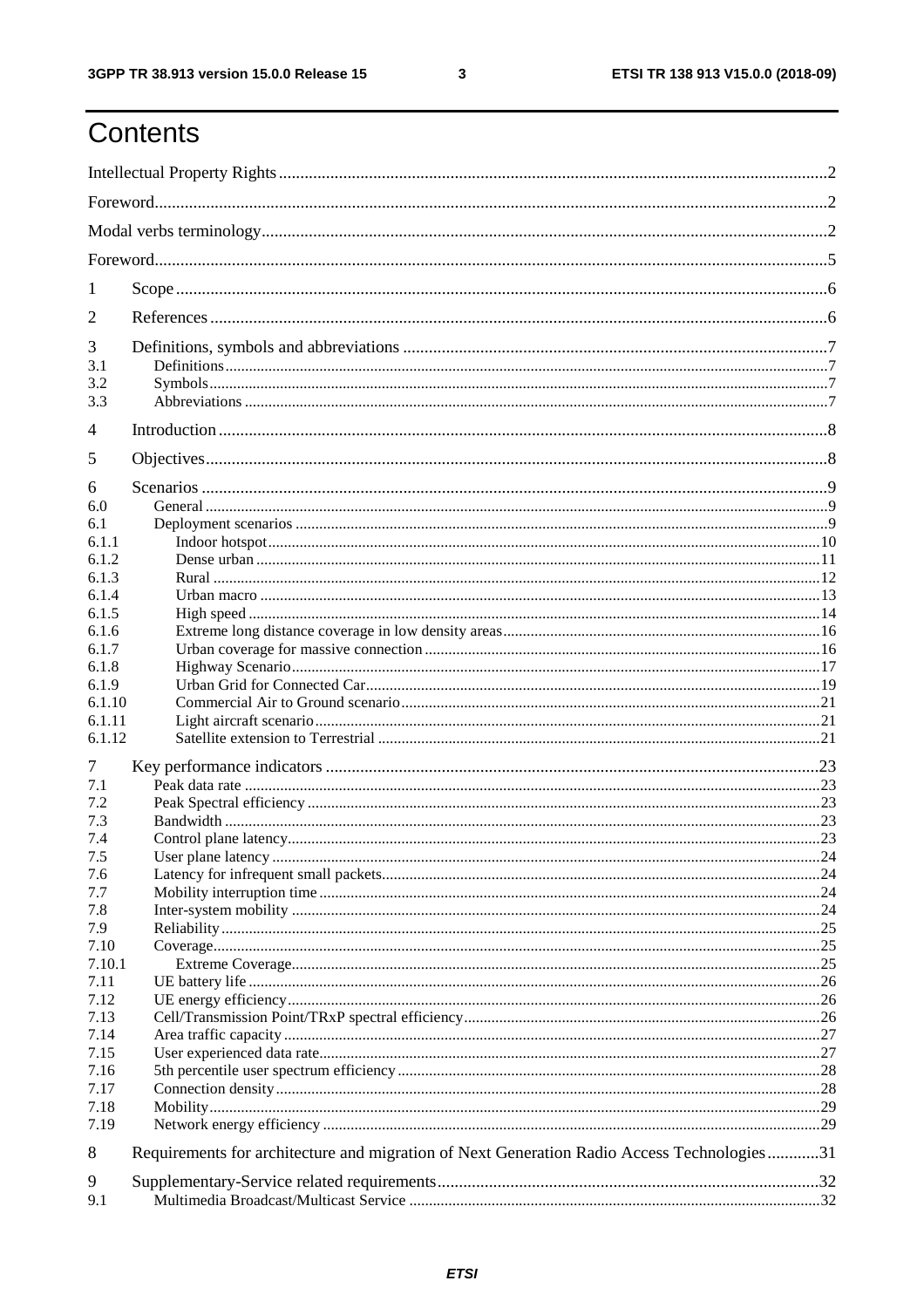$\overline{\mathbf{4}}$ 

| 9.2      |  |
|----------|--|
| 9.3      |  |
| 9.3.1    |  |
| 9.3.2    |  |
| 9.3.3    |  |
| 9.4      |  |
| 10       |  |
| 10.0     |  |
| 10.1     |  |
| 10.1.1   |  |
| 10.1.2   |  |
| 10.1.3   |  |
| 10.1.4   |  |
| 10.1.5   |  |
| 10.1.6   |  |
| 10.2     |  |
| 10.3     |  |
| 10.4     |  |
| 10.4.1   |  |
| 10.4.2   |  |
| 10.4.3   |  |
| 10.5     |  |
| 10.6     |  |
| 10.6.1   |  |
| 10.6.2   |  |
| 10.6.3   |  |
| 10.7     |  |
| 10.8     |  |
| 10.9     |  |
| 10.10    |  |
| 10.10.1  |  |
| 10.10.2  |  |
| 10.11    |  |
| 10.12    |  |
| 10.13    |  |
| 10.14    |  |
| 10.15    |  |
| 10.16    |  |
| 10.17    |  |
| 10.18    |  |
| 11       |  |
| Annex A: |  |
|          |  |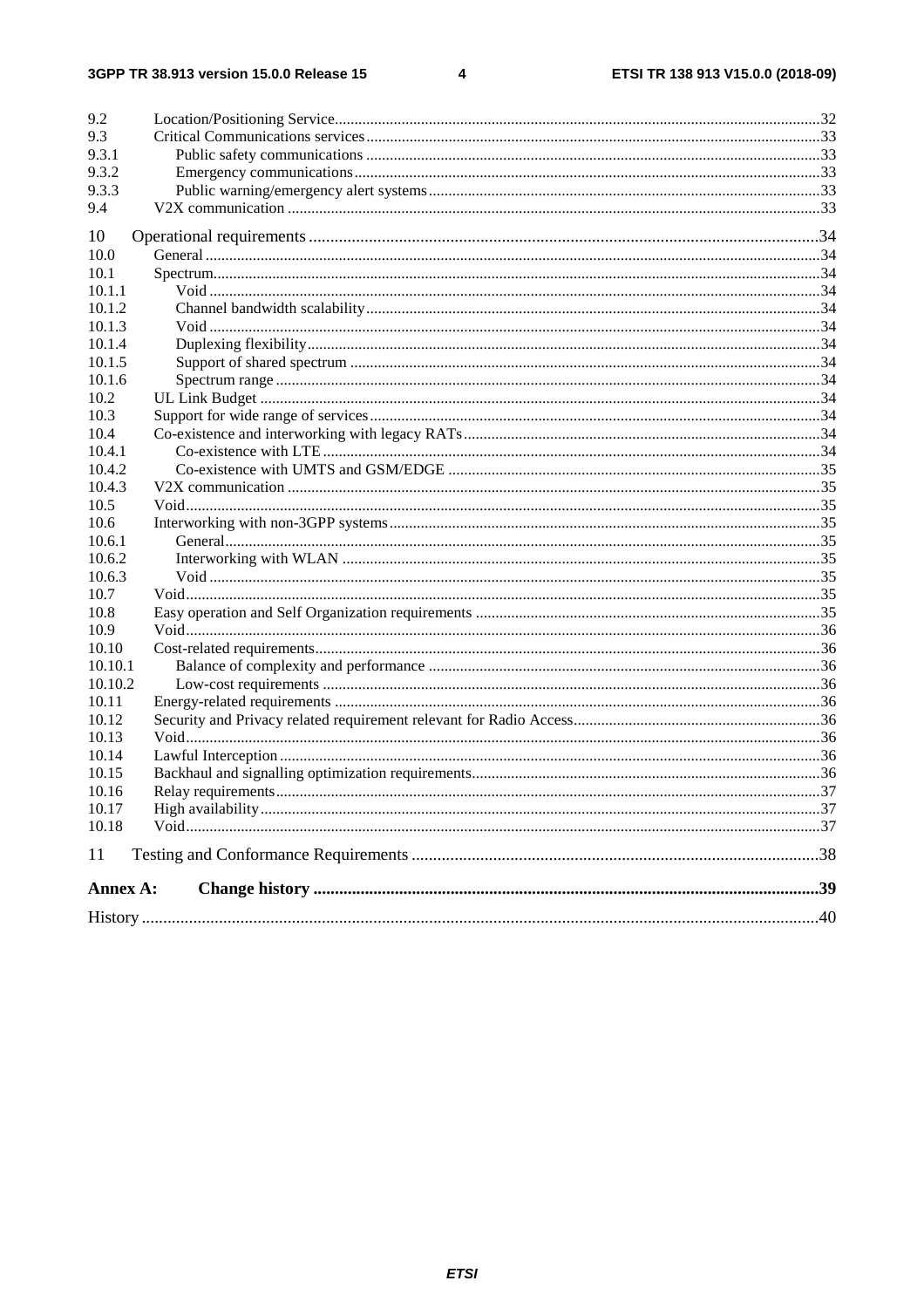# Foreword

This Technical Report has been produced by the 3rd Generation Partnership Project (3GPP).

The contents of the present document are subject to continuing work within the TSG and may change following formal TSG approval. Should the TSG modify the contents of the present document, it will be re-released by the TSG with an identifying change of release date and an increase in version number as follows:

Version x.y.z

where:

- x the first digit:
	- 1 presented to TSG for information;
	- 2 presented to TSG for approval;
	- 3 or greater indicates TSG approved document under change control.
- y the second digit is incremented for all changes of substance, i.e. technical enhancements, corrections, updates, etc.
- z the third digit is incremented when editorial only changes have been incorporated in the document.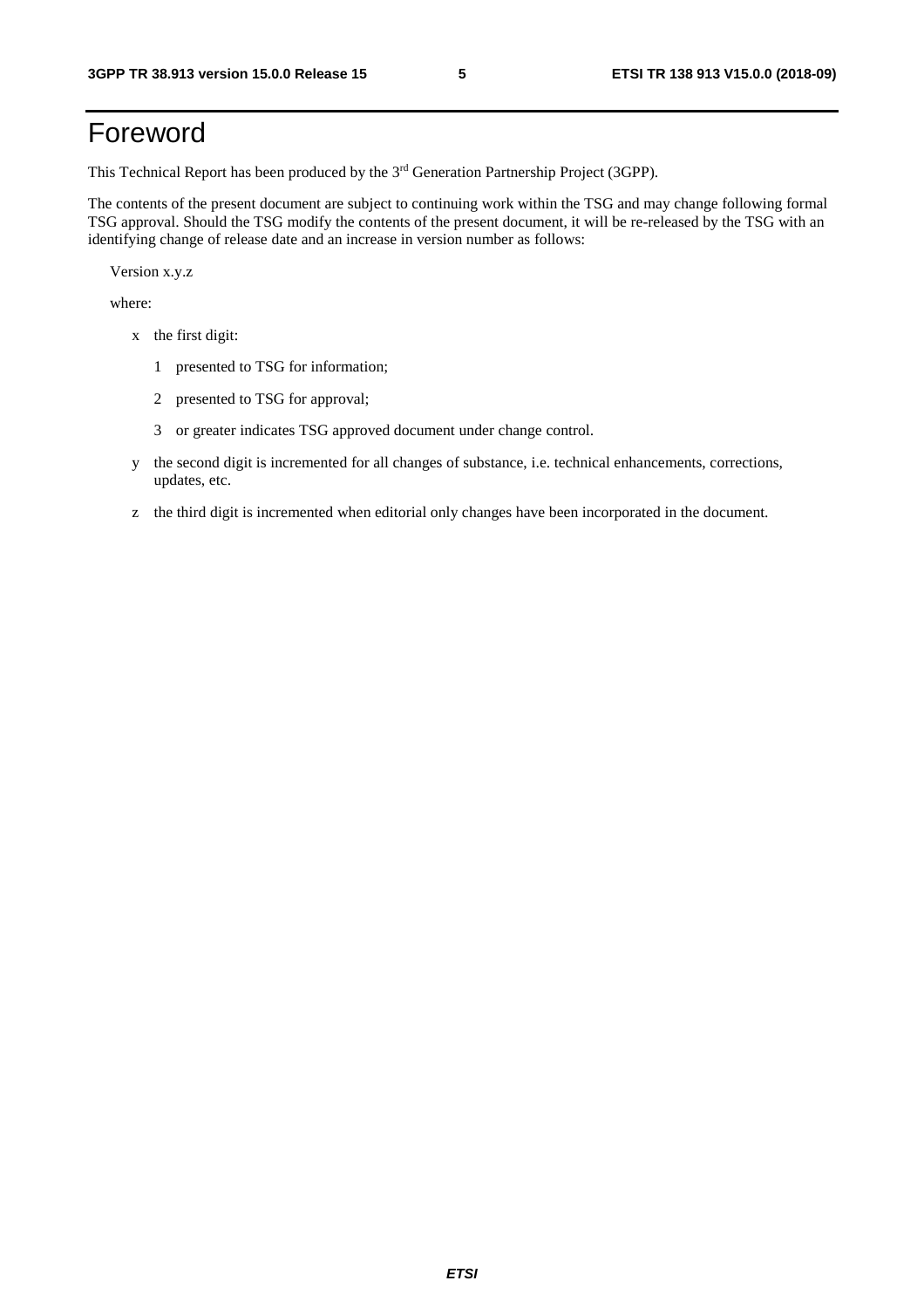# 1 Scope

This document is related to the technical report for this study item "Scenarios and Requirements for Next Generation Access Technologies" [1]. The objective of the study item is to identify the typical deployment scenarios associated with attributes such as carrier frequency, inter-site distance, user density, maximum mobility speed, etc, and to develop requirements for next generation access technologies for the identified deployment scenarios taking into account, but not limited to, the ITU-R discussion on IMT-2020 requirements.

This document contains scenarios and requirements for next generation access technologies, which can be used as not only guidance to the technical work to be performed in 3GPP RAN WGs, but also input for ITU-R to take into account when developing IMT-2020 technical performance requirements.

# 2 References

The following documents contain provisions which, through reference in this text, constitute provisions of the present document.

| $[1]$  | 3GPP SID FS_NG_SReq: "Scenarios and Requirements for Next Generation Access<br>Technologies" RP-152257, "New Study Item Proposal - Study on Scenarios and Requirements for<br>Next Generation Access Technologies", CMCC, RAN#70, Sitges, Spain, Dec. 7 - 11, 2015. |
|--------|---------------------------------------------------------------------------------------------------------------------------------------------------------------------------------------------------------------------------------------------------------------------|
| $[2]$  | 3GPP TR 21.905: "Vocabulary for 3GPP Specifications".                                                                                                                                                                                                               |
| $[3]$  | 3GPP TR 22.891: "Feasibility Study on New Services and Markets Technology Enablers".                                                                                                                                                                                |
| $[4]$  | Recommendation ITU-R M.2083: <b>IMT</b> Vision - "Framework and overall objectives of the future<br>development of IMT for 2020 and beyond" (September 2015).                                                                                                       |
| $[5]$  | ITU-R report M.2135, Guidelines for evaluation of radio interface technologies for IMT-<br>Advanced.                                                                                                                                                                |
| [6]    | 3GPP TR 36.878: "Study on performance enhancements for high speed scenario in LTE".                                                                                                                                                                                 |
| $[7]$  | 3GPP TR 23.799: " Study on Architecture for Next Generation System".                                                                                                                                                                                                |
| [8]    | 3GPP TS 23.303: " Proximity-based services (ProSe); Stage 2".                                                                                                                                                                                                       |
| [9]    | 3GPP TS 22.179: "Mission Critical Push To Talk (MCPTT) over LTE; Stage 1".                                                                                                                                                                                          |
| $[10]$ | 3GPP TS 22.468: "Group Communication System Enablers for LTE (GCSE_LTE)".                                                                                                                                                                                           |
| $[11]$ | 3GPP TR 36.890: "Evolved Universal Terrestrial Radio Access (E-UTRA); Study on single-cell<br>point-to-multipoint transmission for E-UTRA".                                                                                                                         |
| $[12]$ | 3GPP TS 22.101: "Service aspects; Service principles".                                                                                                                                                                                                              |
| $[13]$ | 3GPP TS 22.071 "Location Services (LCS); Service description; Stage 1".                                                                                                                                                                                             |
| $[14]$ | 3GPP TS 22.153: "Multimedia priority service".                                                                                                                                                                                                                      |
| $[15]$ | 3GPP TS 22.268: "Public Warning System (PWS) requirements".                                                                                                                                                                                                         |
| $[16]$ | 3GPP TS 33.106: "3G security; Lawful interception requirements".                                                                                                                                                                                                    |
| $[17]$ | 3GPP TS 22.185: "Service requirements for V2X services".                                                                                                                                                                                                            |
| $[18]$ | 3GPP TS 22.886: "Study on enhancement of 3GPP Support for 5G V2X Services".                                                                                                                                                                                         |
| $[19]$ | 3GPP TR 33.899: "Study on the security aspects of the next generation system".                                                                                                                                                                                      |
| $[20]$ | 3GPP TS 22.280: "Mission Critical Services Common Requirements (MCCoRe); Stage 1".                                                                                                                                                                                  |
| $[21]$ | 3GPP TS 22.281: "Mission Critical Video services over LTE".                                                                                                                                                                                                         |
| $[22]$ | 3GPP TS 22.282: "Mission Critical Data services over LTE".                                                                                                                                                                                                          |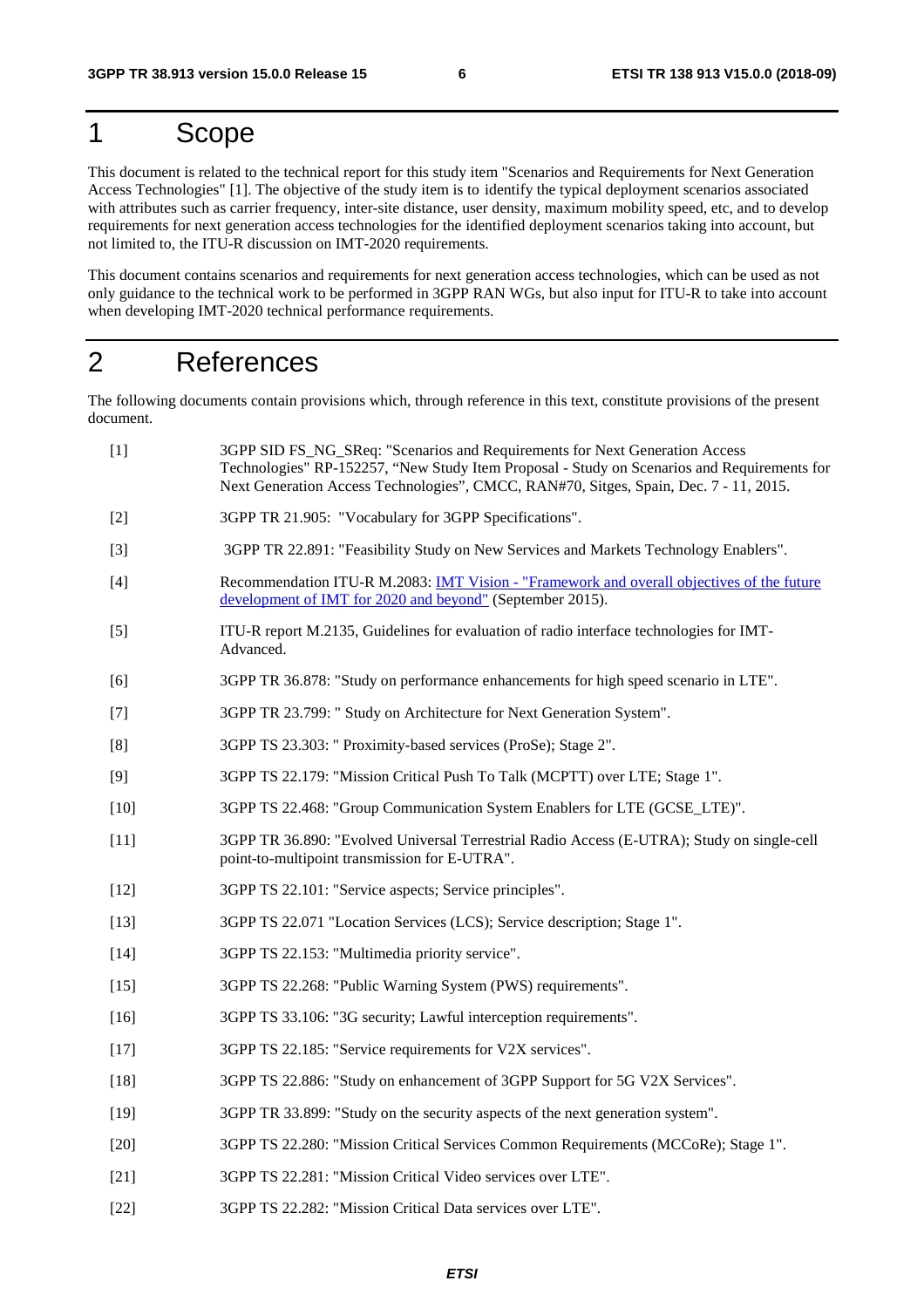[23] 3GPP TS 22.346: "Isolated Evolved Universal Terrestrial Radio Access Network (E-UTRAN) operation for public safety; Stage 1".

# 3 Definitions, symbols and abbreviations

# 3.1 Definitions

For the purposes of the present document, the terms and definitions given in 3GPP TR 21.905 [1] and the following apply. A term defined in the present document takes precedence over the definition of the same term, if any, in 3GPP TR 21.905 [1].

**Transmission Reception Point (TRxP)**: Antenna array with one or more antenna elements available to the network located at a specific geographical location for a specific area.

### 3.2 Symbols

For the purposes of the present document, the following symbols apply:

| t gen    | The time during which data or access request is generated        |
|----------|------------------------------------------------------------------|
| t sendrx | The time during which data or access request is sent or received |

# 3.3 Abbreviations

For the purposes of the present document, the abbreviations given in 3GPP TR 21.905 [2] and the following apply. An abbreviation defined in the present document takes precedence over the definition of the same abbreviation, if any, in 3GPP TR 21.905 [2].

| <b>ARPU</b>     | Average Revenue Per User                                        |
|-----------------|-----------------------------------------------------------------|
| <b>BBU</b>      | <b>Baseband Unit</b>                                            |
| BS              | <b>Base Station</b>                                             |
| <b>CAPEX</b>    | Capital Expenditure                                             |
| <b>CDF</b>      | <b>Cumulative Distribution Function</b>                         |
| CN              | Core Network                                                    |
| D2D             | Device to Device                                                |
| DL              | Downlink                                                        |
| <b>DRX</b>      | Discontinuous Reception                                         |
| EE              | <b>Energy Efficiency</b>                                        |
| eMBB            | enhanced Mobile BroadBand                                       |
| EMF             | Electric and Magnetic Fields                                    |
| eNB             | evolved Node B                                                  |
| eV2X            | enhanced Vehicle to Everything                                  |
| <b>FDD</b>      | <b>Frequency Division Duplex</b>                                |
| <b>GCSE_LTE</b> | Group Communication System Enablers for LTE                     |
| <b>GEO</b>      | <b>Geostationary orbit</b>                                      |
| <b>GNSS</b>     | Global Navigation Satellite System                              |
| <b>HEO</b>      | <b>High Earth Orbit</b>                                         |
| IMT             | International Mobile Telecommunicationss                        |
| InH             | <b>Indoor Hotspot</b>                                           |
| <b>ISD</b>      | Inter-Site Distance                                             |
| <b>ITU</b>      | International Telecommunication Union                           |
| <b>ITU-R</b>    | International Telecommunication Union Radiocommunication Sector |
| <b>KPI</b>      | Key Performance Indicator                                       |
| <b>LEO</b>      | Low Earth Orbit                                                 |
| <b>MEO</b>      | Medium Earth Orbit                                              |
| <b>MBB</b>      | Mobile BroadBand                                                |
| MaxCL           | <b>Maximum Coupling Loss</b>                                    |
| <b>MCPTT</b>    | Mission-Critical Push-To-Talk                                   |
| mMTC            | massive Machine Type Communications                             |
| <b>NR</b>       | New Radio                                                       |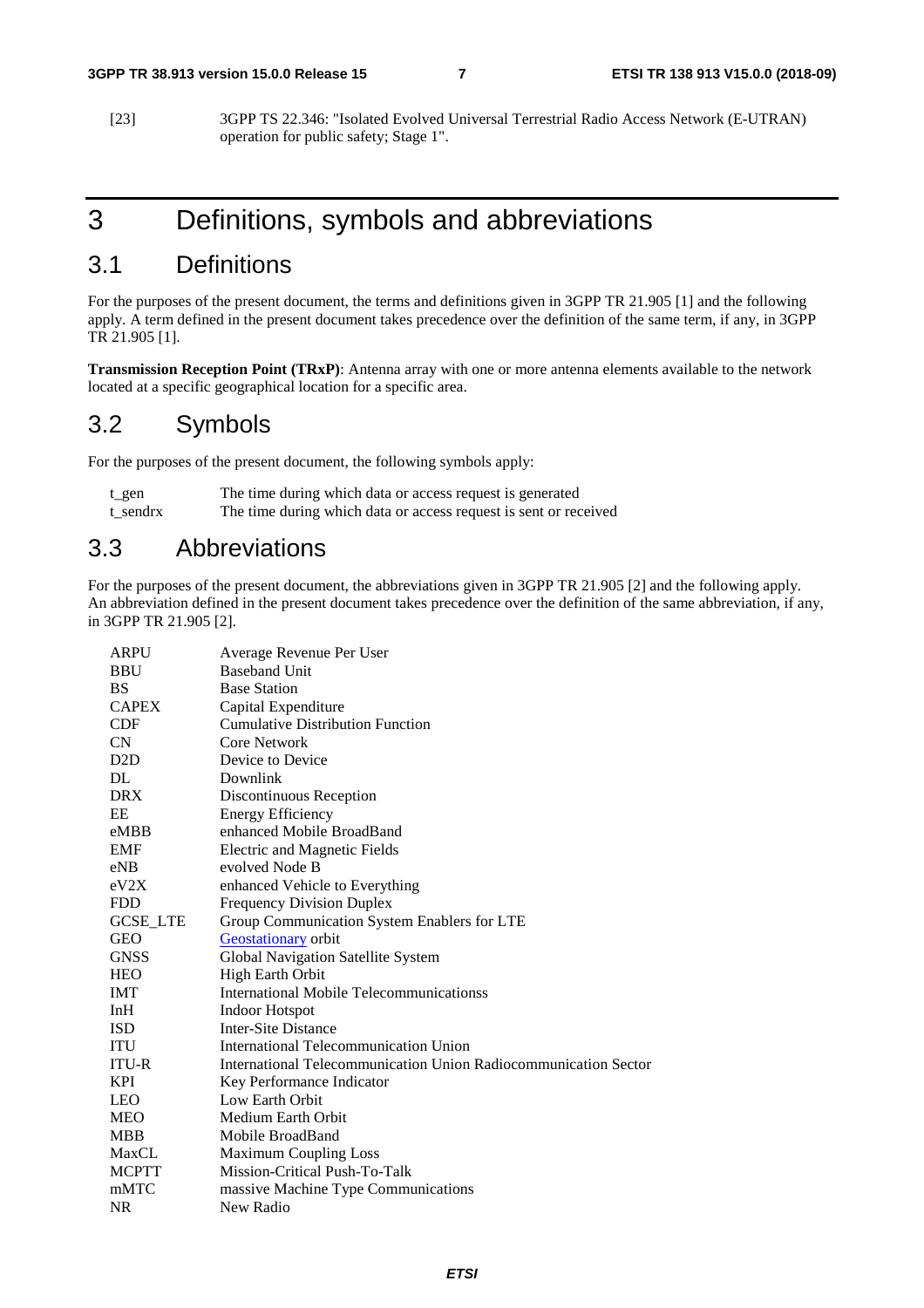| <b>OPEX</b>       | <b>Operational Expenditure</b>                |
|-------------------|-----------------------------------------------|
| ProSe             | <b>Proximity Services</b>                     |
| QoE               | Quality of Experience                         |
| QoS               | Quality of Service                            |
| <b>RAN</b>        | Radio Access Network                          |
| <b>RAT</b>        | Radio Access Technology                       |
| RF                | Radio Frequency                               |
| RMa               | Rural Macro                                   |
| <b>RRH</b>        | Remote Radio Head                             |
| <b>RSU</b>        | Roadside Unit                                 |
| <b>RTT</b>        | Round Trip Time                               |
| Rx                | Receiver                                      |
| <b>SA</b>         | Service and System Aspect                     |
| <b>SC-PTM</b>     | Single-Cell Point-to-Multipoint transmission  |
| <b>SDU</b>        | Service Data Unit                             |
| <b>SFN</b>        | <b>Single Frequency Network</b>               |
| <b>SINR</b>       | Signal-to-Interference-plus-Noise Ratio       |
| SON               | <b>Self Organized Network</b>                 |
| TDD               | <b>Time Division Duplex</b>                   |
| TR                | <b>Technical Report</b>                       |
| TR <sub>x</sub> P | <b>Transmission Reception Point</b>           |
| Tx                | Transmitter                                   |
| UE                | User Equipment                                |
| UL                | Uplink                                        |
| UMa               | <b>Urban Macro</b>                            |
| UMi               | Urban Micro                                   |
| <b>URLLC</b>      | Ultra-Reliable and Low Latency Communications |
| V2X               | Vehicle to Everything                         |
| WG                | <b>Working Group</b>                          |
| <b>WLAN</b>       | Wireless Local Area Network                   |
| <b>WRC</b>        | <b>World Radiocommunication Conference</b>    |
|                   |                                               |

# 4 Introduction

At the 3GPP TSG RAN #70 meeting, the Study Item description on "Scenarios and Requirements for Next Generation Access Technologies" was approved [1].

The justification of the Study Item was that a fully mobile and connected society is expected in the near future, which will be characterized by a tremendous amount of growth in connectivity, traffic volume and a much broader range of usage scenarios. Some typical trends include explosive growth of data traffic, great increase of connected devices and continuous emergence of new services. Besides the market requirements, the mobile communication society itself also requires a sustainable development of the eco-system, which produces the needs to further improve system efficiencies, such as spectrum efficiency, energy efficiency, operational efficiency and cost efficiency. To meet the above everincreasing requirements from market and mobile communication society, next generation access technologies are expected to emerge in the near future. A study item to identify typical deployment scenarios for next generation access technologies and the required capabilities in each corresponding deployment scenarios should be considered.

# 5 Objectives

In order to meet the deployment scenarios and requirements, studies for next generation access technologies should be carried out in at least, but not limited to, the following areas, designs for next generation access technologies RAN should strive for enough flexibility to support current envisaged and future requirements for the different use cases, e.g., from SA1 3GPP TR 22.891 [3], i.e., to support for wide range of services.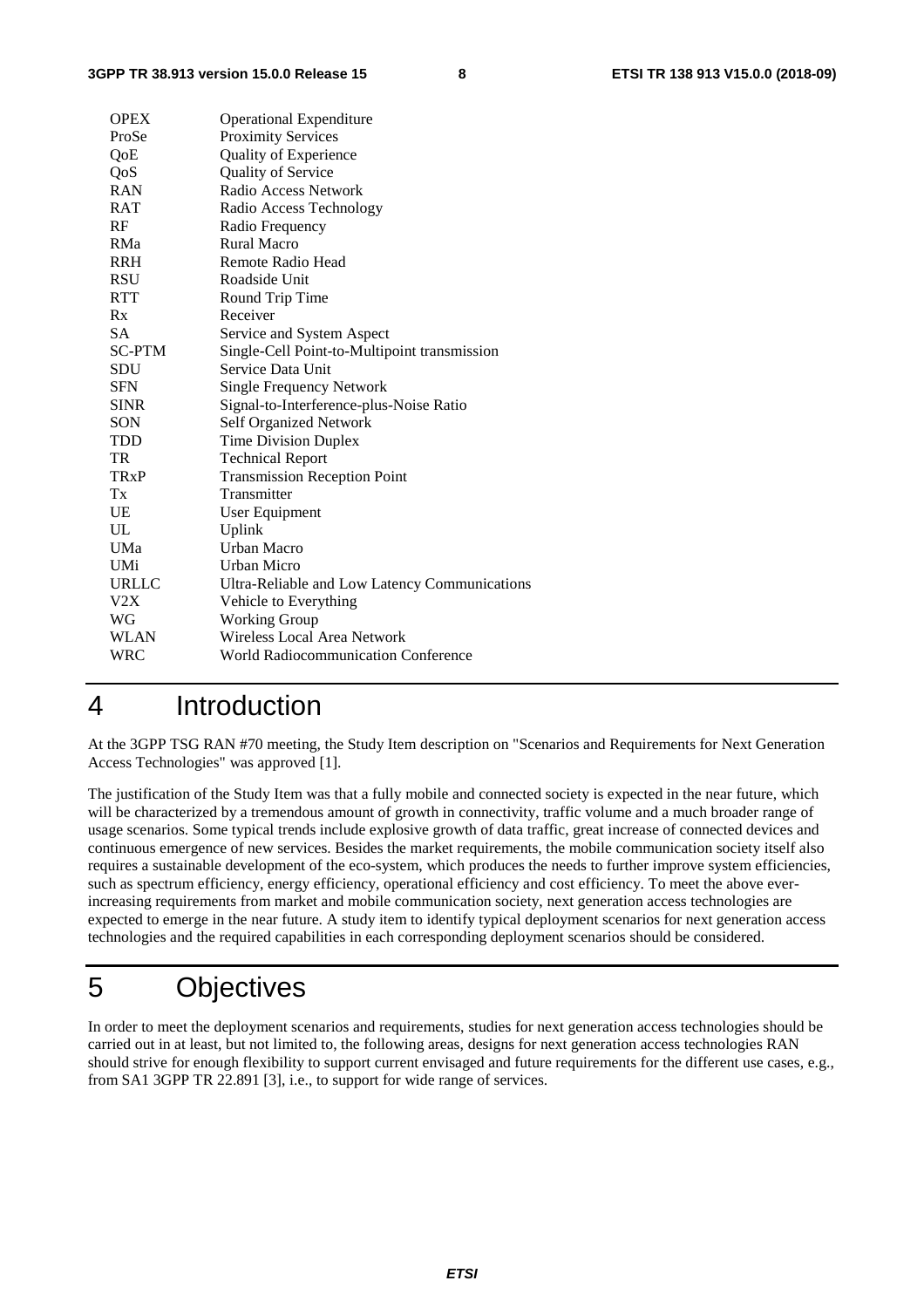# 6 Scenarios

# 6.0 General

This subsection briefly introduces the three usage scenarios defined by ITU-R IMT for 2020 and beyond [4] is envisaged to expand and support diverse families of usage scenarios and applications that will continue beyond the current IMT. Furthermore, a broad variety of capabilities would be tightly coupled with these intended different usage scenarios and applications for IMT for 2020 and beyond. The families of usage scenarios for IMT for 2020 and beyond include:

- eMBB (enhanced Mobile BroadBand)
- mMTC (massive Machine Type Communications)
- URLLC (Ultra-Reliable and Low Latency Communications)

# 6.1 Deployment scenarios

 Deployment scenarios for eMBB, mMTC and URLLC are described in this TR. Other deployment scenarios related to eV2X (enhanced Vehicle to Everything) services are also described in this TR. Not all requirements apply to all deployment scenarios described in the TR. The mapping between requirements and deployment scenarios is described per KPI in Chapter 7.However, some of eMBB deployment scenarios may possibly be reused to evaluate mMTC and URLLC, or some specific evaluation tests (e.g., link-level simulation) can be developed to check whether the requirements can be achieved.

High-level descriptions on deployment scenarios including carrier frequency, aggregated system bandwidth, network layout / ISD, BS / UE antenna elements, UE distribution / speed and service profile are proposed in this TR. It is assumed that more detailed attributes and simulation parameters, for example, the channel model, BS / UE Tx power, number of antenna ports, etc. should be defined in the new RAT study item.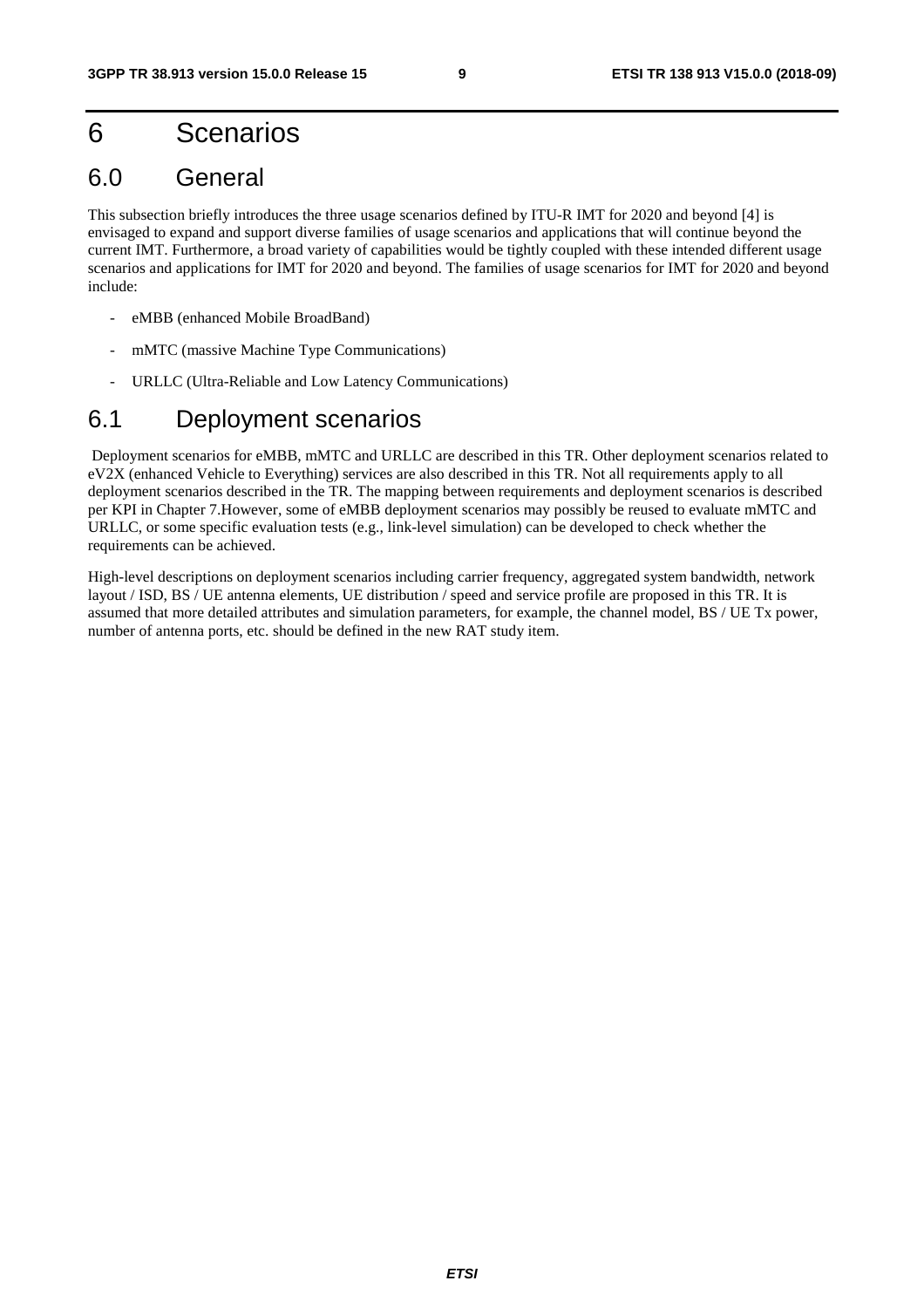### 6.1.1 Indoor hotspot

The indoor hotspot deployment scenario focuses on small coverage per site/TRxP (transmission and reception point) and high user throughput or user density in buildings. The key characteristics of this deployment scenario are high capacity, high user density and consistent user experience indoor.

Some of its attributes are listed in Table 6.1.1-1.

| <b>Attributes</b>                                   | <b>Values or assumptions</b>                                                                |
|-----------------------------------------------------|---------------------------------------------------------------------------------------------|
| <b>Carrier Frequency</b><br>NOTE <sub>1</sub>       | Around 30 GHz or Around 70 GHz or Around 4 GHz                                              |
| Aggregated system<br>bandwidth<br>NOTE <sub>2</sub> | Around 30GHz or Around 70GHz: Up to 1GHz (DL+UL) NOTE3<br>Around 4GHz: Up to 200MHz (DL+UL) |
| Layout                                              | Single layer:                                                                               |
|                                                     | - Indoor floor                                                                              |
|                                                     | (Open office)                                                                               |
| <b>ISD</b>                                          | 20 <sub>m</sub>                                                                             |
|                                                     | (Equivalent to 12TRxPs per 120m x 50m)                                                      |
| <b>BS</b> antenna                                   | Around 30GHz or Around 70GHz: Up to 256 Tx and Rx antenna elements                          |
| elements NOTE4                                      | Around 4GHz: Up to 256 Tx and Rx antenna elements                                           |
| UE antenna                                          | round 30GHz or Around 70GHz: Up to 32 Tx and Rx antenna elements                            |
| elements NOTE4                                      | Around 4GHz: Up to 8 Tx and Rx antenna elements                                             |
| User distribution and                               | 100% Indoor, 3km/h,                                                                         |
| UE speed                                            | 10 users per TRxP                                                                           |
| Service profile                                     | Whether to use full buffer traffic or non-full-buffer traffic depends on the<br>NOTE:       |
|                                                     | evaluation methodology adopted for each KPI. For certain KPIs, full buffer traffic          |
|                                                     | is desirable to enable comparison with IMT-Advanced values.                                 |

- NOTE1: The options noted here are for evaluation purpose, and do not mandate the deployment of these options or preclude the study of other spectrum options. A range of bands from 24.25 GHz – 52.6 GHz identified for WRC-19 are currently being considered and around 30 GHz is chosen as a proxy for this range. A range of bands from 66 GHz – 86 GHz identified for WRC-19 are currently being considered and around 70 GHz is chosen as a proxy for this range. A range of bands from  $3300 - 4990$ MHz identified for WRC-15 are currently being considered and around 4GHz is chosen as a proxy for this range.
- NOTE2: The aggregated system bandwidth is the total bandwidth typically assumed to derive the values for some KPIs such as area traffic capacity and user experienced data rate. It is allowed to simulate a smaller bandwidth than the aggregated system bandwidth and transform the results to a larger bandwidth. The transformation method should then be described, including the modelling of power limitations.
- NOTE3: "DL + UL" refers to either of the following two cases:
	- 1. FDD with symmetric bandwidth allocations between DL and UL.
	- 2. TDD with the aggregated system bandwidth used for either DL or UL via switching in time-domain.
- NOTE4: The maximum number of antenna elements is a working assumption. 3GPP needs to strive to meet the target with typical antenna configurations.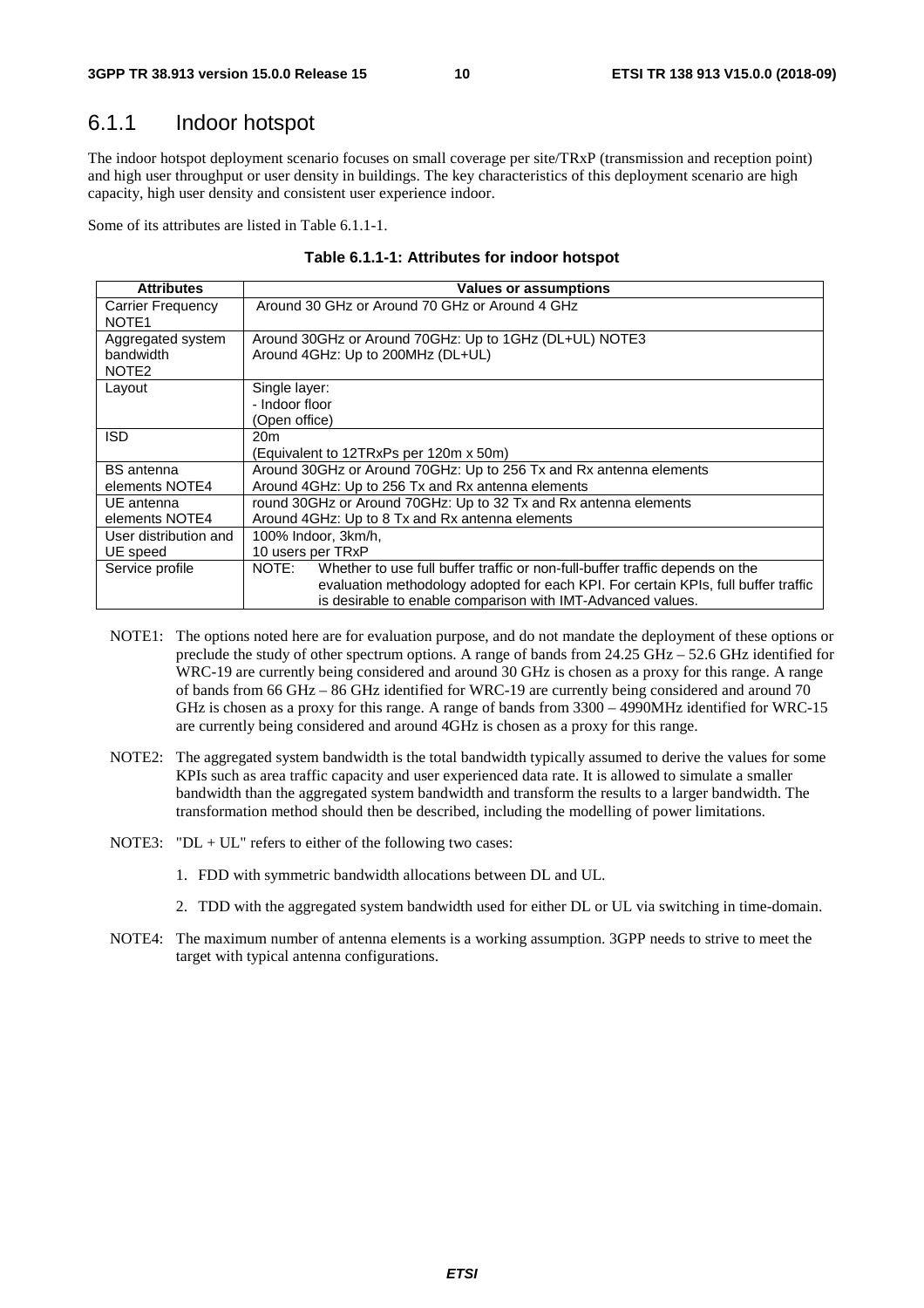### 6.1.2 Dense urban

The dense urban microcellular deployment scenario focuses on macro TRxPs with or without micro TRxPs and high user densities and traffic loads in city centres and dense urban areas. The key characteristics of this deployment scenario are high traffic loads, outdoor and outdoor-to-indoor coverage. This scenario will be interference-limited, using macro TRxPs with or without micro TRxPs. A continuous cellular layout and the associated interference shall be assumed.

Some of its attributes are listed in Table 6.1.2-1.

| Table 6.1.2-1: Attributes for dense urban |  |  |  |
|-------------------------------------------|--|--|--|
|-------------------------------------------|--|--|--|

| <b>Attributes</b>                                   | <b>Values or assumptions</b>                                                                                                                                                                                                                              |  |
|-----------------------------------------------------|-----------------------------------------------------------------------------------------------------------------------------------------------------------------------------------------------------------------------------------------------------------|--|
| Carrier Frequency<br>NOTE <sub>1</sub>              | Around 4GHz + Around 30GHz (two layers)                                                                                                                                                                                                                   |  |
| Aggregated system<br>bandwidth<br>NOTE <sub>2</sub> | Around 30GHz: Up to1GHz (DL+UL)<br>Around 4GHz: Up to 200MHz (DL+UL)                                                                                                                                                                                      |  |
| Layout                                              | Two layers:<br>- Macro layer: Hex. Grid<br>- Micro layer: Random drop<br>Step 1 NOTE3: Around 4GHz in Macro layer<br>Step 2 NOTE3: Both Around 4GHz & Around 30GHz may be available in Macro & Micro<br>layers (including 1 macro layer, macro cell only) |  |
| <b>ISD</b>                                          | Macro layer: 200m<br>Micro layer: 3 micro TRxPs per macro TRxP NOTE4,<br>All micro TRxPs are all outdoor                                                                                                                                                  |  |
| <b>BS</b> antenna<br>elements NOTE5                 | Around 30GHz: Up to 256 Tx and Rx antenna elements<br>Around 4GHz: Up to 256 Tx and Rx antenna elements                                                                                                                                                   |  |
| UE antenna<br>elements NOTE5                        | Around 30GHz: Up to 32 Tx and Rx antenna elements<br>Around 4GHz: Up to 8 Tx and Rx antenna elements                                                                                                                                                      |  |
| User distribution<br>and UE speed                   | Step1 NOTE3: Uniform/macro TRxP, 10 users per TRxP NOTE6, NOTE7<br>Step2 NOTE3: Uniform/macro TRxP + Clustered/micro TRxP, 10 users per TRxP NoTE6,<br>80% indoor (3km/h), 20% outdoor (30km/h)                                                           |  |
| Service profile                                     | NOTE:<br>Whether to use full buffer traffic or non-full-buffer traffic depends on the<br>evaluation methodology adopted for each KPI. For certain KPIs, full buffer traffic<br>is desirable to enable comparison with IMT-Advanced values.                |  |

- NOTE1: The options noted here are for evaluation purpose, and do not mandate the deployment of these options or preclude the study of other spectrum options. A range of bands from 24.25 GHz – 52.6 GHz identified for WRC-19 are currently being considered and around 30 GHz is chosen as a proxy for this range. A range of bands from 3300 – 4990MHz identified for WRC-15 are currently being considered and around 4GHz is chosen as a proxy for this range.
- NOTE2: The aggregated system bandwidth is the total bandwidth typically assumed to derive the values for some KPIs such as area traffic capacity and user experienced data rate. It is allowed to simulate a smaller bandwidth than the aggregated system bandwidth and transform the results to a larger bandwidth. The transformation method should then be described, including the modelling of power limitations.
- NOTE3: Step 1 shall be used for the evaluation of spectral efficiency KPIs. Step2 shall be used for the evaluation of the other deployment scenario dependant KPIs.
- NOTE4: This value is the baseline and other number of micro TRxPs per macro TRxP (e.g., 6 or 10) is not precluded.
- NOTE5: The maximum number of antenna elements is a working assumption. 3GPP needs to strive to meet the target with typical antenna configurations.
- NOTE6: 10 users per TRxP is the baseline with full buffer traffic. 20 users per macro TRxP with full buffer traffic is not precluded.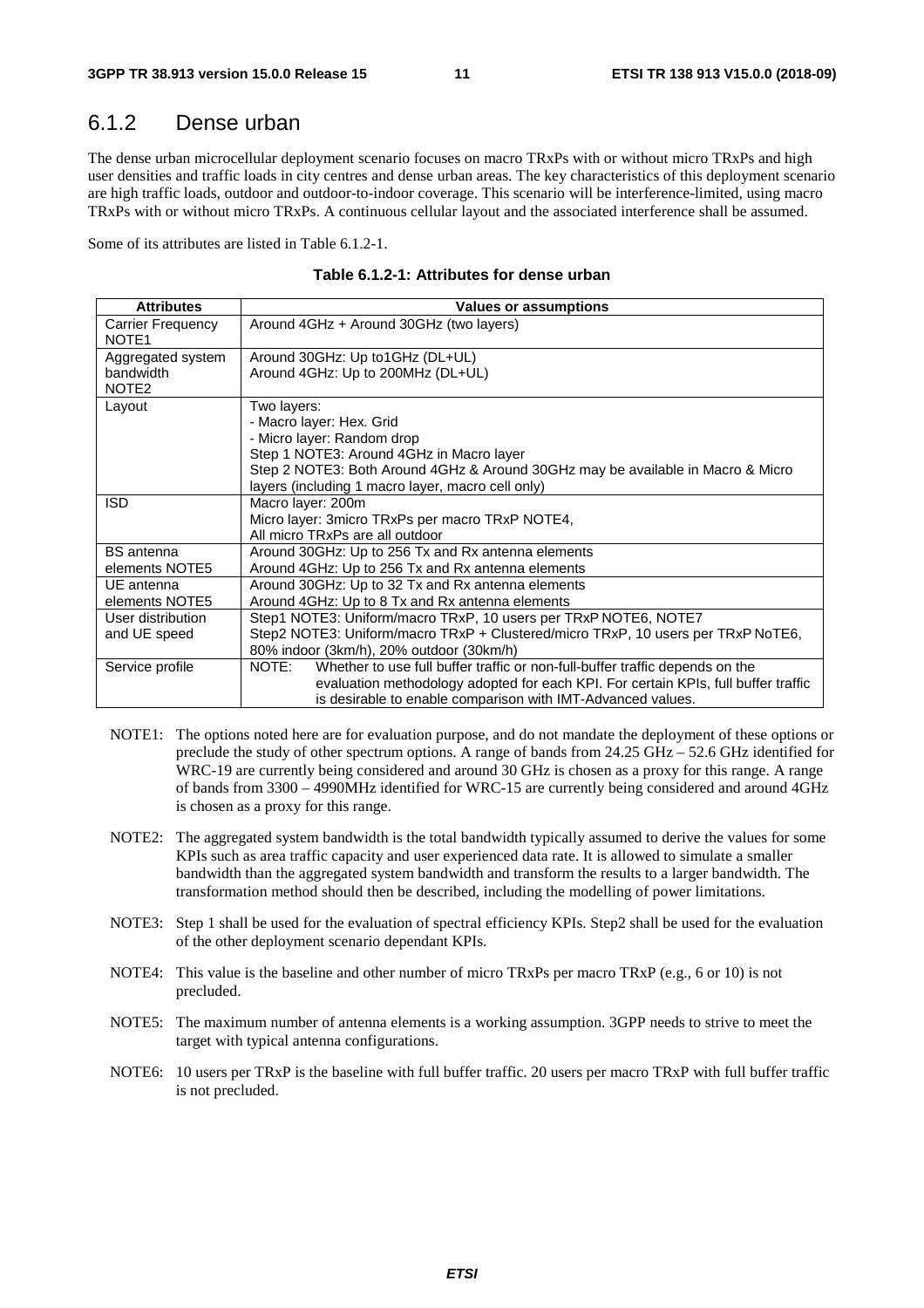### 6.1.3 Rural

The rural deployment scenario focuses on larger and continuous coverage. The key characteristics of this scenario are continuous wide area coverage supporting high speed vehicles. This scenario will be noise-limited and/or interferencelimited, using macro TRxPs.

Some of its attributes are listed in Table 6.1.3-1.

| <b>Attributes</b>        | <b>Values or assumptions</b>                                                          |
|--------------------------|---------------------------------------------------------------------------------------|
| <b>Carrier Frequency</b> | Around 700MHz or Around 4GHz (for ISD 1)                                              |
| NOTE <sub>1</sub>        | Around 700 MHz and Around 2 GHz combined (for ISD 2)                                  |
| Aggregated system        | Around 700MHz: Up to 20MHz(DL+UL) NOTE3                                               |
| <b>bandwidth</b>         | Around 4GHz: Up to 200MHz (DL+UL)                                                     |
| NOTE <sub>2</sub>        |                                                                                       |
| Layout                   | Single layer:                                                                         |
|                          | - Hex. Grid                                                                           |
| <b>ISD</b>               | ISD 1: 1732m                                                                          |
|                          | ISD 2:5000m                                                                           |
| <b>BS</b> antenna        | Around 4GHz: Up to 256 Tx and Rx antenna elements                                     |
| elements NOTE4           | Around 700MHz: Up to 64 Tx and Rx antenna elements                                    |
| UE antenna               | Around 4GHz: Up to 8 Tx and Rx antenna elements                                       |
| elements NOTE4           | Around 700MHz: Up to 4 Tx and Rx antenna elements                                     |
| User distribution        | 50% outdoor vehicles (120km/h) and 50% indoor (3km/h), 10 users per TRxP              |
| and UE speed             |                                                                                       |
| Service profile          | NOTE:<br>Whether to use full buffer traffic or non-full-buffer traffic depends on the |
|                          | evaluation methodology adopted for each KPI. For certain KPIs, full buffer traffic    |
|                          | is desirable to enable comparison with IMT-Advanced values.                           |

|  | Table 6.1.3-1: Attributes for rural scenario |
|--|----------------------------------------------|
|--|----------------------------------------------|

- NOTE1: The options noted here are for evaluation purpose, and do not mandate the deployment of these options or preclude the study of other spectrum options. A range of bands from 450MHz – 960MHz identified for WRC-15 are currently being considered and around 700MHz is chosen as a proxy for this range. A range of bands from 1427 – 2690MHz identified for WRC-15 are currently being considered and around 2GHz is chosen as a proxy for this range. A range of bands from 3300 – 4990MHz identified for WRC-15 are currently being considered and around 4GHz is chosen as a proxy for this range.
- NOTE2: The aggregated system bandwidth is the total bandwidth typically assumed to derive the values for some KPIs such as area traffic capacity and user experienced data rate. It is allowed to simulate a smaller bandwidth than the aggregated system bandwidth and transform the results to a larger bandwidth. The transformation method should then be described, including the modelling of power limitations.
- NOTE3: Consider larger aggregated system bandwidth if 20MHz cannot meet requirement.
- NOTE4: The maximum number of antenna elements is a working assumption. 3GPP needs to strive to meet the target with typical antenna configurations.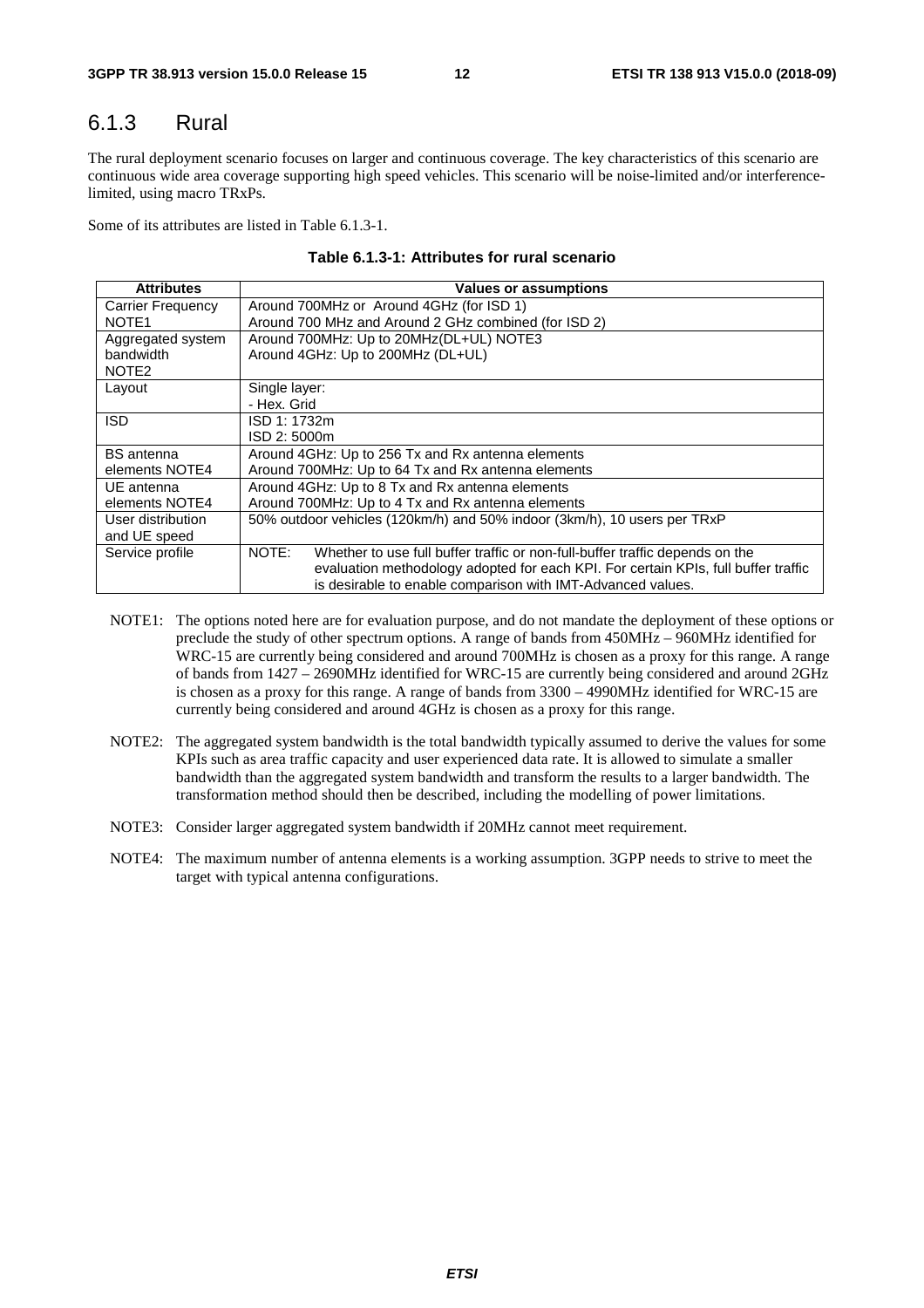### 6.1.4 Urban macro

The urban macro deployment scenario focuses on large cells and continuous coverage. The key characteristics of this scenario are continuous and ubiquitous coverage in urban areas. This scenario will be interference-limited, using macro TRxPs (i.e. radio access points above rooftop level).

Some of its attributes are listed in Table 6.1.4-1.

| <b>Attributes</b>                                   | <b>Values or assumptions</b>                                                                                                                                                                                                               |  |
|-----------------------------------------------------|--------------------------------------------------------------------------------------------------------------------------------------------------------------------------------------------------------------------------------------------|--|
| <b>Carrier Frequency</b><br>NOTE <sub>1</sub>       | Around 2 GHz or Around 4 GHz or Around 30 GHz                                                                                                                                                                                              |  |
| Aggregated system<br>bandwidth<br>NOTE <sub>2</sub> | Around 4GHz: Up to 200 MHz (DL+UL)<br>Around 30GHz: Up to 1GHz (DL+UL)                                                                                                                                                                     |  |
| Layout                                              | Single layer:<br>- Hex. Grid                                                                                                                                                                                                               |  |
| <b>ISD</b>                                          | 500 <sub>m</sub>                                                                                                                                                                                                                           |  |
| <b>BS</b> antenna                                   | Around 30GHz: Up to 256 Tx and Rx antenna elements                                                                                                                                                                                         |  |
| elements NOTE3                                      | Around 4GHz or Around 2GHz: Up to 256 Tx and Rx antenna elements                                                                                                                                                                           |  |
| UE antenna                                          | Around 30GHz: Up to 32 Tx and Rx antenna elements                                                                                                                                                                                          |  |
| elements NOTE3                                      | Around 4GHz: Up to 8 Tx and Rx antenna elements                                                                                                                                                                                            |  |
| User distribution and                               | 20% Outdoor in cars: 30km/h,                                                                                                                                                                                                               |  |
| UE speed                                            | 80% Indoor in houses: 3km/h                                                                                                                                                                                                                |  |
|                                                     | 10 users per TRxP NOTE4                                                                                                                                                                                                                    |  |
| Service profile                                     | NOTE:<br>Whether to use full buffer traffic or non-full-buffer traffic depends on the<br>evaluation methodology adopted for each KPI. For certain KPIs, full buffer traffic<br>is desirable to enable comparison with IMT-Advanced values. |  |

#### **Table 6.1.4-1: Attributes for urban macro**

- NOTE1: The options noted here are for evaluation purpose, and do not mandate the deployment of these options or preclude the study of other spectrum options. A range of bands from 24.25 GHz – 52.6 GHz identified for WRC-19 are currently being considered and around 30 GHz is chosen as a proxy for this range. A range of bands from 1427 – 2690MHz identified for WRC-15 are currently being considered and around 2GHz is chosen as a proxy for this range. A range of bands from 3300 – 4990MHz identified for WRC-15 are currently being considered and around 4GHz is chosen as a proxy for this range.
- NOTE2: The aggregated system bandwidth is the total bandwidth typically assumed to derive the values for some KPIs such as area traffic capacity and user experienced data rate. It is allowed to simulate a smaller bandwidth than the aggregated system bandwidth and transform the results to a larger bandwidth. The transformation method should then be described, including the modelling of power limitations.
- NOTE3: The maximum number of antenna elements is a working assumption. 3GPP needs to strive to meet the target with typical antenna configurations.
- NOTE4: 10 users per TRxP is the baseline with full buffer traffic. 20 users per TRxP with full buffer traffic is not precluded.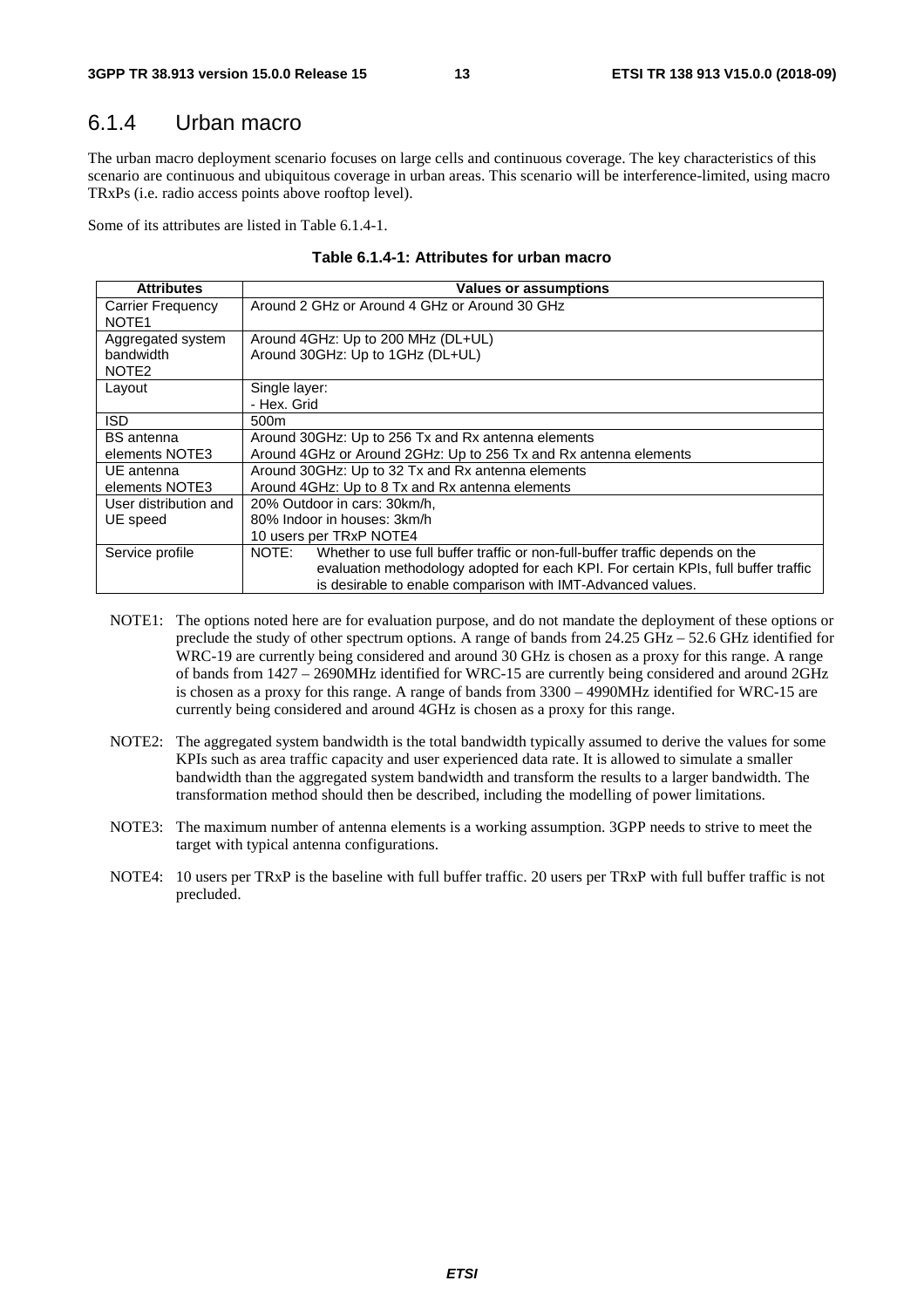### 6.1.5 High speed

The high speed deployment scenario focuses on continuous coverage along track in high speed trains. The key characteristics of this scenario are consistent passenger user experience and critical train communication reliability with very high mobility. In this deployment scenario, dedicated linear deployment along railway line and the deployments including SFN scenarios captured in Section 6.2 of 3GPP TR 36.878 [6] are considered, and passenger UEs are located in train carriages. For the passenger UEs, if the antenna of relay node for eNB-to-Relay is located at top of one carriage of the train, the antenna of relay node for Relay-to-UE could be distributed to all carriages.

Some of its attributes are listed in Table 6.1.5-1.

| <b>Attributes</b>        | <b>Values or assumptions</b>                                                                                      |
|--------------------------|-------------------------------------------------------------------------------------------------------------------|
| <b>Carrier Frequency</b> | Macro NOTE2 only: Around 4GHz                                                                                     |
| NOTE <sub>1</sub>        | Macro NOTE2+ relay nodes:                                                                                         |
|                          | 1) For BS to relay: Around 4 GHz                                                                                  |
|                          | For relay to UE: Around 30 GHz or Around 70 GH or Around 4 GHz                                                    |
|                          | 2) For BS to relay: Around 30 GHz                                                                                 |
|                          | For relay to UE: Around 30 GHz or Around 70 GHz or Around 4 GHz                                                   |
| Aggregated system        | Around 4GHz: Up to 200 MHz (DL+UL)                                                                                |
| bandwidth NOTE3          | Around 30GHz or Around 70GHz: Up to 1GHz (DL+UL)                                                                  |
| Layout                   | Macro only:                                                                                                       |
|                          | Around 4GHz: Dedicated linear deployment along the railway line as in Figure 6.1.5-1.<br>L,                       |
|                          | RRH site to railway track distance: 100m                                                                          |
|                          | Macro + relay nodes:                                                                                              |
|                          | Around 4GHz: Dedicated linear deployment along the railway line as in Figure 6.1.5-1.<br>$\overline{\phantom{a}}$ |
|                          | RRH site to railway track distance: 100m                                                                          |
|                          | Around 30GHz: Dedicated linear deployment along the railway line as in Figure 6.1.5-2.                            |
|                          | RRH site to railway track distance: 5m.                                                                           |
| <b>ISD</b>               | Around 4GHz: ISD 1732m between RRH sites, two TRxPs per RRH site. See Figure<br>$\blacksquare$                    |
|                          | $6.1.5 - 1.$                                                                                                      |
|                          | Around 30GHz: 1732m between BBU sites, 3 RRH sites connected to 1 BBU, one<br>$\blacksquare$                      |
|                          | TRxP per RRH site, inter RRH site distance (580m, 580m, 572m). See Figure 6.1.5-2.                                |
|                          | Small cell within carriages: ISD = 25m.                                                                           |
| <b>BS</b> antenna        | Around 30GHz: Up to 256 Tx and Rx antenna elements                                                                |
| elements NOTE4           | Around 4GHz: Up to 256 Tx and Rx antenna elements                                                                 |
| UE antenna               | Relay Tx: Up to 256 antenna elements                                                                              |
| elements NOTE4           | Relay Rx: Up to 256 antenna elements                                                                              |
|                          | Around 30GHz: Up to 32 Tx and Rx antenna elements                                                                 |
|                          | Around 4GHz: Up to 8 Tx and Rx antenna elements                                                                   |
| User distribution        | 100% of users in train                                                                                            |
| and UE speed             | For non-full buffer, 300 UEs per macro cell (assuming 1000 passengers per high-speed                              |
|                          | train and at least 10% activity ratio)                                                                            |
|                          | Maximum mobility speed: 500km/h                                                                                   |
| Service profile          | Alt 1: Full buffer                                                                                                |
|                          | Alt 2: FTP model 1/2/3 with packet size 0.5 Mbytes, 0.1 Mbytes (other value is not                                |
|                          | precluded)                                                                                                        |
|                          | Other traffic models are not precluded, e.g., for critical train communications.                                  |

**Table 6.1.5-1: High Speed** 

- NOTE1: The options noted here are for evaluation purpose, and do not mandate the deployment of these options or preclude the study of other spectrum options. A range of bands from 24.25 GHz – 52.6 GHz identified for WRC-19 are currently being considered and around 30 GHz is chosen as a proxy for this range. A range of bands from 66 GHz – 86 GHz identified for WRC-19 are currently being considered and around 70 GHz is chosen as a proxy for this range. A range of bands from  $3300 - 4990$ MHz identified for WRC-15 are currently being considered and around 4GHz is chosen as a proxy for this range.
- NOTE2: For Macro, it is assumed RRH sharing the same cell ID or having different cell ID.
- NOTE3: The aggregated system bandwidth is the total bandwidth typically assumed to derive the values for some KPIs such as area traffic capacity and user experienced data rate. It is allowed to simulate a smaller bandwidth than the aggregated system bandwidth and transform the results to a larger bandwidth. The transformation method should then be described, including the modelling of power limitations.
- NOTE4: The maximum number of antenna elements is a working assumption. 3GPP needs to strive to meet the target with typical antenna configurations.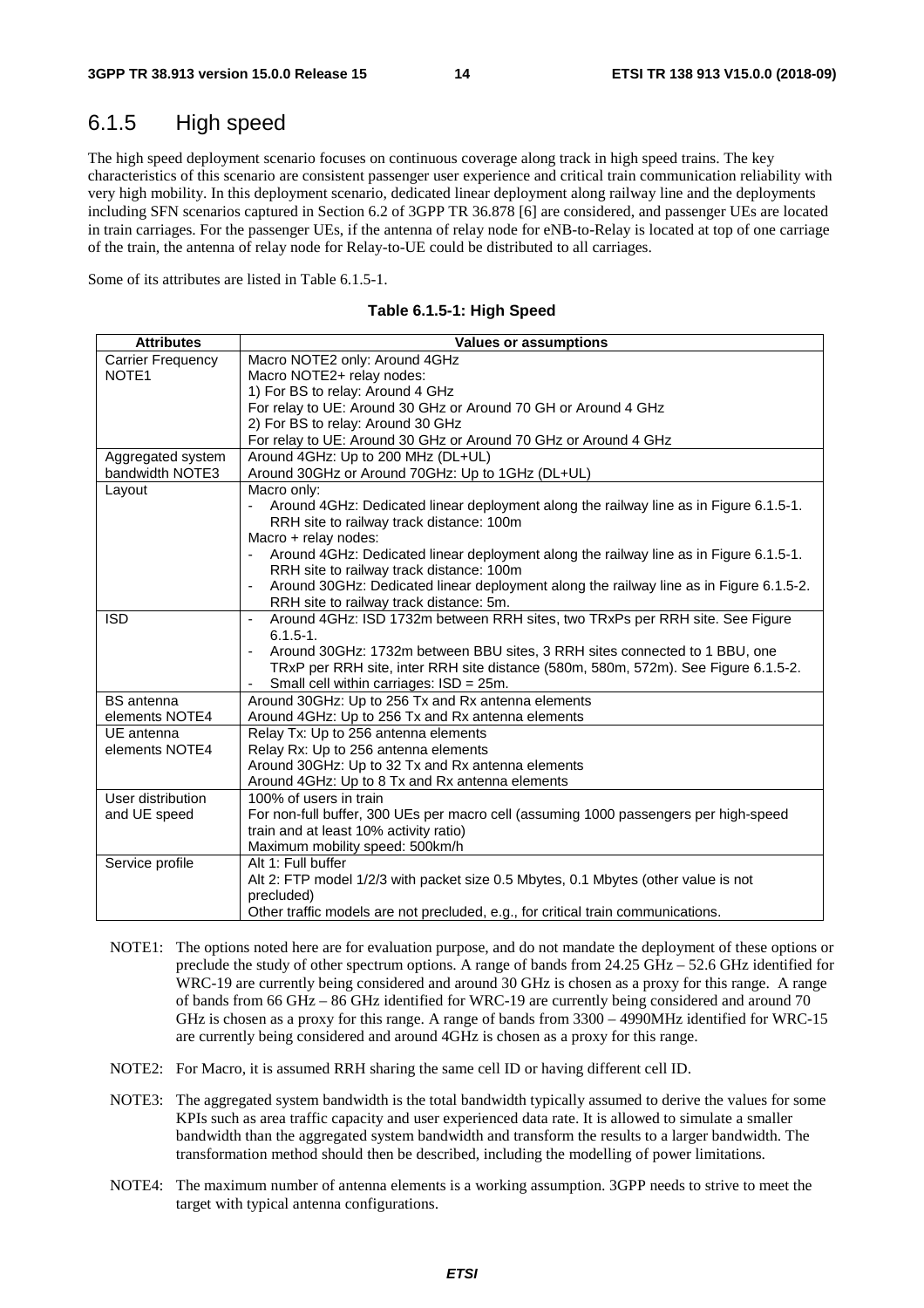

**Figure 6.1.5-1: 4 GHz deployment** 



**Figure 6.1.5-2: 30 GHz deployment**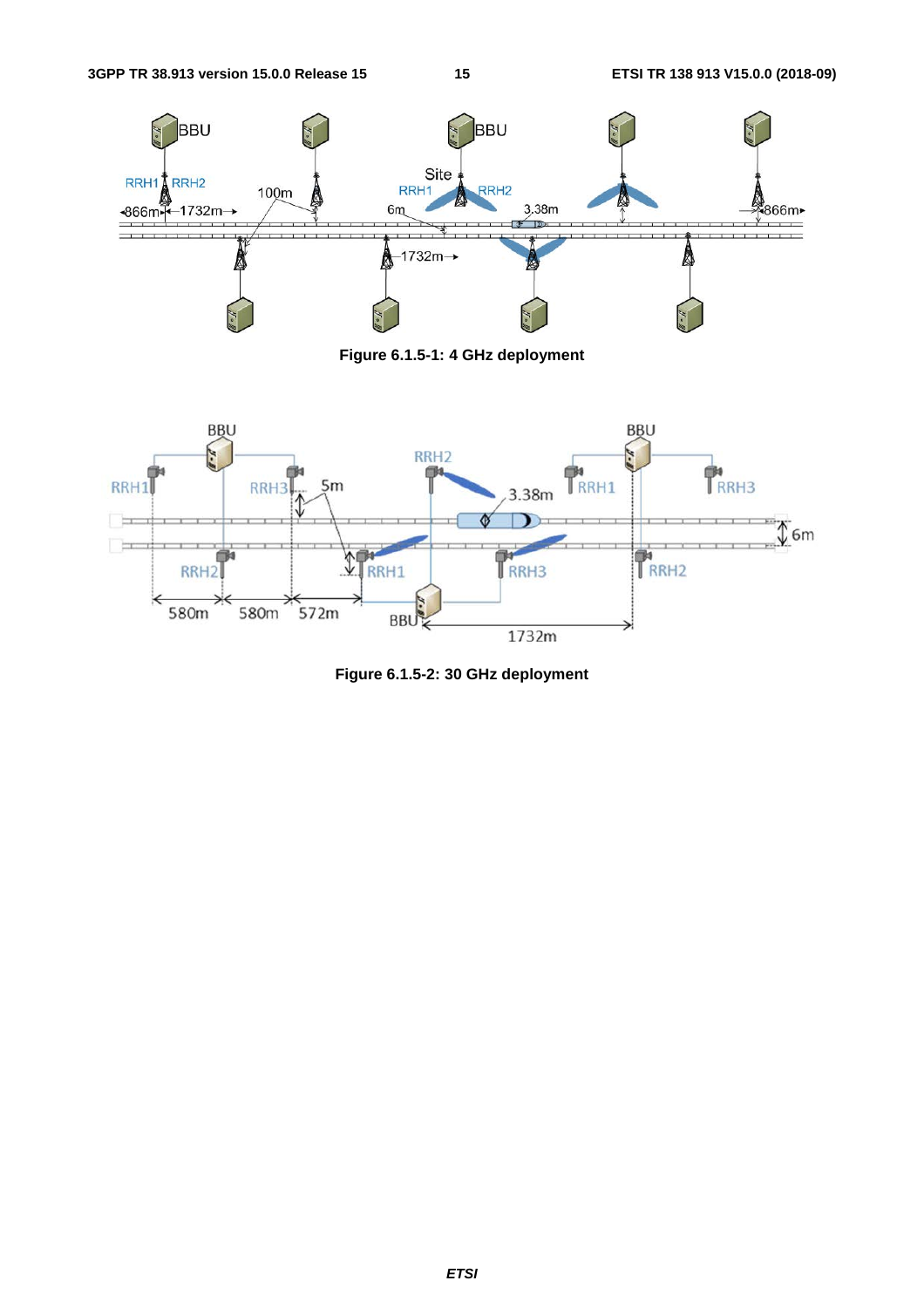# 6.1.6 Extreme long distance coverage in low density areas

The extreme Long Range deployment scenario is defined to allow for the Provision of services for very large areas with low density of users whether they are humans and machines (e.g. Low ARPU regions, wilderness, areas where only highways are located, etc). The key characteristics of this scenario are Macro cells with very large area coverage supporting basic data speeds and voice services, with low to moderate user throughput and low user density.

| <b>Attributes</b>        | <b>Values or assumptions</b>                                                                 |
|--------------------------|----------------------------------------------------------------------------------------------|
| <b>Carrier Frequency</b> | Below 3 GHz                                                                                  |
|                          | With a priority on bands below 1GHz                                                          |
|                          | Around 700 MHz                                                                               |
| System Bandwidth         | 40 MHz (DL+UL)                                                                               |
| Layout                   | Single layer:                                                                                |
|                          | <b>Isolated Macro cells</b>                                                                  |
| Cell range               | 100 km range (Isolated cell) to be evaluated through system level simulations.               |
|                          | Feasibility of Higher Range shall be evaluated through Link level evaluation (for example in |
|                          | some scenarios ranges up to 150-300km may be required).                                      |
| User density and         | User density: NOTE1                                                                          |
| UE speed                 | Speed up to 160 km/h                                                                         |
| Traffic model            | Average data throughput at busy hours/user: 30 kbps                                          |
|                          | User experienced data rate: up to 2 Mbps DL while stationary and 384 kbps DL while           |
|                          | moving NOTE2                                                                                 |

#### **Table 6.1.6-1: Attributes for extreme rural**

NOTE1: Evaluate how many users can be served per cell site when the range edge users are serviced with the target user experience data rate. A range of bands from 450MHz -960MHz identified for WRC-15 are currently being considered and around 700MHz is chosen as a proxy for this range. A range of bands from 1427 – 2690MHz identified for WRC-15 are currently being considered and around 2GHz is chosen as a proxy for this range. A range of bands from 3300 – 4990MHz identified for WRC-15 are currently being considered and around 4GHz is chosen as a proxy for this range.

NOTE2: Target values for UL are lower than DL, 1/3 of DL is desirable.

### 6.1.7 Urban coverage for massive connection

The urban coverage for massive connection scenario focuses on large cells and continuous coverage to provide mMTC. The key characteristics of this scenario are continuous and ubiquitous coverage in urban areas, with very high connection density of mMTC devices. This deployment scenario is for the evaluation of the KPI of connection density.

Some of its attributes are listed in Table 6.1.7-1.

| <b>Attributes</b> | <b>Values or assumptions</b>                                                    |
|-------------------|---------------------------------------------------------------------------------|
| Carrier Frequency | 700MHz, 2100 MHz as an option                                                   |
| <b>Network</b>    | Macro only, $ISD = 1732m$ , 500m                                                |
| deployment        |                                                                                 |
| including ISD     |                                                                                 |
| Device deployment | Indoor, and outdoor in-car devices                                              |
| Maximum mobility  | 20% of users are outdoor in cars (100km/h) or 20% of users are outdoors (3km/h) |
| speed             | 80% of users are indoor (3km/h)                                                 |
|                   | Users dropped uniformly in entire cell                                          |
| Service profile   | Non-full buffer with small packets                                              |
| <b>BS</b> antenna | 2 and 4 Rx ports (8 Rx ports as optional)                                       |
| elements          |                                                                                 |
| UE antenna        | 1Tx                                                                             |
| elements          |                                                                                 |

|  |  | Table 6.1.7-1: Attributes of urban coverage for massive connection |  |  |
|--|--|--------------------------------------------------------------------|--|--|
|--|--|--------------------------------------------------------------------|--|--|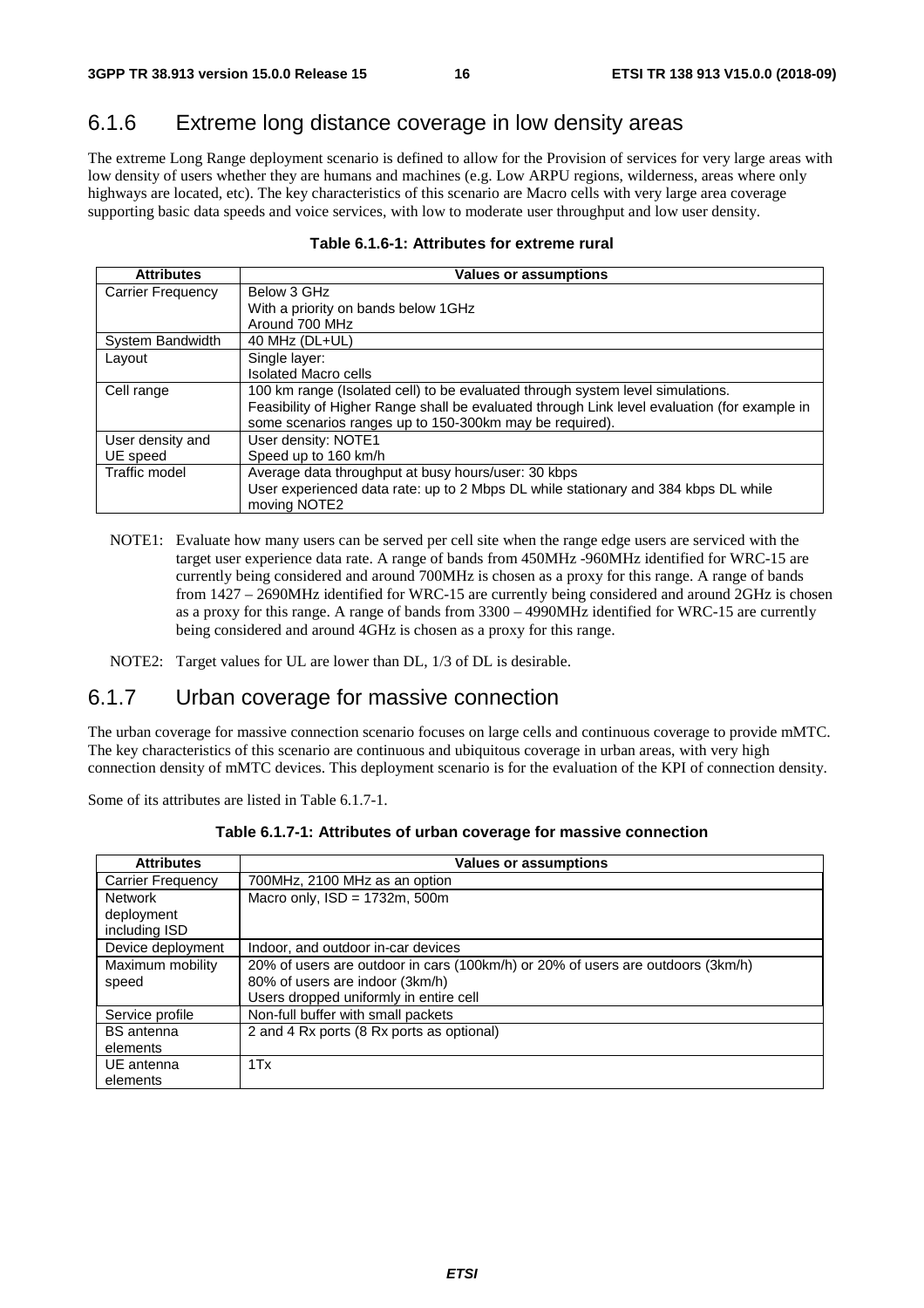### 6.1.8 Highway Scenario

The highway deployment scenario focuses on scenario of vehicles placed in highways with high speeds. The main KPIs evaluated under this scenario would be reliability/availability under high speeds/mobility (and thus frequent handover operations).

Some of its attributes are listed in Table 6.1.8-1.

| <b>Attributes</b>        | <b>Values or assumptions</b>                                                                |
|--------------------------|---------------------------------------------------------------------------------------------|
| <b>Carrier Frequency</b> | Macro only: Below 6 GHz (around 6 GHz)                                                      |
| NOTE <sub>1</sub>        | Macro + RSUs NOTE2:                                                                         |
|                          | 1) For BS to RSU: Below 6 GHz (around 6 GHz) NOTE3                                          |
|                          | 2) RSU to vehicles or among vehicles: below 6 GHz                                           |
| Aggregated system        | Up to $200MHz$ ( $DL+UL$ )                                                                  |
| bandwidth NOTE4          | Up to 100MHz (SL)                                                                           |
| Layout                   | Option 1: Macro only                                                                        |
|                          | Option 2: Macro + RSUs NOTE2                                                                |
| <b>ISD</b>               | Macro cell: $ISD = 1732m$ , 500m(Optional)                                                  |
|                          | Inter-RSU distance = $50m$ or $100m$                                                        |
| <b>BS</b> antenna        | Tx: Up to $256$ Tx                                                                          |
| elements                 | Rx: Up to 256 Rx                                                                            |
| UE antenna               | RSU Tx: Up to 8 Tx                                                                          |
| elements                 | RSU Rx: Up to 8 Rx                                                                          |
|                          | Vehicle Tx: Up to 8 Tx                                                                      |
|                          | Vehicle Rx: Up to 8 Rx                                                                      |
| User distribution        | 100% in vehicles                                                                            |
| and UE speed             | Average inter-vehicle distance (between two vehicles' center) in the same lane is 0.5sec or |
| NOTE <sub>5</sub>        | 1sec * average vehicle speed (average speed: 100-300km/h)                                   |
| Traffic model            | 50 messagesNOTE6 per 1 second with absolute average speed of either                         |
| NOTE <sub>5</sub>        | 100-250 km/h (relative speed: 200 – 500km/h), or                                            |
|                          | 30 km/h                                                                                     |

#### **Table 6.1.8-1: Attributes of Highway**

- NOTE1: The options noted here are for evaluation purpose, and do not mandate the deployment of these options or preclude the study of other spectrum options. A range of bands from 24.25 GHz – 52.6 GHz identified for WRC-19 are currently being considered and around 30 GHz is chosen as a proxy for this range. A range of bands from 66 GHz – 86 GHz identified for WRC-19 are currently being considered and around 70 GHz is chosen as a proxy for this range.
- NOTE2: SA1 defines RSU as a logical entity that combines V2X application logic with the functionality of an eNB (referred to as eNB-type RSU) or UE (referred to as UE-type RSU). Therefore a RSU can communicate with vehicles via D2D link or cellular DL/UL
- NOTE3: This frequency may or may not be evaluated depending on communication type between eNB and RSU.
- NOTE4: The aggregated system bandwidth is the total bandwidth typically assumed to derive the values for some KPIs such as area traffic capacity and user experienced data rate. It is allowed to simulate a smaller bandwidth than the aggregated system bandwidth and transform the results to a larger bandwidth. The transformation method should then be described, including the modelling of power limitations.
- NOTE5: The traffic models and UE distributions and speeds are tentative and could be modified after SA1 input.

NOTE6: The message size needs further clarification for eMBB and other types of services (e.g. safety).

Illustrative diagram of freeway mode is as follows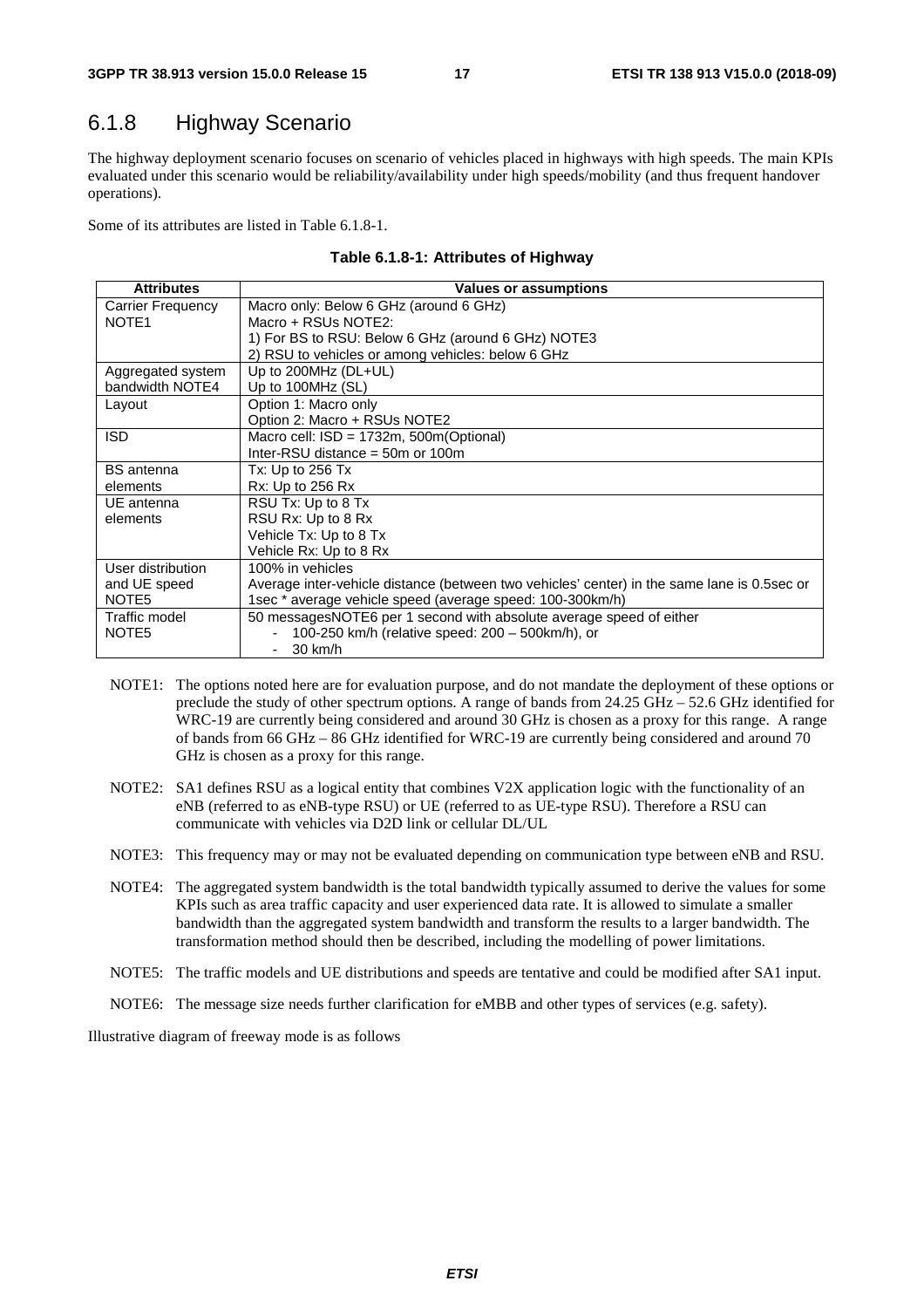

**Figure 6.1.8-1: Road configuration for highway scenario**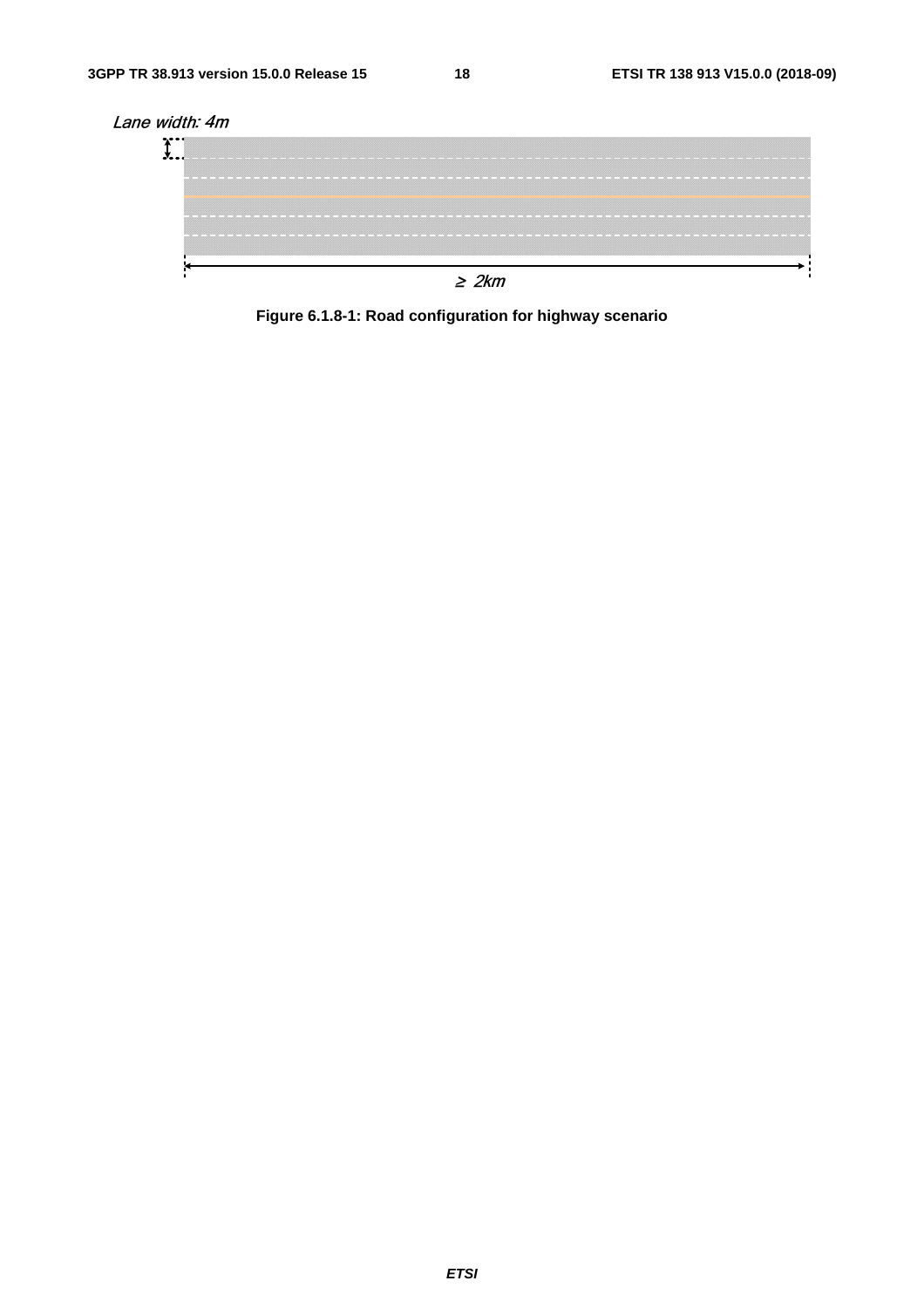# 6.1.9 Urban Grid for Connected Car

The urban macro deployment scenario focuses on scenario of highly densely deployed vehicles placed in urban area. It could cover a scenario where freeways lead through an urban grid. The main KPI evaluated under this scenario are reliability/availability/latency in high network load and high UE density scenarios.

Some of its attributes are listed in Table 6.1.9-1.

|  | Table 6.1.9-1: Attributes of urban grid for connected car |  |
|--|-----------------------------------------------------------|--|
|--|-----------------------------------------------------------|--|

| <b>Attributes</b>        | <b>Values or assumptions</b>                                                                 |
|--------------------------|----------------------------------------------------------------------------------------------|
| <b>Carrier Frequency</b> | Macro only: Below 6 GHz (around 6 GHz)                                                       |
| NOTE <sub>1</sub>        | Macro + RSUs NOTE2:                                                                          |
|                          | 1) For BS to RSU: Below 6 GHz (around 6 GHz) NOTE3                                           |
|                          | 2) RSU to vehicles or among vehicles/pedestrians: below 6 GHz                                |
| Aggregated system        | Up to 200 MHz (DL+UL)                                                                        |
| bandwidth NOTE4          | Up to 100 MHz (SL)                                                                           |
| Layout                   | Option 1: Macro only                                                                         |
|                          | Option 2: Macro + RSUs NOTE2                                                                 |
| <b>ISD</b>               | Macro cell: $ISD = 500m$                                                                     |
|                          | RSU at each intersection for Option 2. Other values (50m and 100m) should also be            |
|                          | considered for option 2                                                                      |
| <b>BS</b> antenna        | Tx: Up to 256 Tx                                                                             |
| elements                 | Rx: Up to 256 Rx                                                                             |
| UE antenna               | RSU Tx: Up to 8 Tx                                                                           |
| elements                 | RSU Rx: Up to 8 Rx                                                                           |
|                          | Vehicle Tx: Up to 8 Tx                                                                       |
|                          | Vehicle Rx: Up to 8 Rx                                                                       |
|                          | Pedestrian/bicycle Tx: Up to 8 Tx                                                            |
|                          | Pedestrian/bicycle Rx: Up to 8 Rx                                                            |
| User distribution        | Urban grid model (car lanes and pedestrian/bicycle sidewalks are placed around a road        |
| and UE speed             | block. 2 lanes in each direction, 4 lanes in total, 1 sidewalk, one block size: 433m x 250m) |
| NOTE <sub>5</sub>        | Average inter-vehicle distance (between two vehicles' center) in the same lane is 1sec *     |
|                          | average vehicle speed (average speed 15 - 120km/h)                                           |
|                          | Pedestrian/bicycle dropping: average distance between UEs is 20m                             |
| Traffic model            | 50 messages NOTE6 per 1 second with 60km/h, 10 messages per 1 second with 15km/h             |
| NOTE <sub>5</sub>        |                                                                                              |

- NOTE1: The options noted here are for evaluation purpose, and do not mandate the deployment of these options or preclude the study of other spectrum options. A range of bands from 24.25 GHz – 52.6 GHz identified for WRC-19 are currently being considered and around 30 GHz is chosen as a proxy for this range. A range of bands from 66 GHz – 86 GHz identified for WRC-19 are currently being considered and around 70 GHz is chosen as a proxy for this range
- NOTE2: SA1 defines RSU as a logical entity that combines V2X application logic with the functionality of an eNB (referred to as eNB-type RSU) or UE (referred to as UE-type RSU). Therefore a RSU can communicate with vehicles via D2D link or cellular DL/UL
- NOTE3: This frequency may or may not be evaluated depending on communication type between eNB and RSU.
- NOTE4: The aggregated system bandwidth is the total bandwidth typically assumed to derive the values for some KPIs such as area traffic capacity and user experienced data rate. It is allowed to simulate a smaller bandwidth than the aggregated system bandwidth and transform the results to a larger bandwidth. The transformation method should then be described, including the modelling of power limitations.
- NOTE5: The traffic models and UE distributions and speeds are tentative and could be modified after SA1 input.
- NOTE6: The message size needs further clarification for eMBB and other types of services (e.g. safety).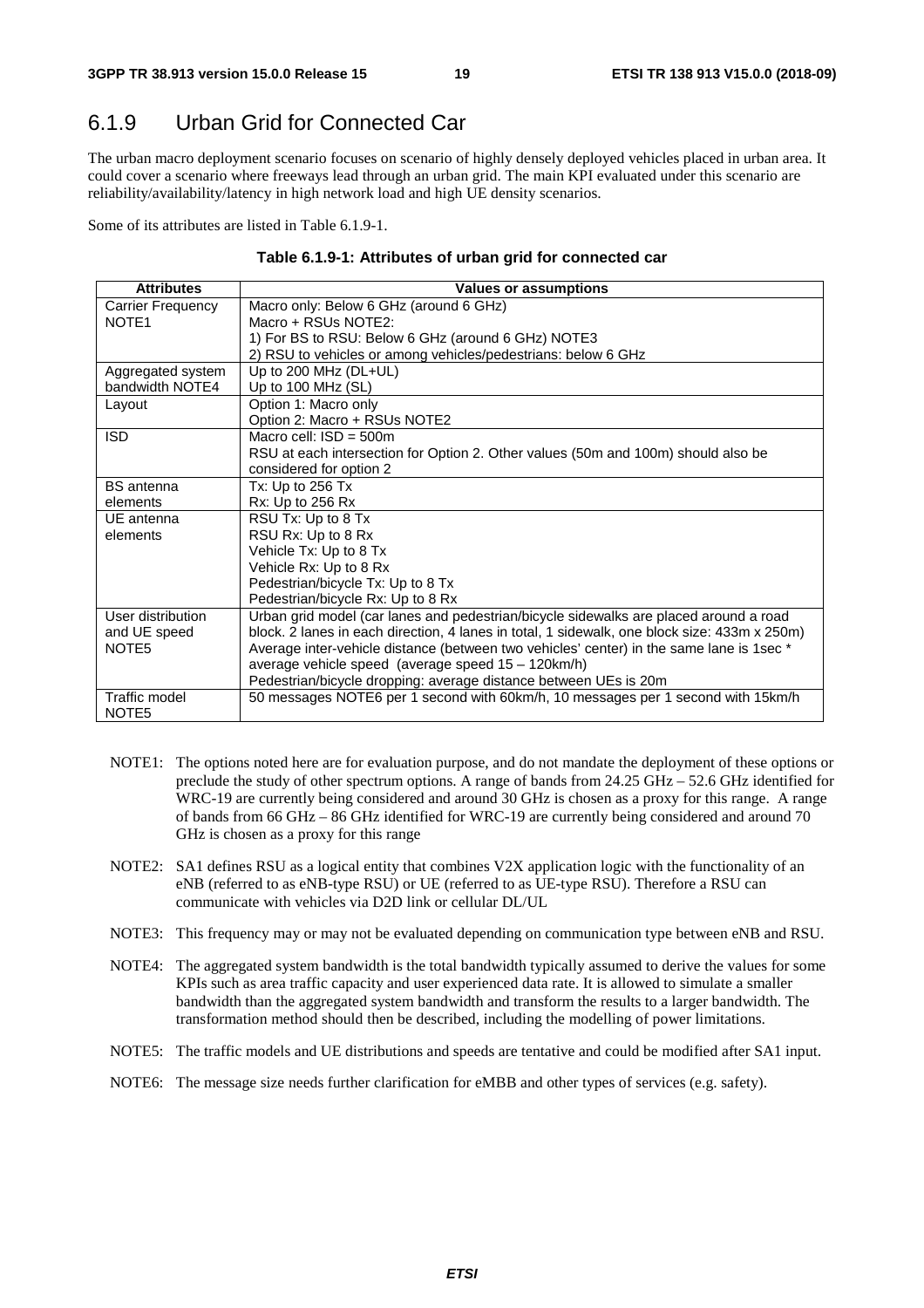Illustrative diagram of urban grid model with UE distribution

**Table 6.1.9-2: Details of vehicle UE drop and mobility model** 

| <b>Parameter</b>                                        | Urban case                                                                                                                                                   | <b>Freeway case</b>                                                                     |
|---------------------------------------------------------|--------------------------------------------------------------------------------------------------------------------------------------------------------------|-----------------------------------------------------------------------------------------|
| Number of lanes                                         | 2 in each direction (4 lanes in total in<br>each street)                                                                                                     | 3 in each direction (6 lanes in total<br>in the freeway)                                |
| Lane width                                              | 3.5 <sub>m</sub>                                                                                                                                             | 4 m                                                                                     |
| Road grid size by the distance<br>between intersections | 433 m * 250 m. NOTE1                                                                                                                                         | N/A                                                                                     |
| Simulation area size                                    | Minimum 1299 m * 750 m NOTE2                                                                                                                                 | Freeway length $>= 2000$ m. Wrap<br>around should be applied to the<br>simulation area. |
| Vehicle density                                         | Average inter-vehicle distance in the same lane is 2.5 sec * absolute vehicle<br>speed. Baseline: The same density/speed in all the lanes in one simulation. |                                                                                         |
| Absolute vehicle speed                                  | 15 km/h, 60 km/h, 120 km/h                                                                                                                                   | 250 km/h, 140 km/h, 70 km/h                                                             |



**Figure 6.1.9-1: Road configuration for urban grid** 

NOTE1: 3 m is reserved for sidewalk per direction (i.e., no vehicle or building in this reserved space).

NOTE2: This value is tentative and could be modified after SA1'further input.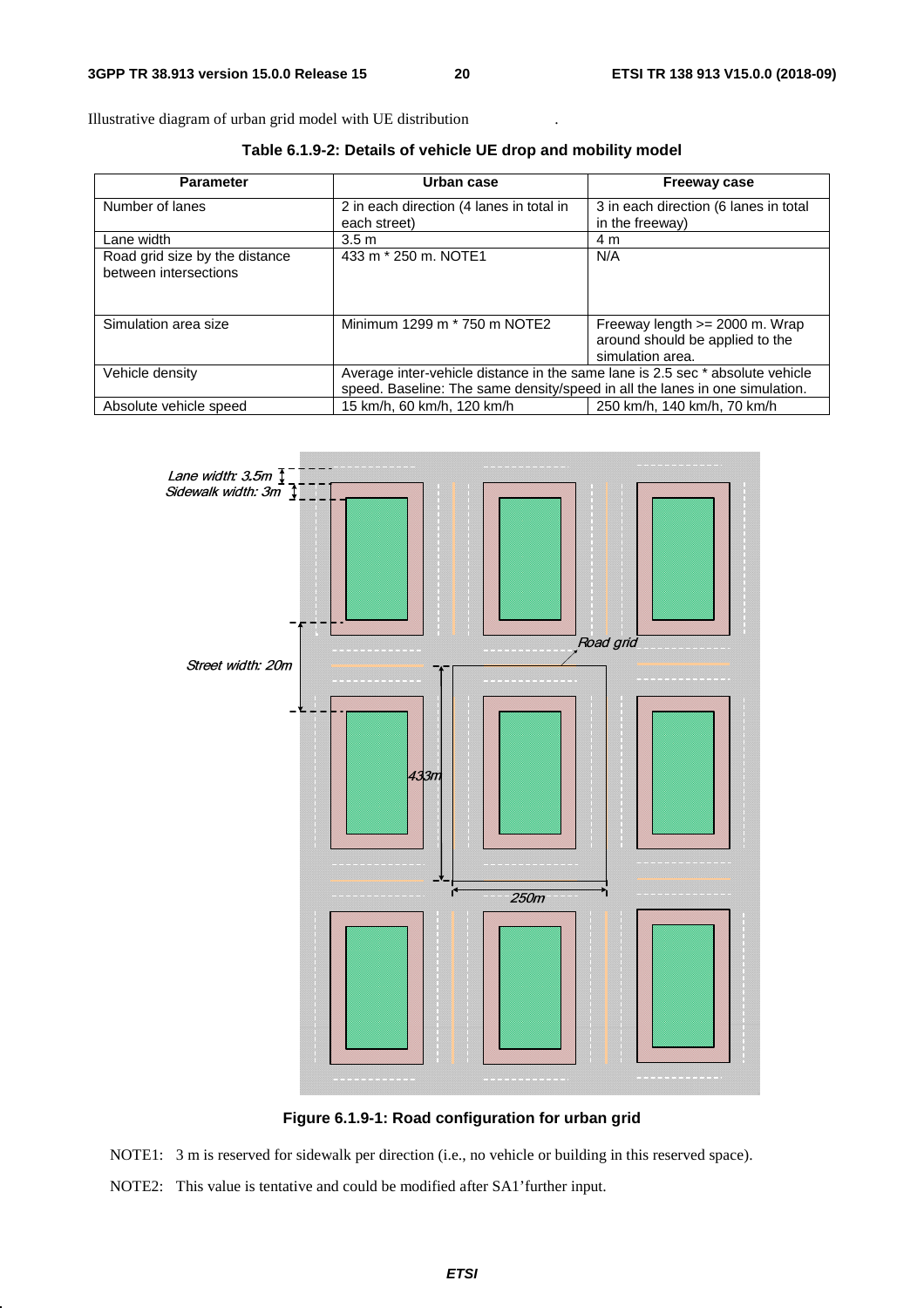# 6.1.10 Commercial Air to Ground scenario

The commercial Air to Ground deployment scenario is defined to allow for the provision of services for commercial aircraft to enable both humans and machines aboard the aircraft to initiate and receive mobile services. It is not for the establishment of airborne based base stations.

The key characteristics of this scenario are upward pointed Macro cells with very large area coverage supporting basic data and voice services, with moderate user throughput that are optimized for high altitude users that are travelling at very high speeds. The commercial airlines aircrafts are likely equipped with an aggregation point (e.g. Relay).

Some of the characteristics of this deployment scenario are listed below.

| <b>Attributes</b>        | <b>Values or assumptions</b>                                                                                                                                                     |
|--------------------------|----------------------------------------------------------------------------------------------------------------------------------------------------------------------------------|
| <b>Carrier Frequency</b> | Macro + relay: for BS to relay: Below 4 GHz                                                                                                                                      |
| System Bandwidth         | 40 MHz (DL+UL)                                                                                                                                                                   |
| Layout                   | Macro + relay nodes NOTE1                                                                                                                                                        |
| Cell range               | Macro cell: 100 km range to be evaluated through system level simulations. Feasibility of<br>Higher Range shall be evaluated through Link level evaluation.<br>Relay: up to 80 m |
| User density and         | End user density per Macro: NOTE2                                                                                                                                                |
| UE speed                 | UE speed: Up to 1000 km/h                                                                                                                                                        |
|                          | Altitude: Up to 15 km                                                                                                                                                            |
| Traffic model            | End User experienced data rate: 384kbps DL. NOTE3                                                                                                                                |

| Table 6.1.10-1: Attributes for commercial Air to Ground Scenario |  |  |
|------------------------------------------------------------------|--|--|
|------------------------------------------------------------------|--|--|

- NOTE1: BS to relay link should be the priority for study compared to relay to UE link.
- NOTE2: Evaluate how many users can be served per cell site when the range edge users are serviced with the target user experience data rate.
- NOTE3: Target values for UL are lower than DL, 1/3 of DL is desirable.

### 6.1.11 Light aircraft scenario

The light aircraft scenario is defined to allow for the provision of services for general aviation aircrafts to enable both humans and machines aboard helicopters and small air plans to initiate and receive mobile services. It is not for the establishment of airborne based base stations.

The key characteristics of this scenario are upward pointed Macro cells with very large area coverage supporting basic data and voice services, with moderate user throughput and low user density that are optimized for moderate altitude users that might be travelling at high speeds. The general regime aviation aircrafts are not equipped with relays.

Some of the characteristics of this deployment scenario are listed below.

| <b>Attributes</b>        | <b>Values or assumptions</b>                                                              |
|--------------------------|-------------------------------------------------------------------------------------------|
| <b>Carrier Frequency</b> | Macro only: Below 4GHz                                                                    |
| System Bandwidth         | 40 MHz (DL+UL)                                                                            |
| Layout                   | Single layer: Macro cell                                                                  |
| Cell range               | 100km range to be evaluated through system level simulations. Feasibility of Higher Range |
|                          | shall be evaluated through Link level evaluation.                                         |
| User density and         | End user density per aircraft: up to 6users                                               |
| UE speed                 | UE speed: Up to 370km/h                                                                   |
|                          | Altitude: Up to 3km                                                                       |
| Traffic model            | End user experienced data rate: 384kbps DL. NOTE1                                         |

**Table 6.1.11-1: Attributes for Light aircraft Scenario** 

NOTE1: Target values for UL are lower than DL, 1/3 of DL is desirable.

### 6.1.12 Satellite extension to Terrestrial

This deployment scenario is defined to allow for the provision of services for those areas where the terrestrial service is not available and also for those services that can be more efficiently supported by the satellite systems such as broadcasting service. Satellite acts as a fill-in especially on roadways and rural areas where the terrestrial service isn't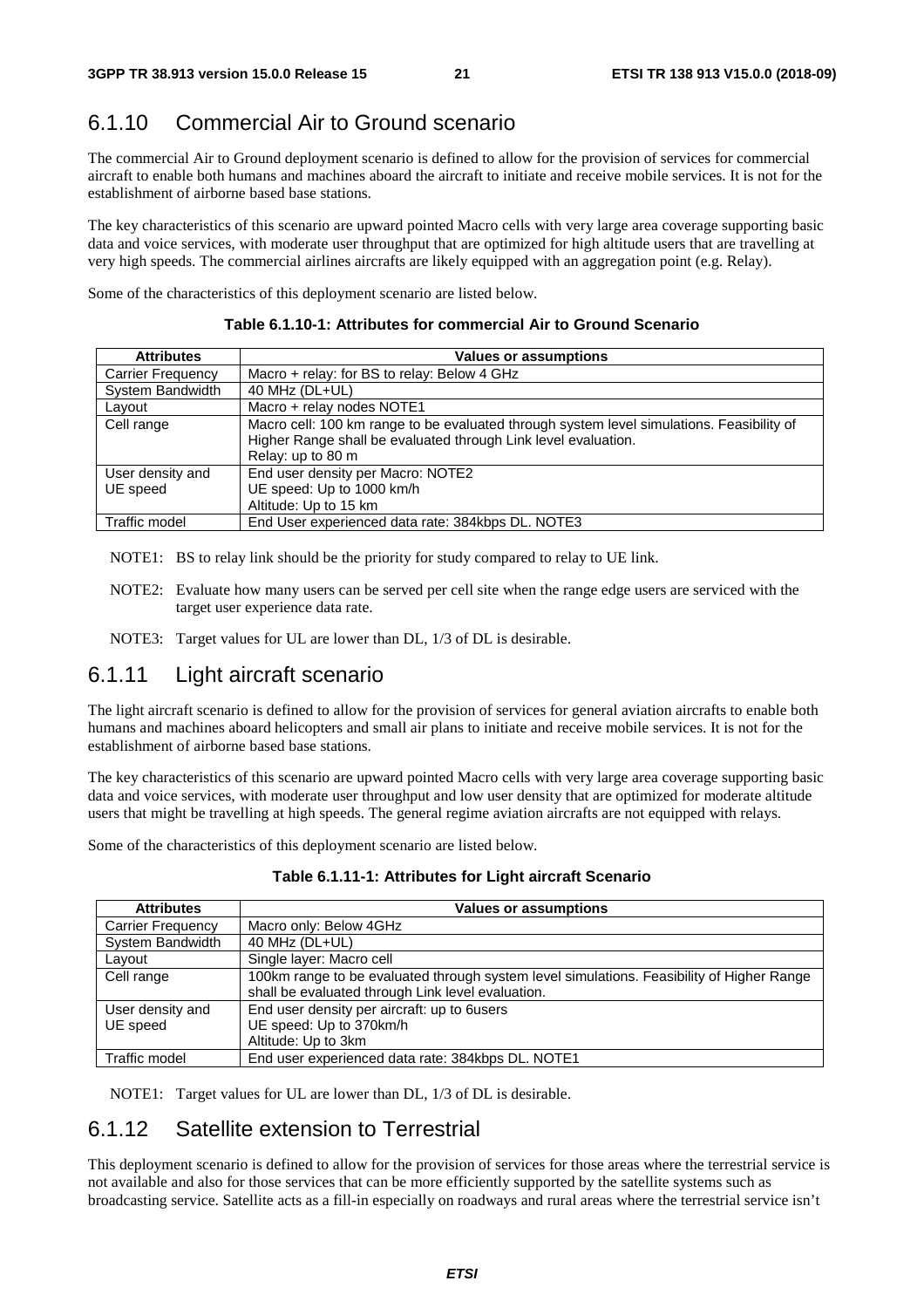available. The supported services via the Satellite system are not limited to just data and voice, but also for others such as machine type communications, broadcast and other delay tolerant services.

Some of its attributes are listed in Table 6.1.12-1.

| <b>Attributes</b>                                                 | Deployment-1                     | Deployment-2            | Deployment-3            |
|-------------------------------------------------------------------|----------------------------------|-------------------------|-------------------------|
| <b>Carrier Frequency</b>                                          | Around 1.5 or 2 GHz for          | Around 20 GHz for DL    | Around 40 or 50 GHz     |
| NOTE <sub>1</sub>                                                 | both DL and UL                   | Around 30 GHz for UL    |                         |
| Duplexing                                                         | <b>FDD</b>                       | <b>FDD</b>              | <b>FDD</b>              |
| Satellite architecture                                            | Bent-pipe                        | Bent-pipe,              | Bent-pipe,              |
|                                                                   | NOTE <sub>2</sub>                | On-Board Processing     | On-Board Processing     |
| Typical satellite system<br>positioning in the 5G<br>architecture | Access network                   | Backhaul network        | <b>Backhaul network</b> |
| System Bandwidth<br>$(DL + UL)$                                   | Up to 2*10 MHz                   | Up to 2*250 MHz         | Up to $2 * 1000$ MHz    |
| Satellite Orbit                                                   | GEO, LEO                         | LEO, MEO, GEO           | LEO, MEO, GEO           |
| <b>UE</b> Distribution                                            | 100% Outdoors                    | 100% Outdoors           | 100% Outdoors           |
| <b>UE Mobility</b>                                                | Fixed, Portable, Mobile<br>NOTE3 | Fixed, Portable, Mobile | Fixed, Portable, Mobile |

**Table 6.1.12-1: Examples for Satellite Deployment** 

- NOTE1: The carrier frequencies noted here are for evaluation purpose only, satellites are deployed in wide range of frequency bands including L band (1-2GHz), S band (2-4GHz), C band (3.4-6.725 GHz), Ku band (10.7-14.8 GHz), Ka band (17.3-21.2 GHz, 27.0-31.0 GHz) and Q/V bands (37.5-43.5 GHz, 47.2-50.2 GHz and 50.4-51.4 GHz) and more. Here the around xGHz is used to denote the carrier frequency close to xGHz rather than used as band proxy to denote a band range.
- NOTE2: Bent pipe refers to the architecure where the satellite transponders are transparent—only amplify and change frequency but preserve the waveform. On Board Processing satellite transponders incorperate regeneration — including modulating and coding the waveform.
- NOTE3: Mobile consitutes of both hand-helds and other moving platform receivers such as automobiles, ships, planes etc. Currently the hand-helds are limited to L and S bands but the research is ongoing to support higher bands.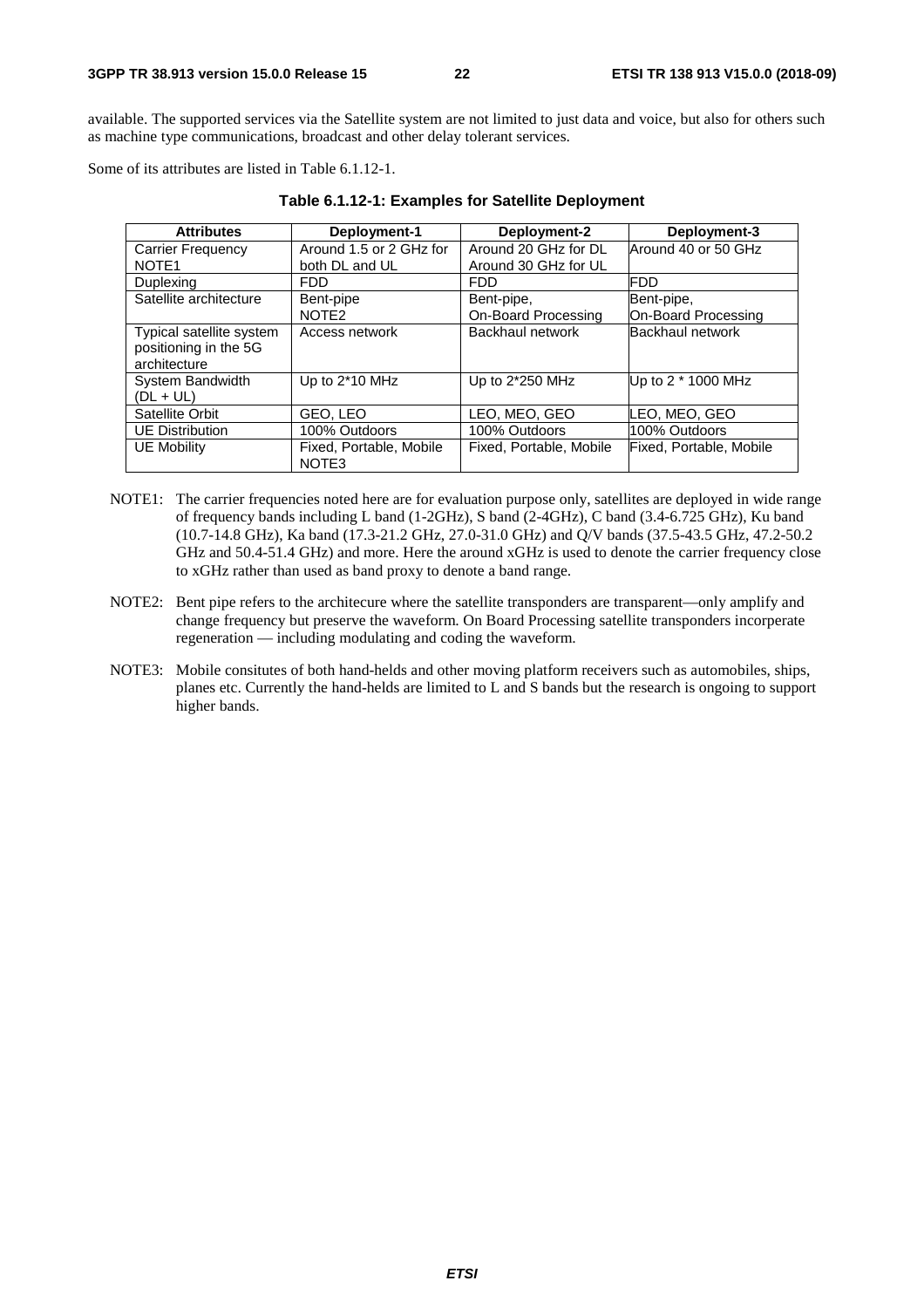# 7 Key performance indicators

This section describes the definitions of all KPIs.

The KPI targets defined in this section as well as in Report ITU-R M.[IMT-2020. TECH PERF REQ] shall be supported by next generation access technologies. The evaluation methodology defined in Report ITU-R M.[IMT-2020.EVAL] shall be used to evaluate the targets specified in Report ITU-R M.[IMT-2020. TECH PERF REQ].

# 7.1 Peak data rate

Peak data rate is the highest theoretical data rate which is the received data bits assuming error-free conditions assignable to a single mobile station, when all assignable radio resources for the corresponding link direction are utilised (i.e., excluding radio resources that are used for physical layer synchronisation, reference signals or pilots, guard bands and guard times).

The target for peak data rate should be 20Gbps for downlink and 10Gbps for uplink.

Analytical evaluation is used as the evaluation methodology.

# 7.2 Peak Spectral efficiency

Peak spectral efficiency is the highest theoretical data rate (normalised by bandwidth), which is the received data bits assuming error-free conditions assignable to a single mobile station, when all assignable radio resources for the corresponding link direction are utilised (i.e., excluding radio resources that are used for physical layer synchronisation, reference signals or pilots, guard bands and guard times).

The target for peak spectral efficiency should be 30bps/Hz for downlink and 15bps/Hz for uplink.

Higher frequency bands could have higher bandwidth but lower spectral efficiency and lower frequency bands could have lower bandwidth but higher spectral efficiency. Thus, peak data rate cannot be directly derived from peak spectral efficiency and bandwidth multiplication.

Analytical evaluation is used as the evaluation methodology.

### 7.3 Bandwidth

Bandwidth means the maximal aggregated total system bandwidth. It may be supported by single or multiple RF carriers.

It is a quantitative KPI.

NOTE1: Target value for this KPI is not defined here: it may be derived by IMT-2020 requirements, or based on outcomes from RAN1/RAN4 study/design.

# 7.4 Control plane latency

Control plane latency refers to the time to move from a battery efficient state (e.g., IDLE) to start of continuous data transfer (e.g., ACTIVE).

The target for control plane latency should be 10ms.

Analytical evaluation is used as the evaluation methodology.

NOTE1: For satellite communications link, the control plane should be able to support RTT of up to 600ms in the case of GEO and HEO, up to 180ms in the case of MEO, and up to 50ms in the case of LEO satellite systems.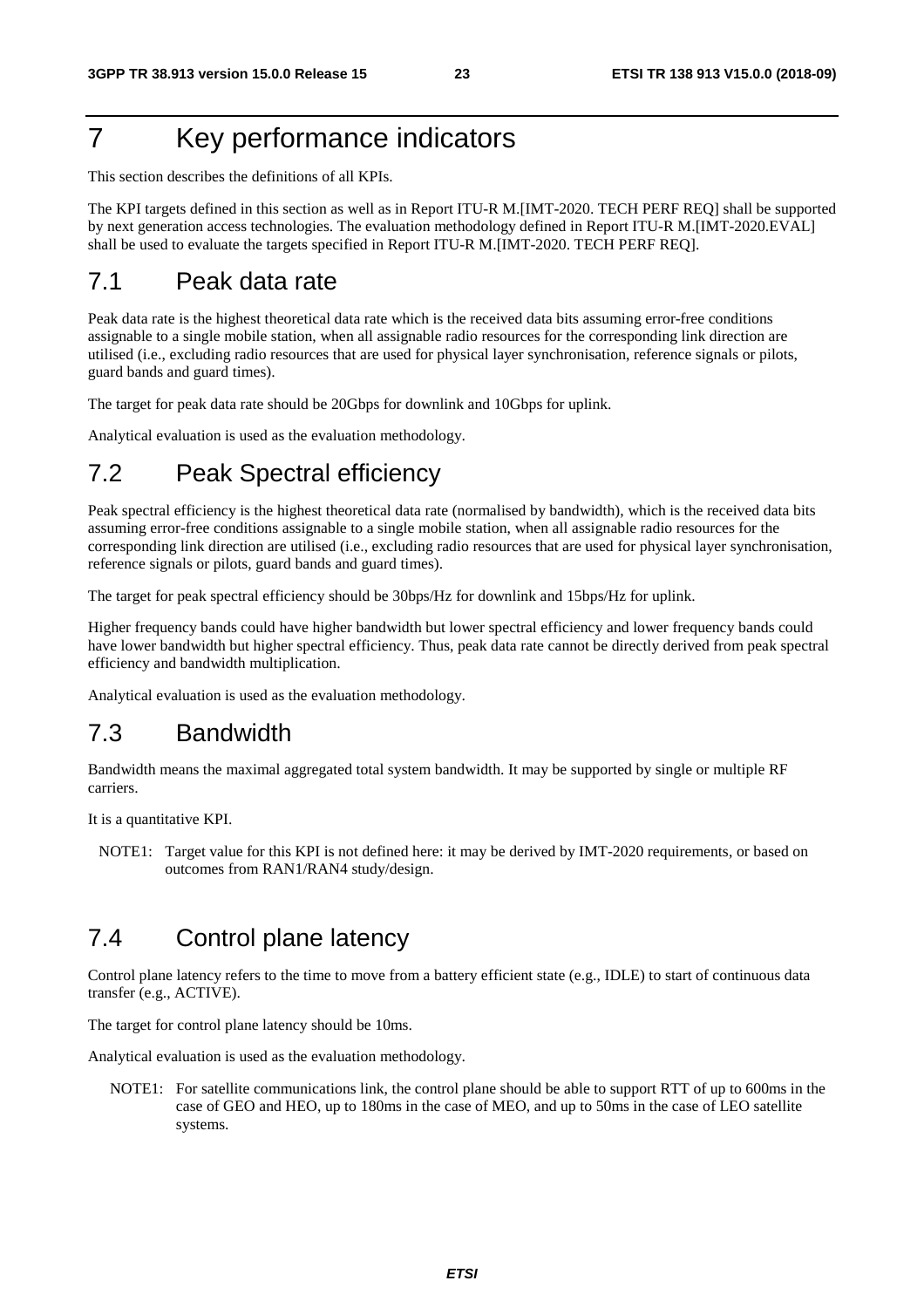# 7.5 User plane latency

The time it takes to successfully deliver an application layer packet/message from the radio protocol layer 2/3 SDU ingress point to the radio protocol layer 2/3 SDU egress point via the radio interface in both uplink and downlink directions, where neither device nor Base Station reception is restricted by DRX.

For URLLC, the target for user plane latency should be 0.5ms for UL, and 0.5ms for DL. Furthermore, if possible, the latency should also be low enough to support the use of the next generation access technologies as a wireless transport technology that can be used within the next generation access architecture.

NOTE1: The reliability KPI also provides a latency value with an associated reliability requirement. The value above should be considered an average value and does not have an associated high reliability requirement.

For eMBB, the target for user plane latency should be 4ms for UL, and 4ms for DL.

NOTE2: For eMBB value, the evaluation needs to consider all typical delays associated with the transfer of the data packets in an efficient way (e.g. applicable procedural delay when resources are not preallocated, averaged HARQ retransmission delay, impacts of network architecture).

When a satellite link is involved in the communication with a user equipment, the target for user plane RTT can be as high as 600ms for GEO satellite systems, up to 180ms for MEO satellite systems, and up to 50ms for LEO satellite systems.

NOTE3: For the satellite case, the evaluation needs to consider the max RTT that is associated with the GEO satellite systems.

Analytical evaluation is used as the evaluation methodology.

# 7.6 Latency for infrequent small packets

For infrequent application layer small packet/message transfer, the time it takes to successfully deliver an application layer packet/message from the radio protocol layer 2/3 SDU ingress point at the mobile device to the radio protocol layer 2/3 SDU egress point in the RAN, when the mobile device starts from its most "battery efficient" state.

For the definition above, the latency shall be no worse than 10 seconds on the uplink for a 20 byte application packet (with uncompressed IP header corresponding to 105 bytes physical layer) measured at the maximum coupling loss (MaxCL) of 164dB.

Analytical evaluation is the baseline evaluation methodology and system level evaluation can be considered if needed.

# 7.7 Mobility interruption time

Mobility interruption time means the shortest time duration supported by the system during which a user terminal cannot exchange user plane packets with any base station during transitions.

The target for mobility interruption time should be 0ms.

This KPI is for both intra-frequency and inter-frequency mobility for intra-NR mobility.

Mobility support can be relaxed for extreme rural scenarios for the Provision of minimal services for very low-ARPU areas: Inter RAT mobility functions can be removed. Intra-RAT mobility functions can be simplified if it helps decreasing the cost of infrastructure and devices. Basic idle mode mobility shall be supported as a minimum.

Analytical evaluation is used as the evaluation methodology.

# 7.8 Inter-system mobility

Inter-system mobility refers to the ability to support mobility between the IMT-2020 system and at least one IMT system.

Evaluation methodology is based on inspection for this KPI.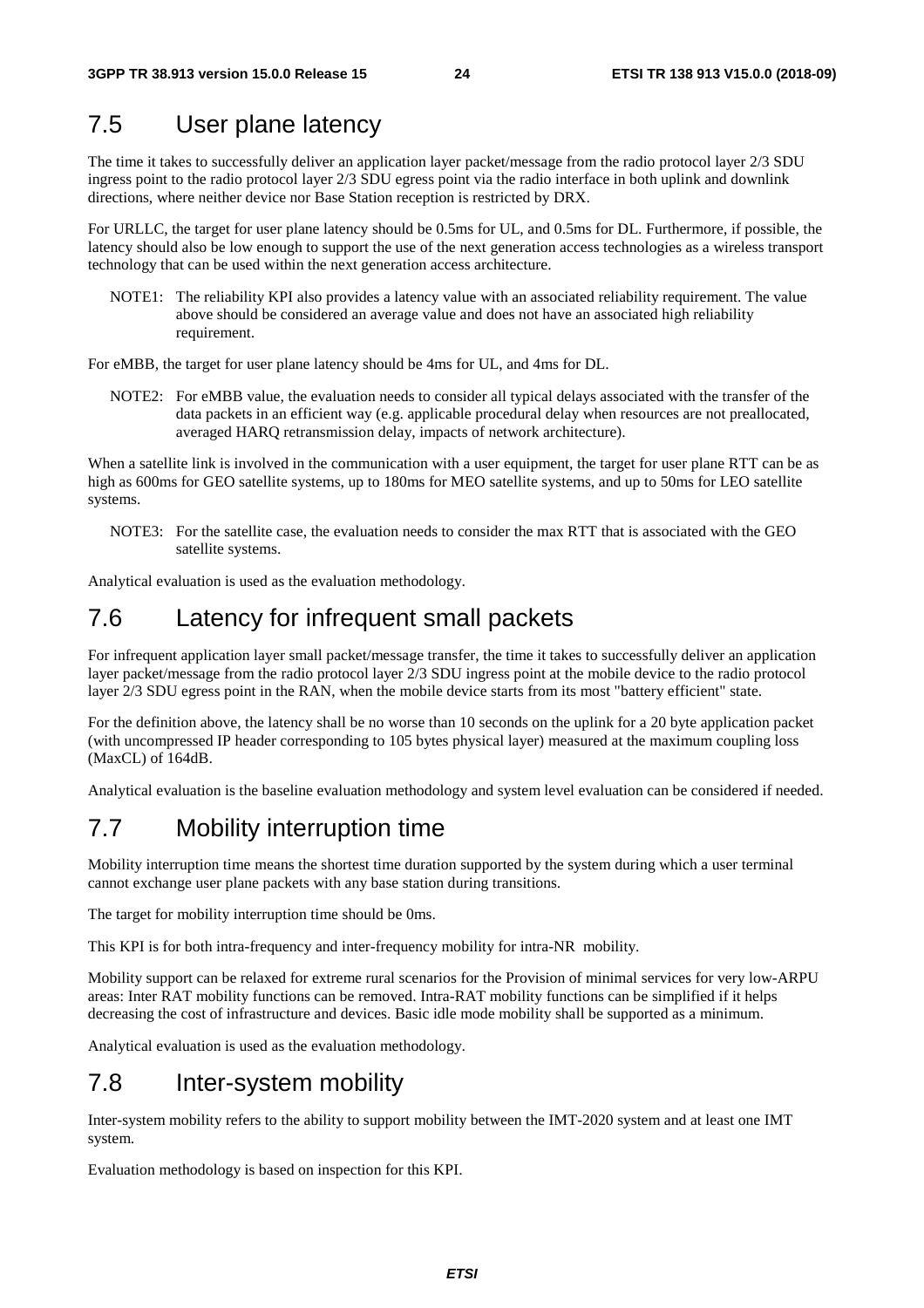# 7.9 Reliability

Reliability can be evaluated by the success probability of transmitting X bytes within a certain delay, which is the time it takes to deliver a small data packet from the radio protocol layer 2/3 SDU ingress point to the radio protocol layer 2/3 SDU egress point of the radio interface, at a certain channel quality (e.g., coverage-edge).

A general URLLC reliability requirement for one transmission of a packet is 1-10<sup>-5</sup> for 32 bytes with a user plane latency of 1ms.

For eV2X, for communication availability and resilience and user plane latency of delivery of a packet of size 300 bytes, the requirements are as follows:

- Reliability =  $1-10^{-5}$ , and user plane latency = 3-10 msec, for direct communication via sidelink and communication range of (e.g., a few meters)
- Reliability =  $1-10^{-5}$ , and user plane latency = 3-10 msec, when the packet is relayed via BS.

Note that target communication range and reliability requirement is dependent of deployment and operation scenario (e.g., the average inter-vehicle speed).

Link level evaluation with deployment scenario specific operating point and system level simulation are to be performed for the evaluations of Indoor Hotspot, Urban Macro, Highway, and Urban grid for connected car.

NOTE1: Other reliability requirements may be added, if needed, e.g. for critical communications relating to highspeed train, and more detailed requirements for eV2X should refer to the SA1 requirements in 3GPP TS 22.886 [18].

# 7.10 Coverage

MaxCL in uplink and downlink between device and Base Station site (antenna connector(s)) for a data rate of 160bps, where the data rate is observed at the egress/ingress point of the radio protocol stack in uplink and downlink.

The target for coverage should be 164dB.

Link budget and/or link level analysis are used as the evaluation methodology.

### 7.10.1 Extreme Coverage

The coupling loss is defined as the total long-term channel loss over the link between the UE antenna ports and the eNode B antenna ports, and includes in practice antenna gains, path loss, shadowing, body loss, etc. The MaxCL is the limit value of the coupling loss at which the service can be delivered, and therefore defines the coverage of the service. The MaxCL is independent of the carrier frequency. It is defined in the UL and DL as:

- UL Max $CL = UL$  Max Tx power eNB Sensitivity
- $DL$  Max $CL = DL$  Max Tx power UE Sensitivity

The MaxCL is evaluated via link budget analysis (supported by link level simulations). The proposed MaxCL calculation template is given in following table 7.10.1-1: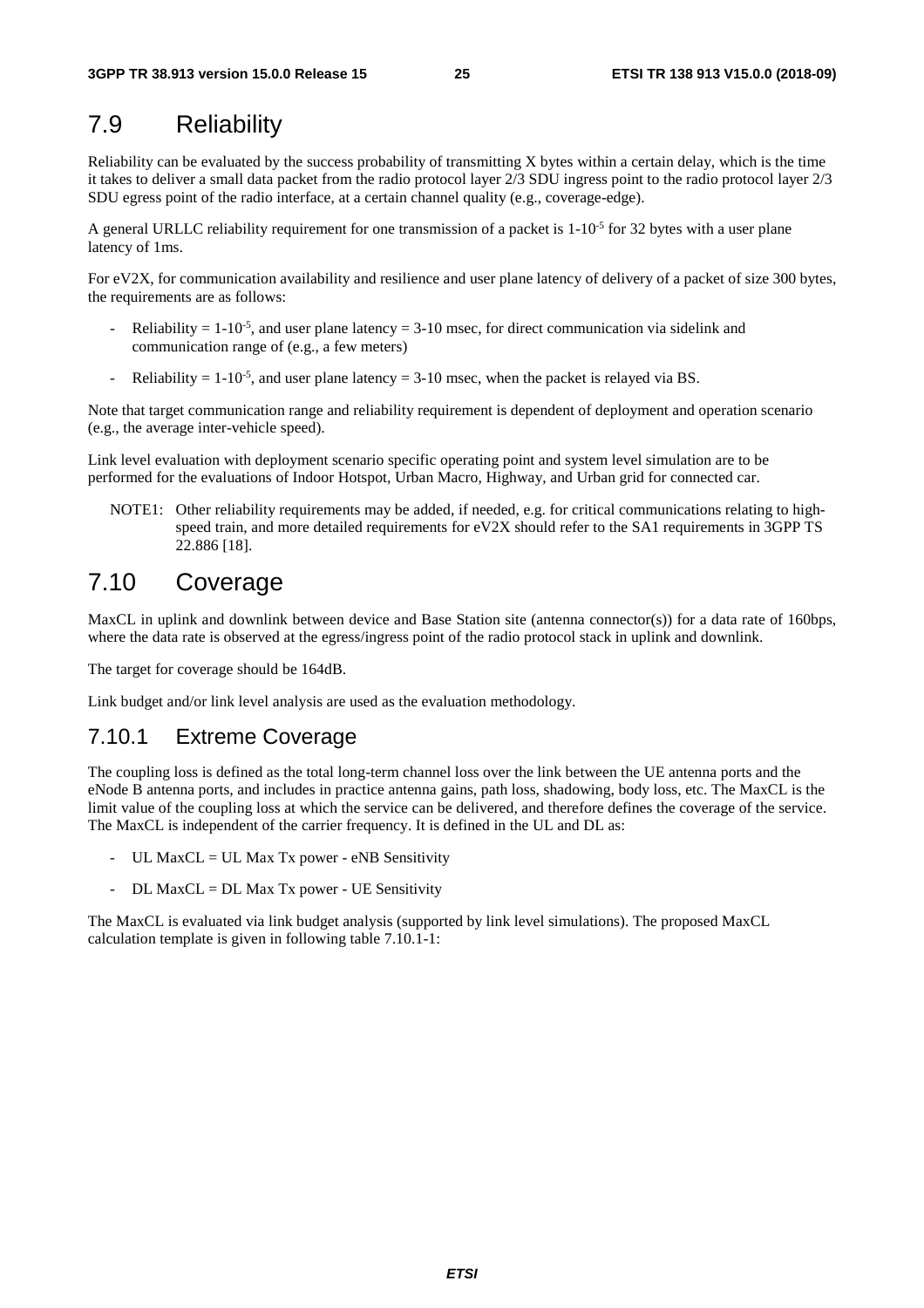| <b>Item</b>                          | Value |  |  |  |  |
|--------------------------------------|-------|--|--|--|--|
| Transmitter                          |       |  |  |  |  |
| $(1)$ Tx power $(dBm)$               |       |  |  |  |  |
| Receiver                             |       |  |  |  |  |
| (2) Thermal noise density (dBm/Hz)   |       |  |  |  |  |
| (3) Receiver noise figure (dB)       |       |  |  |  |  |
| (4) Interference margin (dB)         |       |  |  |  |  |
| (5) Occupied channel bandwidth (Hz)  |       |  |  |  |  |
| (6) Effective noise power            |       |  |  |  |  |
| $=(2) + (3) + (4) + 10 log(5)$ (dBm) |       |  |  |  |  |
| (7) Required SINR (dB)               |       |  |  |  |  |
| (8) Receiver sensitivity             |       |  |  |  |  |
| $= (6) + (7)$ (dBm)                  |       |  |  |  |  |
| (9) MaxCL                            |       |  |  |  |  |
| $= (1) - (8)$<br>(dB)                |       |  |  |  |  |

#### **Table 7.10.1-1: MaxCL calculation template**

The following assumptions are used.

| Table 7.10.1-2: MaxCL calculation assumptions |  |  |
|-----------------------------------------------|--|--|
|-----------------------------------------------|--|--|

| UE Tx power               | 23dBm |
|---------------------------|-------|
| DL Tx power               | 46dBm |
| eNB receiver noise figure | 5dB   |
| UE receiver noise figure  | 9dB   |
| Interference margin       | 0dB   |

For a basic MBB service characterized by a downlink datarate of 2Mbps and an uplink datarate of 60kbps for stationary users, the target on maximum coupling loss is 140dB. For mobile users a downlink datarate of 384kbps is acceptable.

For a basic MBB service characterized by a downlink datarate of 1Mbps and an uplink datarate of 30kbps for stationary users, the target on maximum coupling loss is 143dB. At this coupling loss relevant downlink and uplink control channels should also perform adequately.

As the evaluation methodology, link budget and/or link level analysis are used for extreme long distance coverage in low density areas.

# 7.11 UE battery life

UE battery life can be evaluated by the battery life of the UE without recharge. For mMTC, UE battery life in extreme coverage shall be based on the activity of mobile originated data transfer consisting of 200bytes UL per day followed by 20bytes DL from MaxCL of 164dB, assuming a stored energy capacity of 5Wh.

The target for UE battery life for mMTC should be beyond 10 years, 15 years is desirable.

Analytical evaluation is used as the evaluation methodology.

# 7.12 UE energy efficiency

UE energy efficiency means the capability of a UE to sustain much better mobile broadband data rate while minimizing the UE modem energy consumption.

It is a qualitative KPI

Evaluation methodology should be based on inspection. More detailed quantitative assessment can be performed.

# 7.13 Cell/Transmission Point/TRxP spectral efficiency

TRxP spectral efficiency NOTE1 is defined as the aggregate throughput of all users (the number of correctly received bits, i.e. the number of bits contained in the service data units (SDUs) delivered to Layer 3, over a certain period of time) divided by the channel bandwidth divided by the number of TRxPs. A 3 sector site consists of 3 TRxPs. In case of multiple discontinuous "carriers" (one carrier refers to a continuous block of spectrum), this KPI should be calculated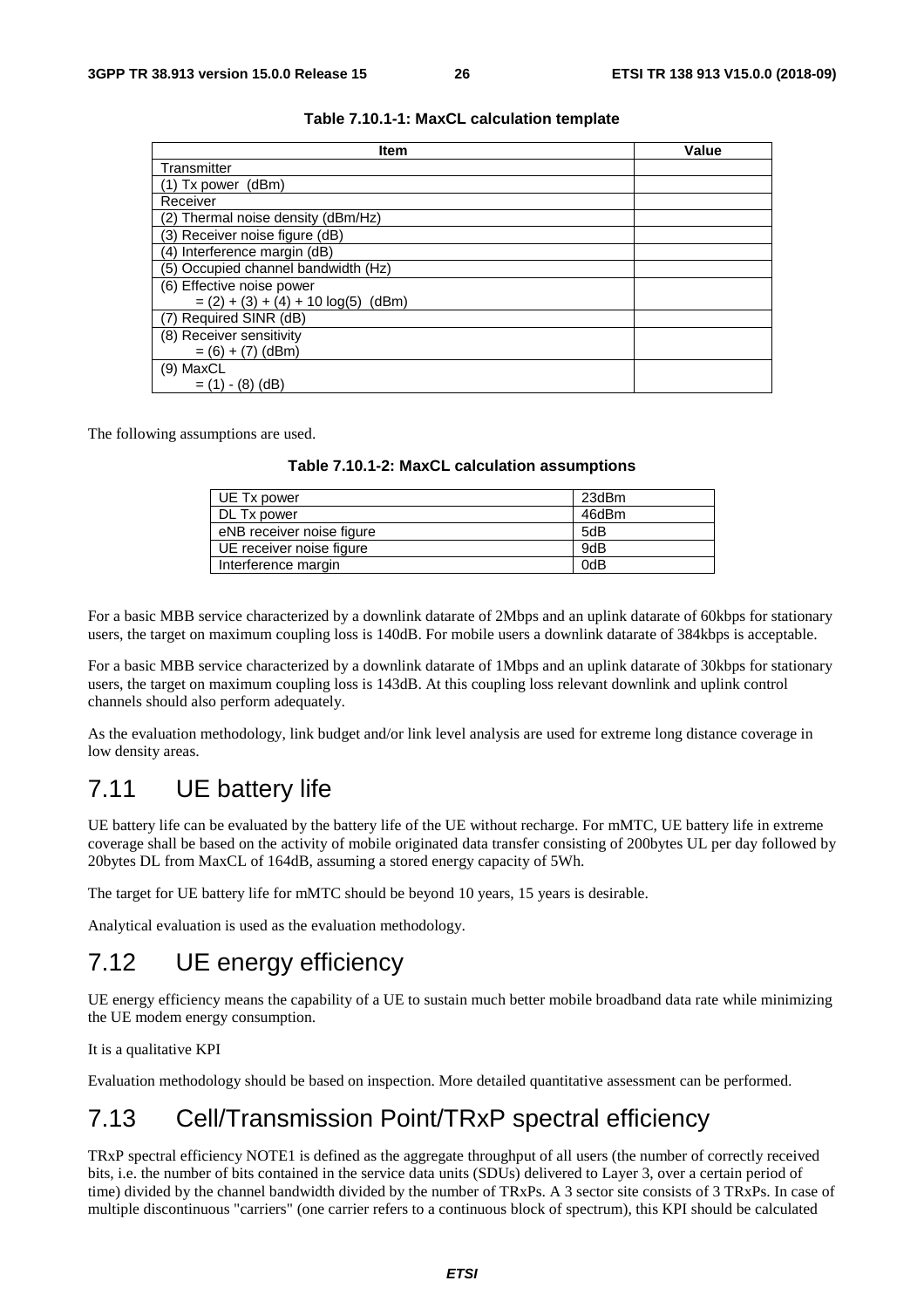per carrier. In this case, the aggregate throughput, channel bandwidth, and the number of TRxPs on the specific carrier are employed.

It is a quantitative KPI NOTE2

A joint system level evaluation is to be performed for Indoor Hotspot, Dense Urban, Rural, and Urban Macro.

NOTE1: 3GPP should strive to meet the target with typical antenna configuration

NOTE2: Target for 3x the cell spectral efficiency of IMT-Advanced targets for Indoor Hotspot, Dense Urban (step 1), Rural and Urban Macro for full buffer.

**Table 7.13-1: Spectrum efficiency in each deployment scenario for each Usage scenario** 

| <b>Spectrum</b><br>efficiency | <b>Indoor Hotspot</b> | Dense Urban  | Rural        | <b>Urban Macro</b> | <b>High Speed</b> |
|-------------------------------|-----------------------|--------------|--------------|--------------------|-------------------|
| eMBB                          | 3x IMT-A InH          | 3x IMT-A UMi | 3x IMT-A RMa | 3x IMT-A UMa       |                   |
| mMTC                          |                       |              |              |                    |                   |
| <b>URLLC</b>                  |                       |              |              |                    |                   |

# 7.14 Area traffic capacity

Area traffic capacity means total traffic throughput served per geographic area (in Mbit/s/m<sup>2</sup>). This metric can be evaluated by two different traffic models: Full buffer model and Non full buffer model

- By full buffer model: Total traffic throughput served per geographic area (in Mbit/s/m<sup>2</sup>). The computation of this metric is based on full buffer traffic.
- By non full buffer model: Total traffic throughput served per geographic area (in Mbit/s/m<sup>2</sup>). Both the user experienced data rate and the area traffic capacity need to be evaluated at the same time using the same traffic model.

The area traffic capacity is a measure of how much traffic a network can carry per unit area. It depends on site density, bandwidth and spectrum efficiency. In the case of full buffer traffic and a single layer single band system, it may be expressed as:

area capacity (bps/m<sup>2</sup>) = site density (site/m<sup>2</sup>) × bandwidth (Hz) × spectrum efficiency (bps/Hz/site)

In order to improve area traffic capacity, 3GPP can develop standards with means for high spectrum efficiency. To this end, spectrum efficiency gains in the order of three times IMT-Advanced are targeted. Furthermore, 3GPP can develop standards with means for large bandwidth support. To this end, it is proposed that at least 1GHz aggregated bandwidth shall be supported.

The available bandwidth and site density NOTE2, which both have a direct impact on the available area capacity, are however not under control of 3GPP.

NOTE2: Site here refers to single transmission and reception point (TRxP).

It is proposed to perform full buffer evaluation, using the spectrum efficiency results together with assumptions on available bandwidth and site density in order to derive a quantitative area traffic capacity KPI for information.

# 7.15 User experienced data rate

User experienced data rate NOTE1 can be evaluated for non-full buffer traffic and for full buffer traffic.

NOTE1: Non-full buffer simulations are preferred for the evaluation of this KPI.

For non-full buffer traffic, user experienced data rate is the 5%-percentile (5%) of the user throughput. User throughput (during active time) is defined as the size of a burst divided by the time between the arrival of the first packet of a burst and the reception of the last packet of the burst.

For full buffer traffic, user experienced data rate is calculated as:

user experienced data rate = 5% user spectrum efficiency  $\times$  bandwidth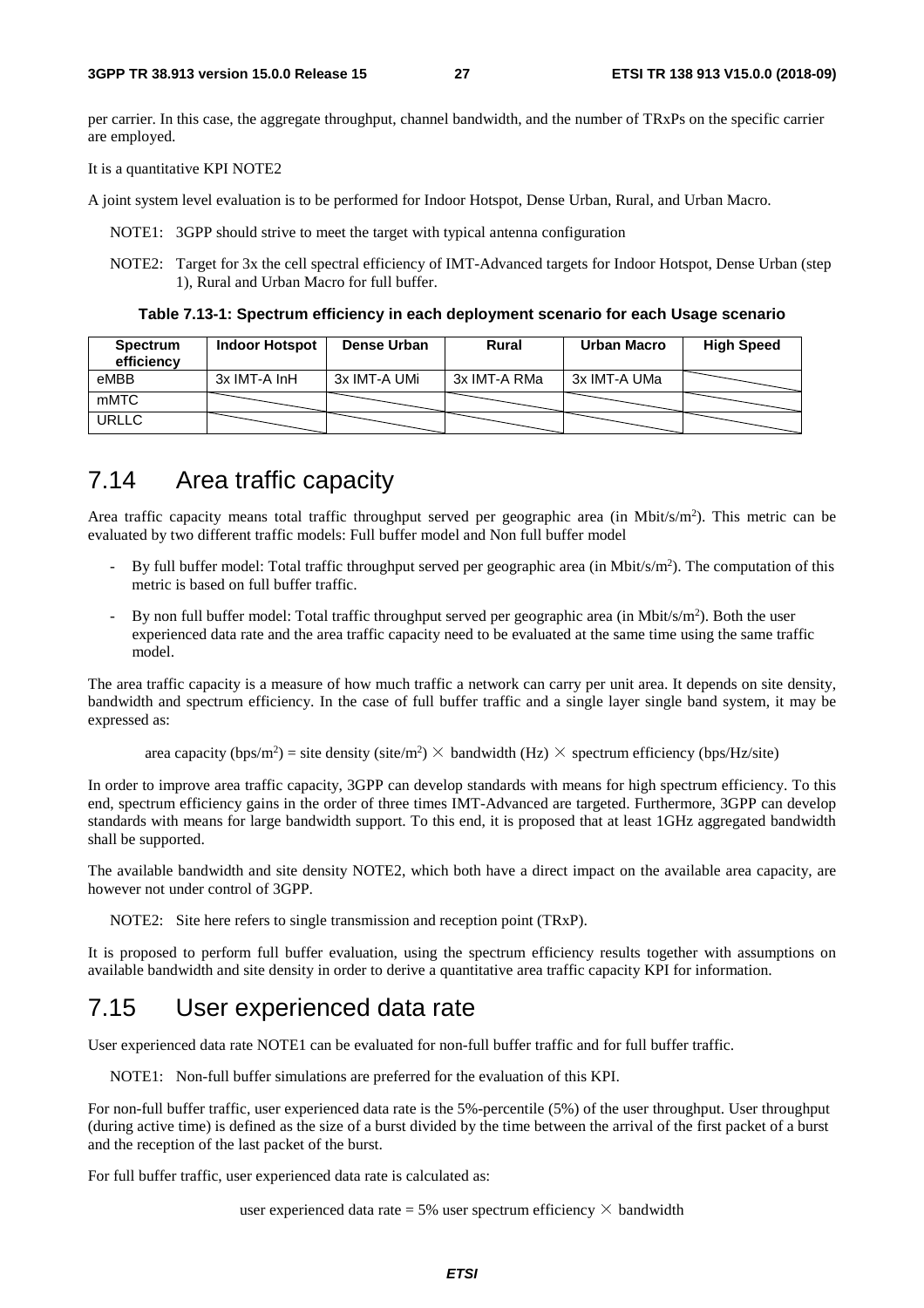Here it should be noted that the 5% user spectrum efficiency depends on the number of active users sharing the channel (assumed to be 10 in the ITU evaluations ITU-R report M.2135 [5]), and that the 5% user spectrum efficiency for a fixed transmit power may vary with bandwidth. To keep a high 5% user spectrum efficiency and a few users sharing the channel, a dense network is beneficial, i.e. 5% user spectrum efficiency may vary also with site density (Site here refers to single TRxP).

To improve user experienced data rates, 3GPP can develop standards with means for high 5% user spectrum efficiency. To this end, 5% user spectrum efficiency gains in the order of three times IMT-Advanced are proposed. Furthermore, 3GPP can develop standards with means for large bandwidth support. To this end, it is proposed that at least 1GHz aggregated bandwidth shall be supported.

The available bandwidth and site density, which both have a strong impact on the available user experienced data rates, are however not under control of 3GPP.

Based on this, the full buffer experienced user data rate is evaluated for information without numerical requirements.

For non-full buffer evaluation, a joint system level evaluation is to be performed for Indoor Hotspot, Dense Urban, Rural, and Urban Macro. The non-full buffer user experienced data rate target is applicable at a certain area traffic level.

# 7.16 5th percentile user spectrum efficiency

5th percentile user spectrum efficiency means the 5% point of the cumulative distribution function (CDF) of the normalized user throughput. The (normalized) user throughput is defined as the average user throughput (the number of correctly received bits by users, i.e., the number of bits contained in the SDU delivered to Layer 3, over a certain period of time, divided by the channel bandwidth and is measured in bit/s/Hz. The channel bandwidth for this purpose is defined as the effective bandwidth times the frequency reuse factor, where the effective bandwidth is the operating bandwidth normalised appropriately considering the uplink/downlink ratio. In case of multiple discontinuous "carriers" (one carrier refers to a continuous block of spectrum), this KPI should be calculated per carrier. In this case, the user throughput and channel bandwidth on the specific carrier are employed.

It is a quantitative KPI NOTE1

A joint system level evaluation is to be performed for Indoor Hotspot, Dense Urban, Rural, and Urban Macro.

NOTE1: Target for 3x the cell edge spectral efficiency of IMT-Advanced targets for Indoor Hotspot, Dense Urban (step 1), Rural and Urban Macro for full buffer.

#### **Table 7.16-1: 5th percentile user spectrum efficiency in each deployment scenario for each usage scenario**

| 5th percentile<br>user spectrum<br>efficiency | <b>Indoor Hotspot</b> | <b>Dense Urban</b> | <b>Rural</b> | <b>Urban Macro</b> | <b>High Speed</b> |
|-----------------------------------------------|-----------------------|--------------------|--------------|--------------------|-------------------|
| eMBB                                          | 3x IMT-A InH          | 3x IMT-A UMi       | 3x IMT-A RMa | 3x IMT-A UMa       |                   |
| <b>mMTC</b>                                   |                       |                    |              |                    |                   |
| <b>URLLC</b>                                  |                       |                    |              |                    |                   |

# 7.17 Connection density

Connection density refers to total number of devices fulfilling a target QoS per unit area (per km2), where the target QoS is to ensure a system packet drop rate less than 1% under given packet arrival rate l and packet size S. Packet drop rate = (Number of packet in outage) / (number of generated packets), where a packet is in outage if this packet failed to be successfully received by destination receiver beyond packet dropping timer.

The target for connection density should be 1 000 000 device/km<sup>2</sup> in urban environment.

3GPP should develop standards with means of high connection efficiency (measured as supported number of devices per TRxP per unit frequency resource) to achieve the desired connection density.

Analytical, link level evaluation and system level evaluation are to be performed for Urban coverage for massive connection (Urban environment).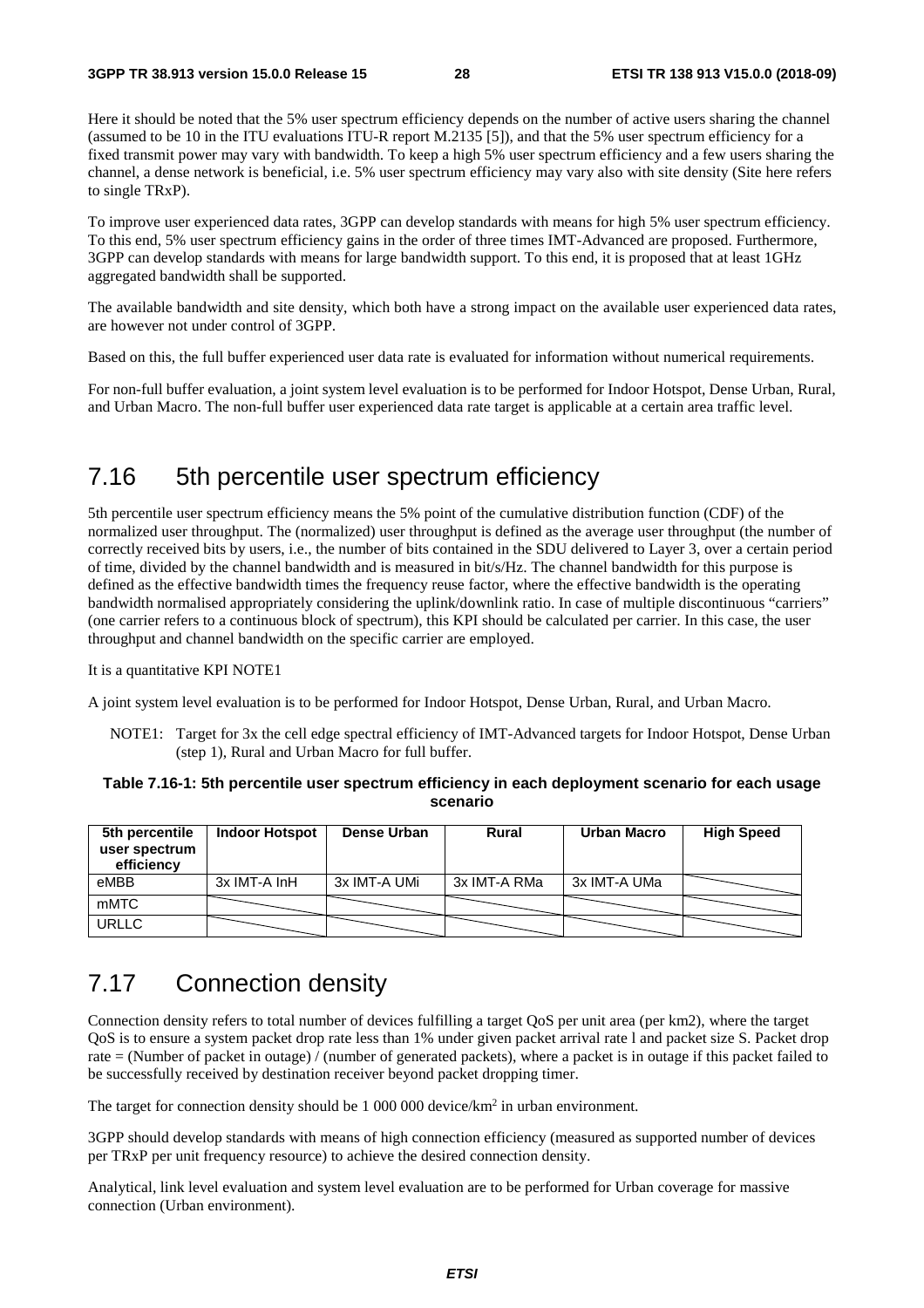# 7.18 Mobility

Mobility means the maximum user speed at which a defined QoS can be achieved (in km/h).

The target for mobility target should be 500km/h.

Evaluation methodology should be link level evaluation with deployment scenario specific operating point.

# 7.19 Network energy efficiency

The capability is to minimize the RAN energy consumption while providing a much better area traffic capacity.

Both qualitative and quantitative KPIs are proposed.

Network energy efficiency shall be considered as a basic principle in the NR design

The target is a design with:

- the ability to efficiently deliver data, and
- the ability to provide sufficiently granular network discontinuous transmission when there is no data to transmit and network availability is maintained
- the ability to provide operator flexibility to adapt sleep durations of base stations depending on load, services and area

In case of quantitative KPI, the following Network Energy Efficiency quantitative KPI (in bit per Joule) shall be used:

- a) to compare different solutions or mechanisms directly related to energy efficiency, when their impact is not obvious from qualitative analysis. When qualitative evaluation provide clear conclusions for the comparison of different network EE solutions and the evaluation of their impact, the comparison through the proposed quantitative KPI is not required.
- b) to compare the final NR system design with LTE to evaluate the overall improvement brought in terms of network EE

Definition:

$$
EE_{global} = \sum_{scenario K} b_{K}EE_{scenario K}
$$

 $b_k$  refers to the weights of every deployment scenario where the network energy efficiency is evaluated.

$$
EE_{Scenario} = \sum_{load level 1} a_1 \frac{V_1}{EC_1}
$$

 $V_1$ = Refers to the traffic per second served by a base station (in bits/s)

**EC<sub>1</sub>** = Refers to the power consumed by a base station to serve  $V_1$  (in Watt = Joule/s).

**a1 =** Refers to the weight for each traffic load level.

Notes:

The following assumptions are considered as starting point for the discussion in RAN WGs:

- the IMEC model can be used as a starting point with possible enhancements or adjustment depending on considerations brought to RAN WGs. Similar other models are not precluded (Further discussion in RAN WGs needed). Other alternative models can be considered in RAN1 if needed.
- Energy Efficiency Quantitative KPI should be evaluated by means of system level simulations at least in 2 deployment scenarios: one coverage limited environment (ex : Rural) AND one capacity limited environment (ex : Urban).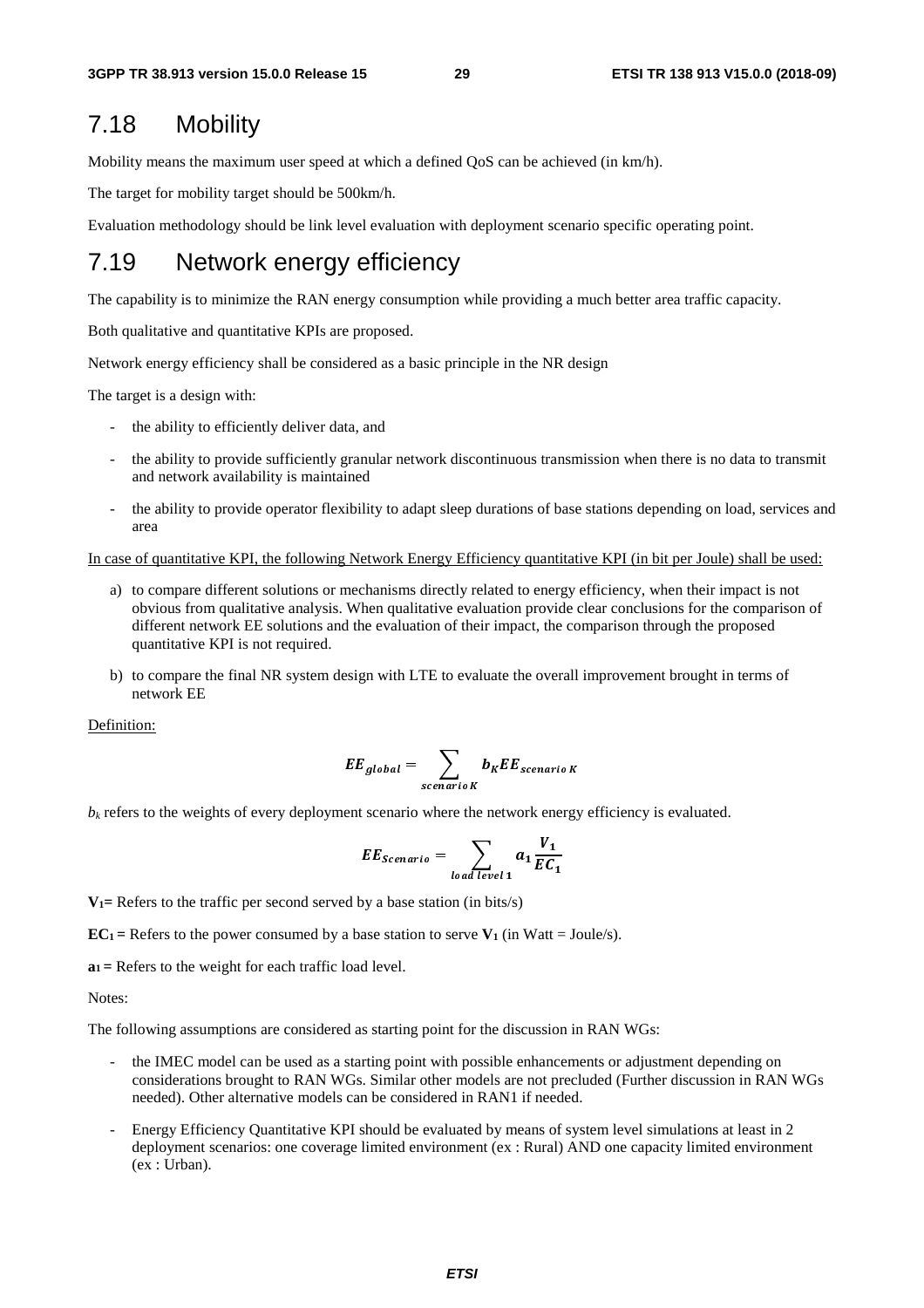- Evaluation should not be for peak hour but based on a 24 hour daily traffic profile. We recommend that at least 3 load levels should be evaluated
- Cooling system impact on EE will not be discussed in 3GPP RAN

Evaluation methodology is based on inspection as baseline and system level evaluation is to be performed if necessary. For system level evaluation, at least 2 deployment scenarios are considered; one is coverage limited environment (ex: Rural) and the other one is capacity limited environment (ex: Dense Urban). NOTE1

NOTE1: Inspection is the method to qualitatively check the capability of the RAN to improve area traffic capacity with minimum RAN energy consumption, e.g., ensure no or limited increase of BS power with more antenna elements and larger bandwidth, etc. As qualitative evaluation, 3GPP should ensure that the new RAT is based on energy efficient design principles. For quantitative evaluation, one can compare the quantity of information bits transmitted to/received from users, divided by the energy consumption of RAN.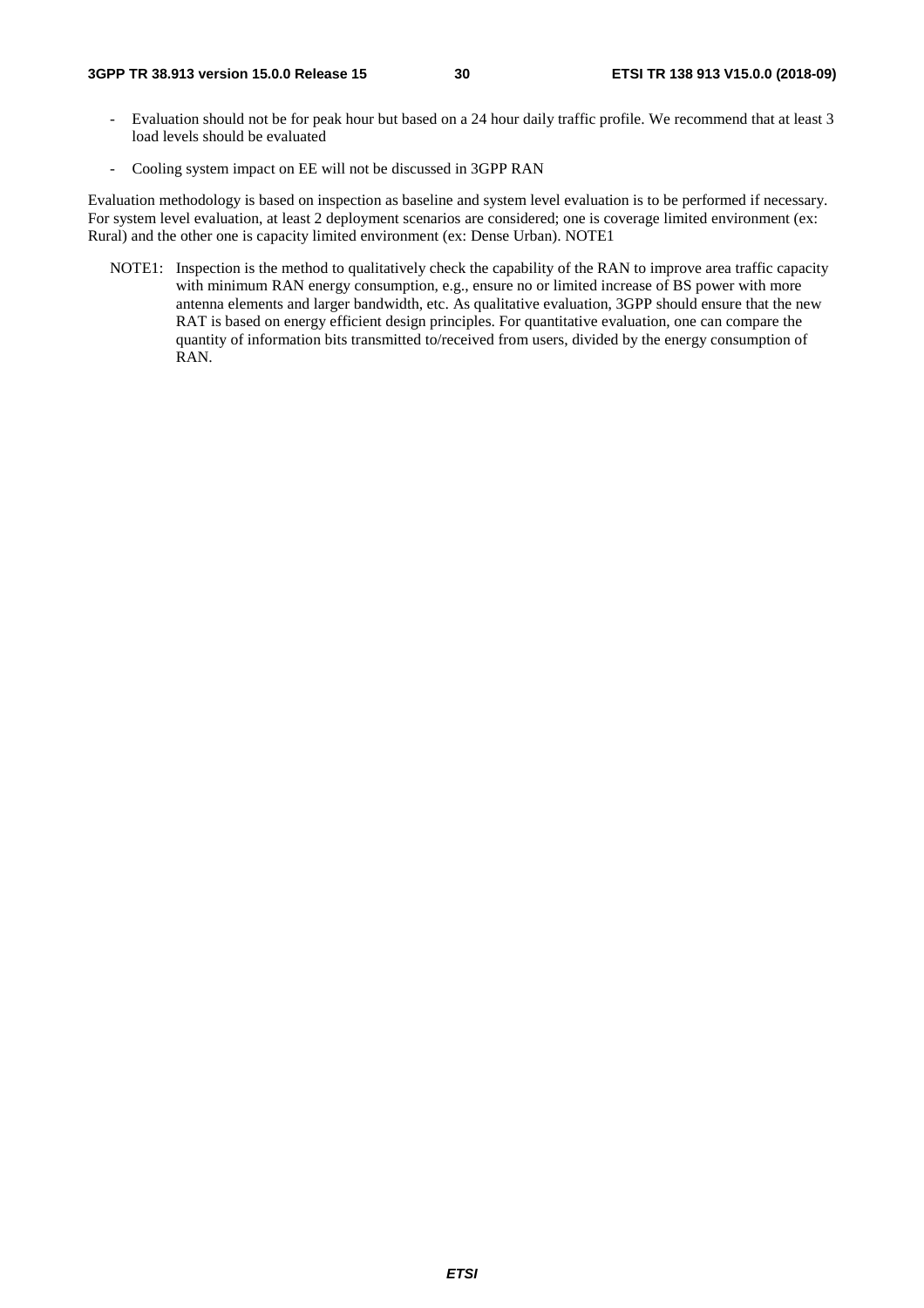# 8 Requirements for architecture and migration of Next Generation Radio Access Technologies

The RAN design for the Next Generation Radio Access Technologies shall be designed to fulfil the following requirements:

- The RAN architecture shall support tight interworking between the new RAT and LTE.
	- Considering high performing inter-RAT mobility and aggregation of data flows via at least dual connectivity between LTE and new RAT. This shall be supported for both collocated and non-collocated site deployments.
- The RAN architecture shall support connectivity through multiple transmission points, either collocated or noncollocated.
	- The RAN architecture shall enable a separation of control plane signalling and user plane data from different sites.
	- The RAN architecture shall support interfaces supporting effective inter-site scheduling coordination.
- Different options and flexibility for splitting the RAN architecture shall be allowed.
- The RAN architecture shall allow for deployment flexibility e.g. to host relevant RAN, CN and application functions close together at the edges of the network, when needed, e.g. to enable context aware service delivery, low latency services, etc...
- The RAN architecture shall allow for C-plane/U-plane separation.
- The RAN architecture shall allow deployments using Network Function Virtualization.
- The RAN architecture shall allow for the RAN and the CN to evolve independently.
- The RAN architecture shall allow for the operation of Network Slicing3GPP TR 23.799 [7].
- The RAN architecture shall support sharing of the RAN between multiple operators.
- The design of the RAN architecture shall allow the deployment of new services rapidly and efficiently.
- The design of the RAN architecture shall allow the support of 3GPP defined service classes (e.g. interactive, background, streaming and conversational).
- The design of the RAN architecture shall enable lower CAPEX/OPEX with respect to current networks to achieve the same level of services.
- RAN-CN interfaces and RAN internal interfaces (both between new RAT logical nodes/functions and between new RAT and LTE logical nodes/functions) shall be open for multi-vendor interoperability.
- The RAN architecture shall support operator-controlled sidelink (device-to-device) operation, both in coverage and out of coverage.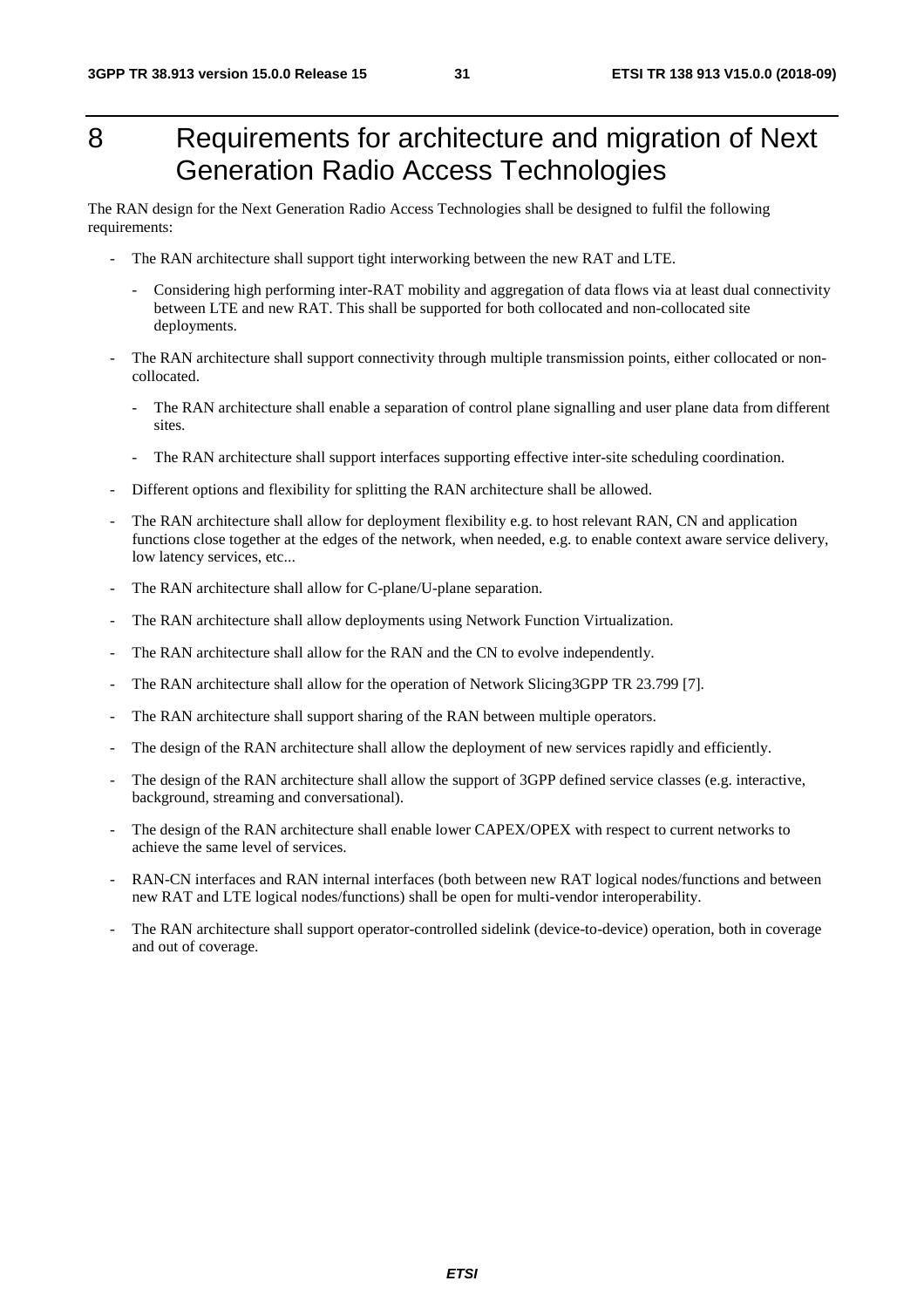# 9 Supplementary-Service related requirements

# 9.1 Multimedia Broadcast/Multicast Service

The new RAT shall support existing Multicast/Broadcast services (e.g. download, streaming, group communication, TV, etc.) and new services (e.g. V2X, etc).

The new RAT shall support dynamic adjustment of the Multicast/Broadcast area based on e.g. the user distribution or service requirements.

The new RAT shall support concurrent delivery of both unicast and Multicast/Broadcast services to the users.

The new RAT shall support efficient multiplexing with unicast transmissions in at least frequency domain and time domain.

The new RAT shall support static and dynamic resource allocation between Multicast/Broadcast and unicast; the new RAT shall in particular allow support of up to 100% of DL resources for Multicast/Broadcast (100% meaning a dedicated MBMS carrier).

The new RAT shall support Multicast/Broadcast network sharing between multiple participating MNOs, including the case of a dedicated MBMS network.

The new RAT shall make it possible to cover large geographical areas up to the size of an entire country in SFN mode with network synchronization and shall allow cell radii of up to 100 km if required to facilitate that objective. It shall also support local, regional and national broadcast areas.

The new RAT shall support Multicast/Broadcast services for fixed, portable and mobile UEs. Mobility up to 250 km/h shall be supported.

The new RAT shall leverage usage of RAN equipment (hard- and software) including e.g. multi-antenna capabilities (e.g. MIMO) to improve Multicast/Broadcast capacity and reliability.

The new RAT shall support Multicast/Broadcast services for mMTC devices.

# 9.2 Location/Positioning Service

The NR should enable, and improve if suitable, state-of-art positioning techniques, such as RAN-embedded (Cell-ID, E-Cell ID, OTDOA, UTDOA, etc.) and RAN-external (GNSS, Bluetooth, WLAN, Terrestrial Beacon Systems (TBS), sensors, etc.). Additionally, potential D2D based positioning techniques should be considered.

The NR positioning shall exploit high bandwidth, massive antenna systems, network architecture/ functionalities (e.g. heterogeneous networks, broadcast, MBMS) and deployment of massive number of devices. NR positioning shall support indoors and outdoors use cases.

NR shall support regulatory positioning requirements.

NR design targets for commercial positioning use cases include:

- 1. Support for range of accuracy levels, latency levels and device categories
- 2. Support accuracy and latency as defined in TR 22.862 for some use cases
- 3. Reduced network complexity
- 3. Reduced device cost
- 4. Reduced device power consumption
- 5. Efficient signalling over the air interface and in the network
- 6. Support for hybrid positioning methods
- 7. Scalability (support for large number of devices)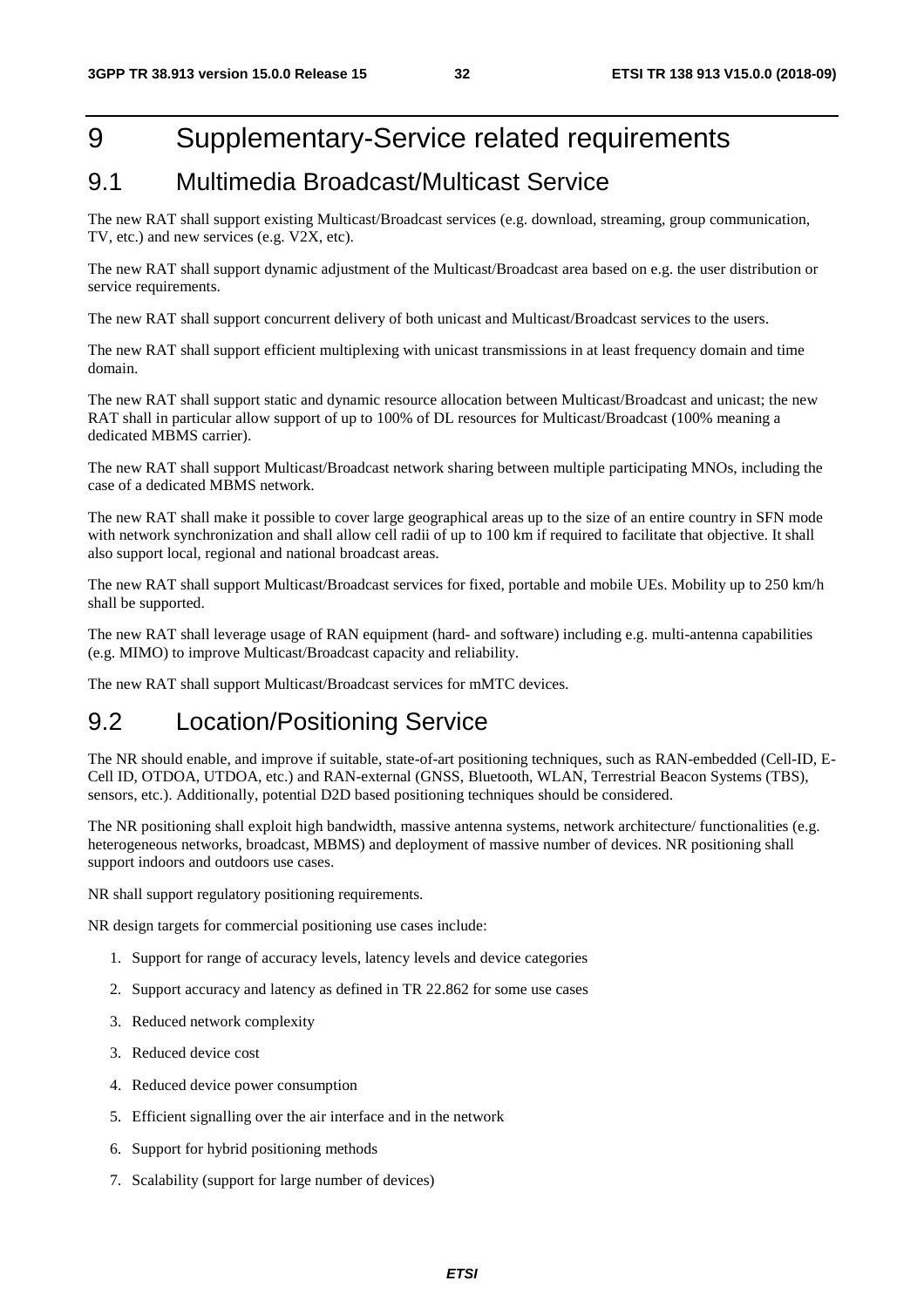- 8. High security
- 9. High availability
- 10. Support UE speed as defined in TR 22.862

# 9.3 Critical Communications services

### 9.3.1 Public safety communications

The RAN design for the Next Generation Radio Access Technologies shall support D2D (e.g. ProSe in 3GPP TS 23.303 [8]).

The RAN design for the Next Generation Radio Access Technologies shall support Mission Critical Communications for diverse types of services (e.g. MCPTT, MCVideo, MCData in 3GPP TS 22.179 [9], 3GPP TS 22.280 [20], 3GPP TS 22.281 [21], and 3GPP TS 22.282 [22]).

The RAN design for the Next Generation Radio Access Technologies shall support efficient group communications (e.g. GCSE\_LTE, SC-PTM in 3GPP TS 22.468 [10] and 3GPP TR 36.890 [11]).

The RAN design for the Next Generation Radio Access Technologies shall support isolated communications (e.g. IOPS in 3GPP TS 22.346 [23]).

### 9.3.2 Emergency communications

The RAN design for the Next Generation Radio Access Technologies shall provide mechanisms to enable emergency calls including positioning/location for emergency calls (such as is found in 3GPP TS 22.101 [12] section 10 for emergency calls and 3GPP TS 22.071 [13] for position/location) when appropriate.

The RAN design for the Next Generation Radio Access Technologies shall provide mechanisms to enable Multimedia Priority Services (such as is found in 3GPP TS 22.153 [14]).

### 9.3.3 Public warning/emergency alert systems

The RAN design for the Next Generation Radio Access Technologies shall provide mechanisms to enable public warning services that provides warning/notifications to users meeting regional regulatory requirements (such as is found in 3GPP TS 22.268 [15]).

# 9.4 V2X communication

The RAN design for NR V2X shall provide communication via infrastructure, including MBMS support, for V2X services (such as found in 3GPP TS 22.185 [17]) and advanced V2X services (such as found in the outcome of the SA1 study 3GPP TS 22.886 [18]).

The RAN design for NR V2X shall provide communication via sidelink for V2X services (such as found in 3GPP TS 22.185 [17]) and advanced V2X services (such as found in the outcome of the SA1 study 3GPP TS 22.886 [18]).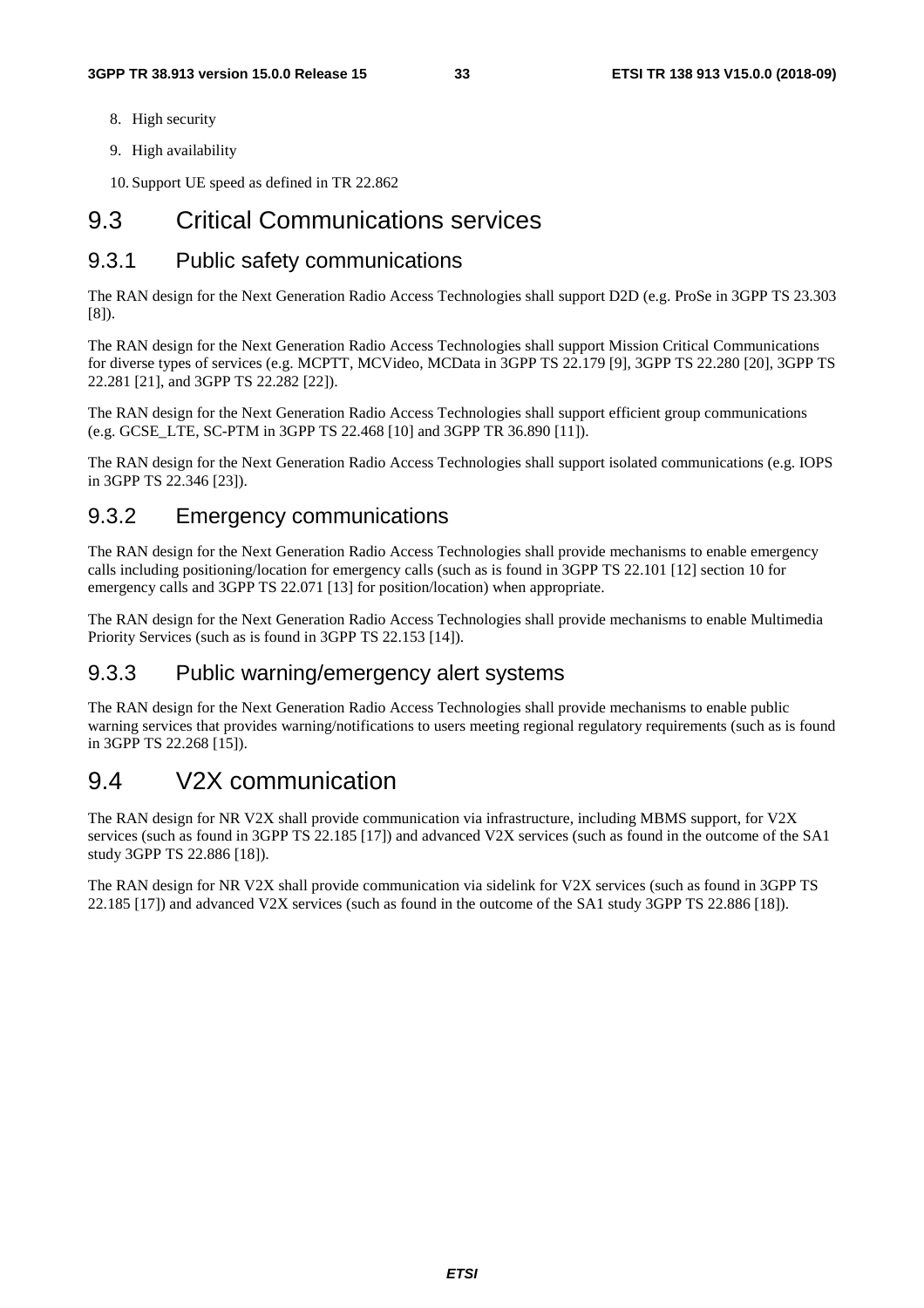# 10 Operational requirements

### 10.0 General

The RAN design for the Next Generation Radio Access Technologies shall be designed to fulfill the following requirements:

- RF requirements for multi-standard base stations shall be supported also for the new RAT.
- The RAN nodes shall be designed to allow upgrade by software as much as possible.

### 10.1 Spectrum

### 10.1.1 Void

### 10.1.2 Channel bandwidth scalability

Bandwidth scalability means the ability to operate with different bandwidth allocations.

It is a qualitative KPI.

#### 10.1.3 Void

### 10.1.4 Duplexing flexibility

Duplexing flexibility means the ability of the access technology to adapt its allocation of resources flexibly for uplink and downlink for both paired and unpaired frequency bands.

#### 10.1.5 Support of shared spectrum

Next Generation Radio Access Technologies should support efficient mechanisms to share either licensed or unlicensed spectrum with other IMT/Non-IMT systems.

#### 10.1.6 Spectrum range

Next Generation Radio Access Technologies should support potential use of frequency range up to 100 GHz.

# 10.2 UL Link Budget

For eMBB, NR uplink should target at least the same link budget (i.e. MCL) as LTE uplink, under the same usage scenarios and similar deployment configurations (e.g., same carrier frequency).

# 10.3 Support for wide range of services

Support for wide range of services means the system shall be inherently flexible enough to meet the connectivity requirements of a range of existing and future (as yet unknown) services to be deployable on a single continuous block of spectrum in an efficient manner.

### 10.4 Co-existence and interworking with legacy RATs

### 10.4.1 Co-existence with LTE

The New RAT should be able to support flexible allocation of resources (e.g. time, frequency) between the new RAT and LTE operating in the same block of spectrum (with possible bandwidths overlap). Resource allocation granularity in the time/frequency domain, as well as the potential guards between NR and LTE resources are to be determined by the study on the new RAT. The New RAT should be able to use these resources at least for downlink, uplink and sidelink. The solution should work whether LTE is supported by the same base station as the New RAT or the two RATs are supported by different base stations. The solution should not affect backward compatibility with legacy LTE terminals. These requirements are applicable for LTE Rel-8 and onwards, including NB-IoT.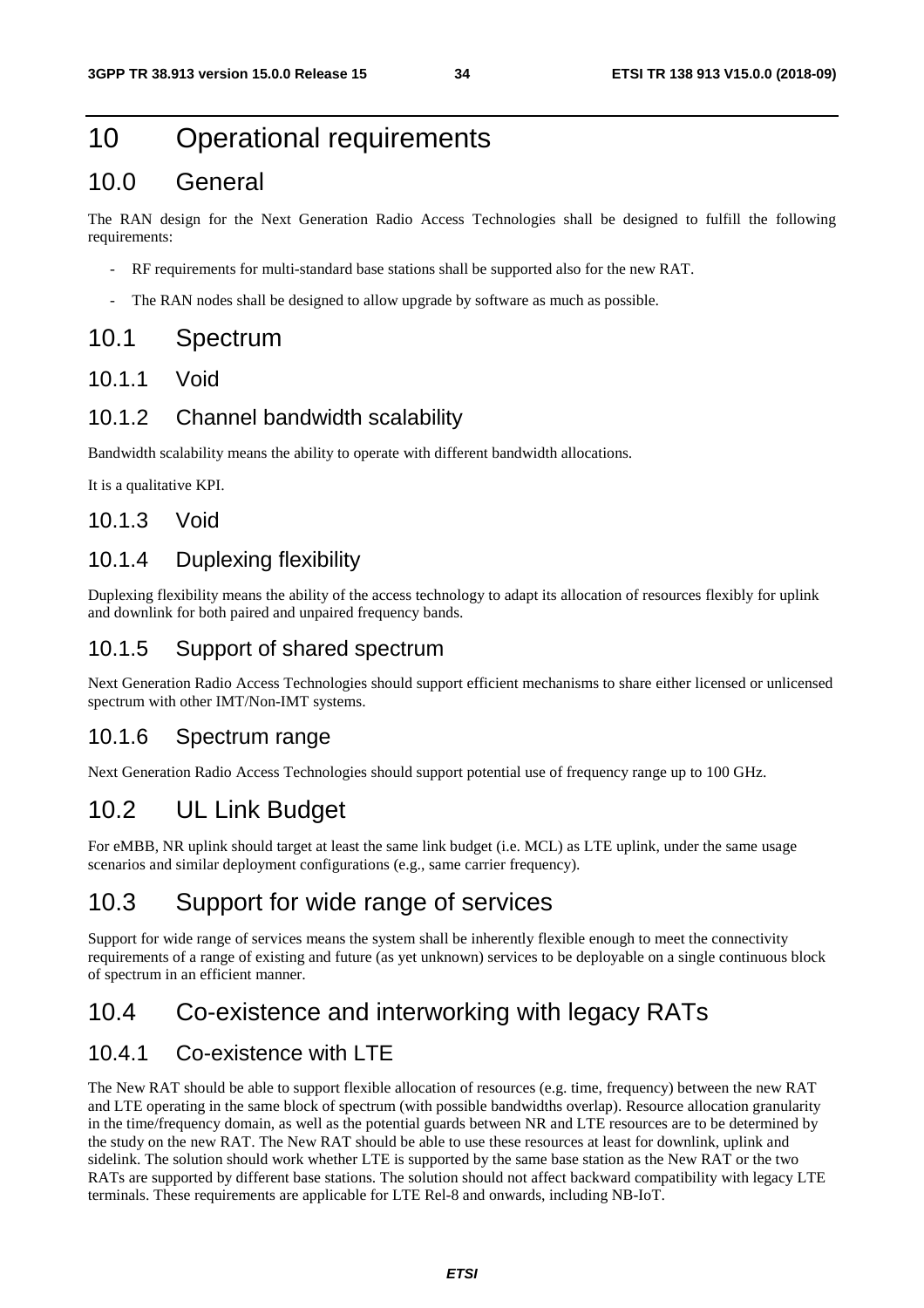This flexible allocation of resources should enable a progressive downsize of operators assigned bandwidth used by LTE, and the corresponding increase in the bandwidth used by NR.

Note: this requirement may be supported with different levels of flexibility depending on the LTE capability/release.

The New RAT shall be able to co-exist with LTE on adjacent spectrum in the same band in the same geographical area, including collocated deployments of the same or different operators; where the ability to coexist is based upon an agreed maximum degradation of throughput that is found acceptable on LTE.

These requirements are applicable for paired and unpaired spectrum.

### 10.4.2 Co-existence with UMTS and GSM/EDGE

The New RAT shall be able to co-exist with UMTS and GSM/EDGE on adjacent spectrum in the same band in the same geographical area, including collocated deployments of the same or different operators; where the ability to coexist is based upon an agreed maximum degradation of throughput and outage that is found acceptable on UMTS and GSM/EDGE, respectively.

Coexistence on adjacent spectrum in the same geographical area should enable a progressive downsize of operators assigned bandwidth used by UMTS and GSM/EDGE, and the corresponding increase in the bandwidth used by NR.

These requirements are applicable for paired and unpaired spectrum.

# 10.4.3 V2X communication

It is not intended for NR V2X to replace the services offered by LTE V2X. Instead, the NR V2X shall complement LTE V2X for advanced V2X services and support interworking with LTE V2X.

10.5 Void

# 10.6 Interworking with non-3GPP systems

10.6.1 General

3GPP system shall support procedures for interworking with non 3GPP RATs.

#### 10.6.2 Interworking with WLAN

The next generation access network shall support interworking with WLAN. The number of solutions selected should be minimized.

10.6.3 Void

### 10.7 Void

# 10.8 Easy operation and Self Organization requirements

The RAN design for the Next Generation Radio Access Technologies shall be designed to fulfill the following requirements:

- RAN shall support the deployment of RAN SON functions in a hybrid manner (distributed and centralized).
- Collaboration and coordination among RAN SON functions need to be addressed.
- User / application level OoS and OoE monitoring capability by UEs and network elements shall be supported.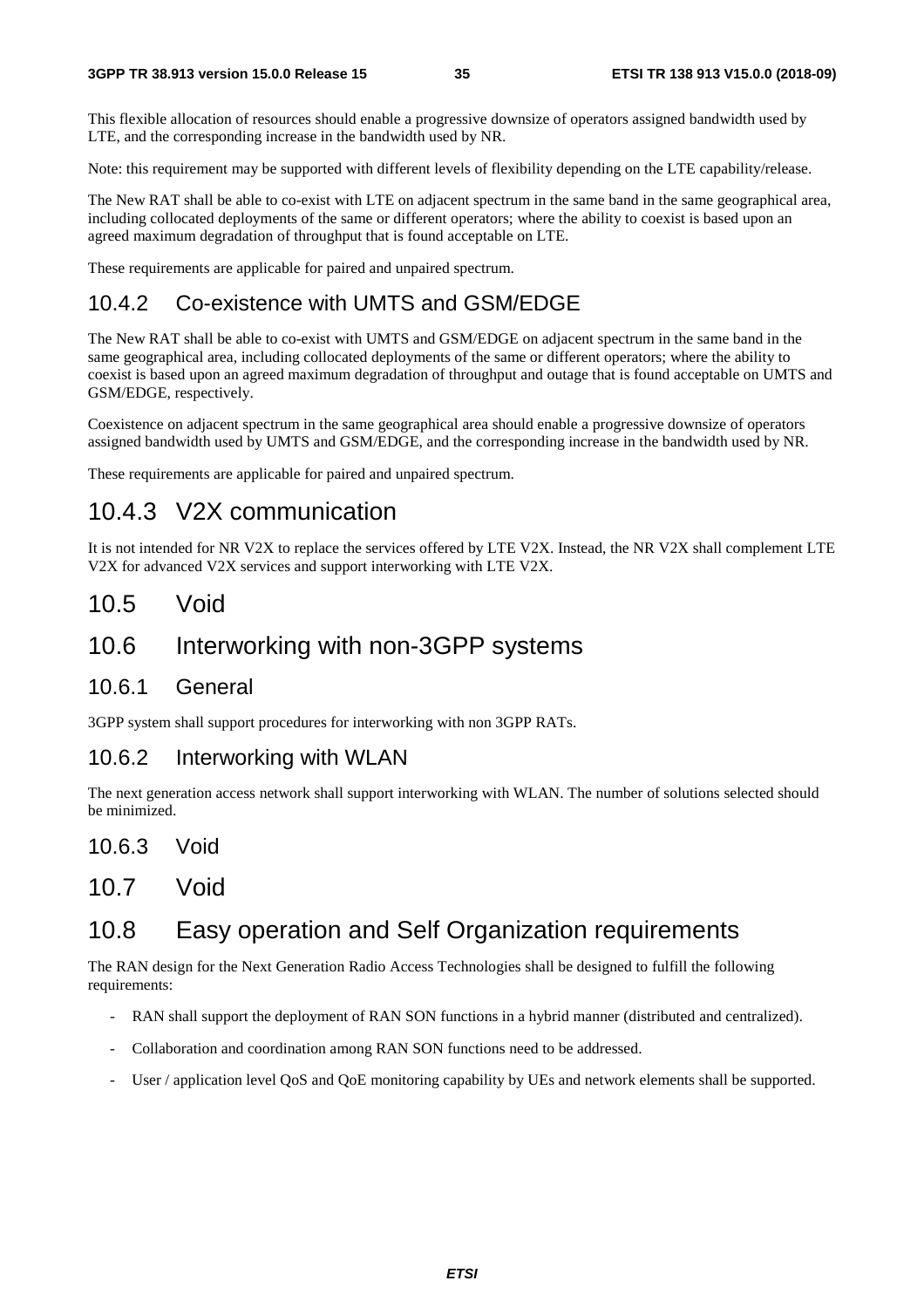# 10.9 Void

# 10.10 Cost-related requirements

### 10.10.1 Balance of complexity and performance

The cost of introduction of massive MIMO technology is impacted by the analog parts, which are directly related with RF performance requirements. Since massive MIMO is seen as a key technology for NR, the requirements levels must be chosen carefully and careful consideration of how they are defined must be undertaken, in order to enable economically viable deployments. This applies for all types of NR deployments, but is of particular importance for massive MIMO nodes employing Active Antenna Systems, or Advanced Antenna Systems in a more general sense.

In particular, some RF requirements may need more careful consideration, such as the out of band emission limits and the maximum ratio between overall system power and individual power per RF chain/antenna element. In addition to the implied complexity and cost, the RF requirements must be defined with co-existence and sharing performance in mind and respecting regulatory limits. Particular care has to be taken in how to define unwanted emission limits with respect to the increasing size of the massive MIMO configuration in a proper way that does not lead to excessively high unwanted emission.

### 10.10.2 Low-cost requirements

3GPP shall support ultra-low cost network infrastructures, ultra-low cost devices, and ultra-low cost operation and maintenance to enable economically viable deployments for the Provision of minimal services (Data and Voice) for very low-ARPU areas.

# 10.11 Energy-related requirements

# 10.12 Security and Privacy related requirement relevant for Radio **Access**

The RAN design for the Next Generation Radio Access Technologies shall ensure support for integrity and confidentiality protection of radio signalling messages, including messages between RAN and Core network nodes.

The RAN design for the Next Generation Radio Access Technologies shall ensure the ability to support integrity and confidentiality protection of user plane messages, including messages between RAN and Core network nodes, with the use of such security to be configurable during security set-up.

The RAN design for the Next Generation Radio Access Technologies shall ensure support for the allocation and use of identities to provide user privacy, e.g. reduce the need for sending any permanent identities in the clear.

The RAN design for the Next Generation Radio Access Technologies shall ensure the efficient establishment of RAN security mechanisms.

The RAN design for the Next Generation Radio Access Technologies shall ensure resilience against jamming.

NOTE1: Security and Privacy-related system requirements are reflected in 3GPP TR 33.899 [19]. This TR includes security areas on "RAN security" and "Privacy security", which is a possible source of security and privacy related requirements for the Radio Access.

# 10.13 Void

# 10.14 Lawful Interception

The RAN design for the Next Generation Radio Access Technologies shall provide mechanisms to enable lawful intercept for appropriate services (as per 3GPP TS 33.106 [16]).

# 10.15 Backhaul and signalling optimization requirements

The RAN system shall have the capability to minimize the backhaul and signalling load in line with the requirements in section 5.48 of 3GPP TR 22.891 [3]).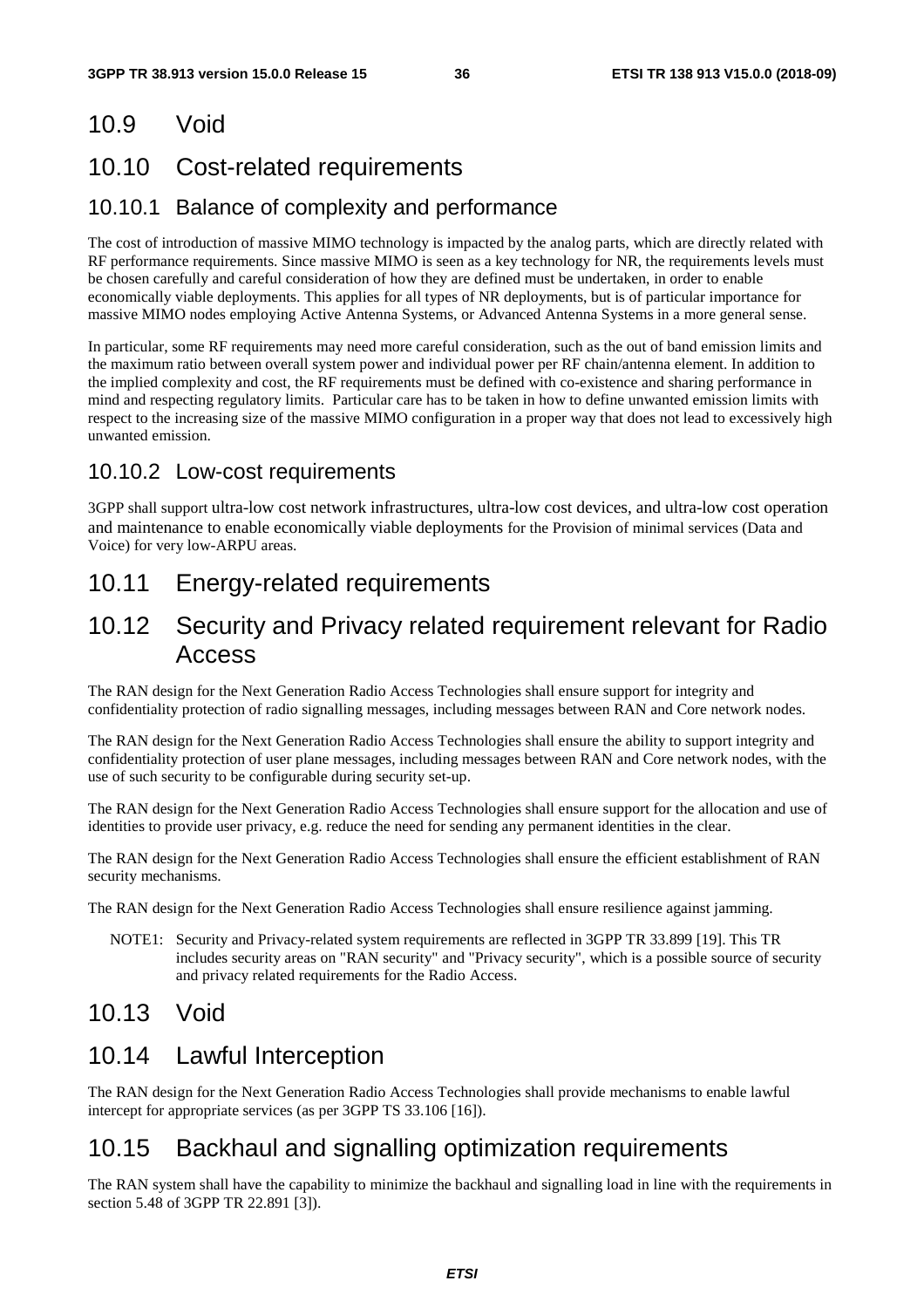# 10.16 Relay requirements

The design of the 5G RAN and Radio Interface Technology shall aim at supporting wireless relay functions.

# 10.17 High availability

The RAN availability is characterized by its availability rate X, defined as follows: a base station is available for the targeted communication X% of the time. Unavailable communication for shorter period than [Y] ms shall not be counted.

The NR specification's ability to provide URLLC services shall not be compromised by the functions defined to improve the network or UE energy efficiency, or by system reconfigurations and software upgrades.

# 10.18 Void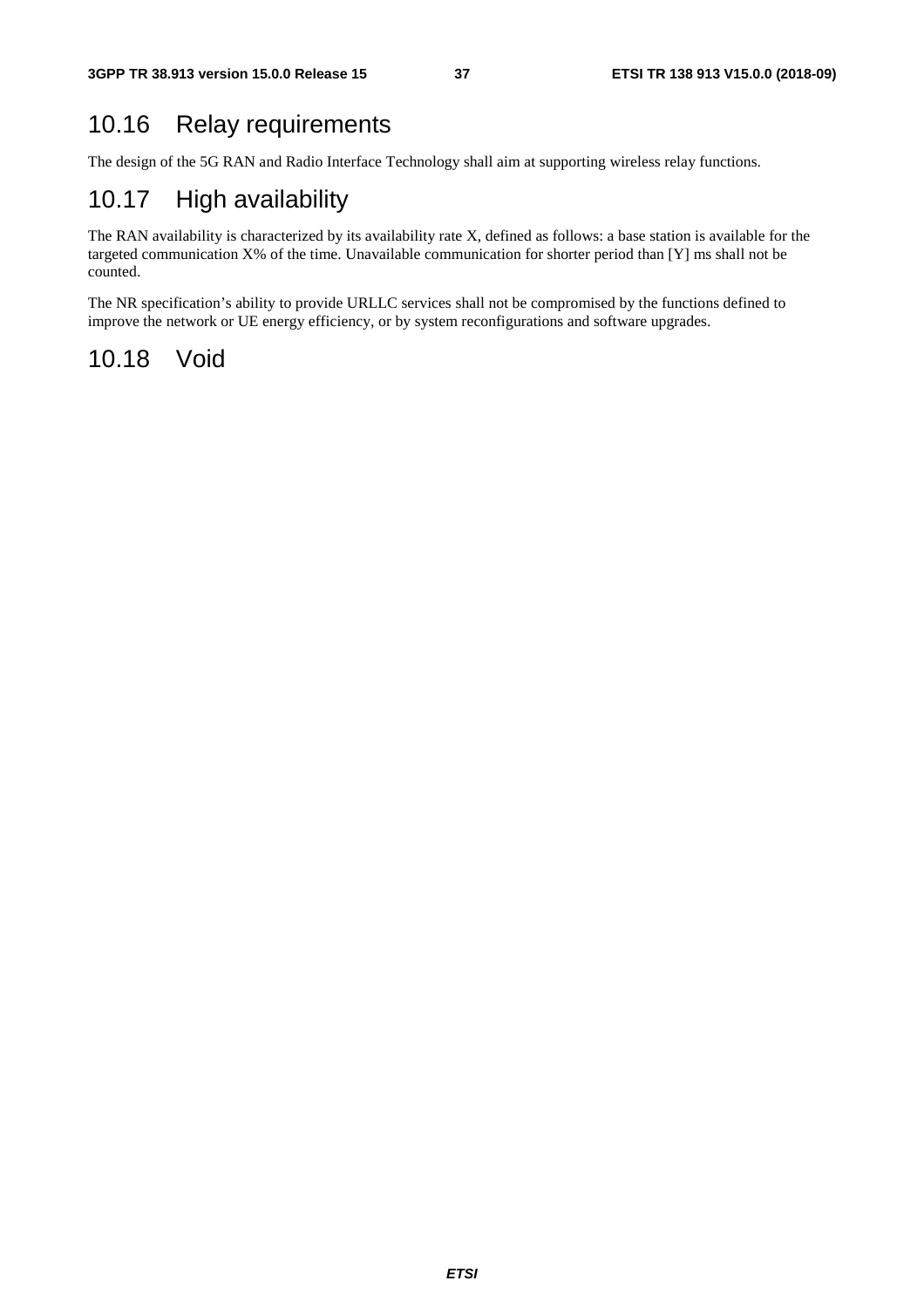# 11 Testing and Conformance Requirements

- Conformance requirements shall be defined for NR on all deployment bands
- Features/components of NR shall be designed in such a way that it is feasible to define test specifications for these features/components for both UE and BS on all deployment bands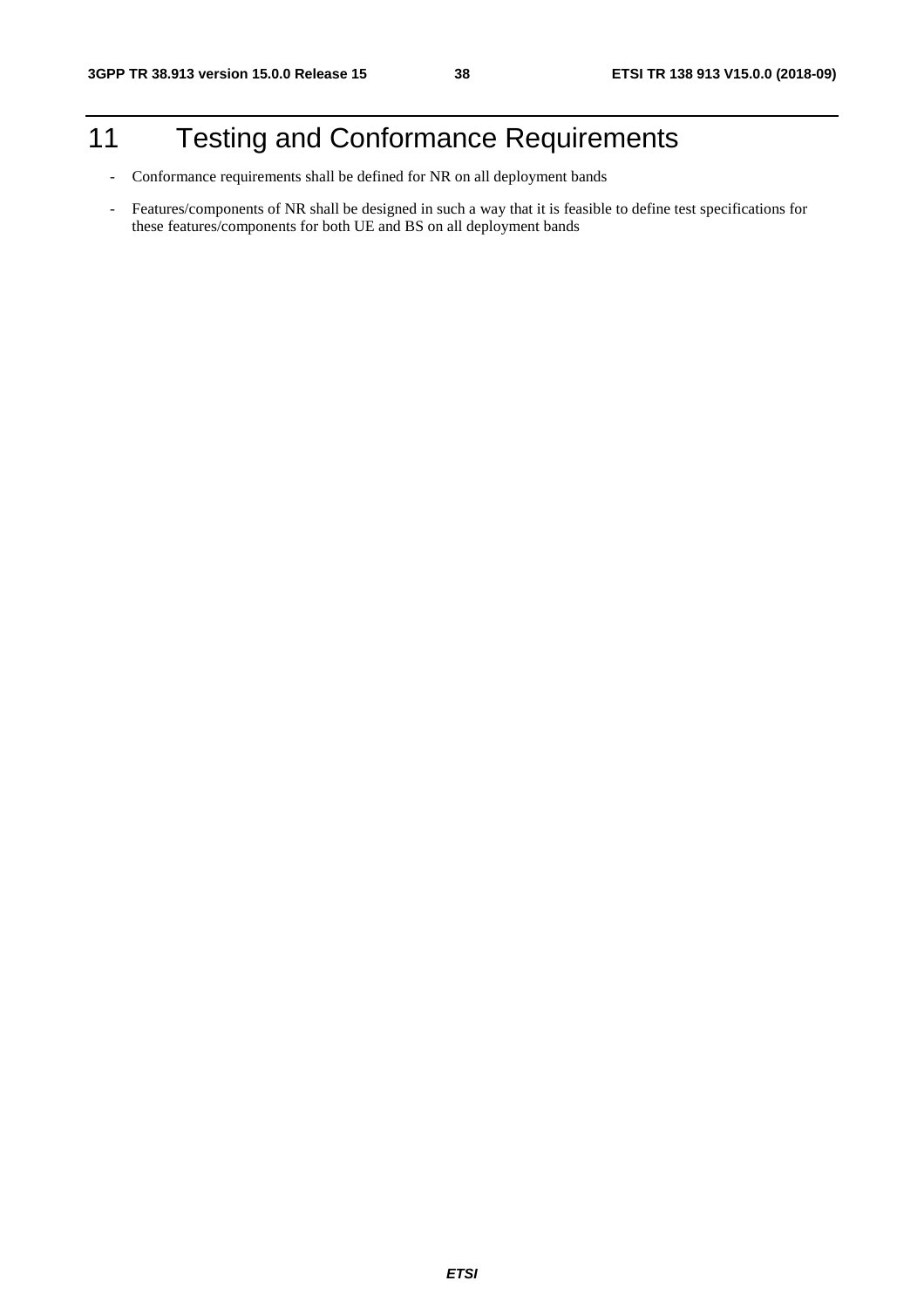# Annex A: Change history

 $\mathbf{r}$ 

| <b>Change history</b> |              |           |           |              |                                                      |        |            |
|-----------------------|--------------|-----------|-----------|--------------|------------------------------------------------------|--------|------------|
| Date                  | TSG#         | TSG Doc.  | <b>CR</b> | Rev          | Subject/Comment                                      | Old    | <b>New</b> |
| 2015-11               | <b>RP-70</b> | RP-151761 |           |              | Draft skeleton for the TR                            |        | 0.0.0      |
| 2015-11               | <b>RP-70</b> | RP-152183 |           |              | Revised the reference SI to the updated SI, removed  | 0.0.0  | 0.0.1      |
|                       |              |           |           |              | the change mark                                      |        |            |
| 2016-01               | RP-AH        | Rpa160013 |           |              | Revised the Skeleton TR based on the Report of       | 0.0.1  | 0.0.2      |
|                       |              |           |           |              | email discussion Rpa-160012                          |        |            |
| 2016-01               | RP-AH        | Rpa160070 |           |              | Merge all requirements into one section, renamed the | 0.0.2  | 0.0.3      |
|                       |              |           |           |              | section as key performance indicator                 |        |            |
|                       |              |           |           |              |                                                      |        |            |
| 2016-01               | RP-AH        | Rpa160071 |           |              | Move support for wide range of service from KPI      | 0.0.3  | 0.1.0      |
|                       |              |           |           |              | section into operational section                     |        |            |
|                       |              |           |           |              | Move spectral related sections from KPI section into |        |            |
|                       |              |           |           |              | operational section                                  |        |            |
|                       |              |           |           |              | Remove E2E latency requirements;                     |        |            |
|                       |              |           |           |              | agreed skeleton TR                                   |        |            |
| 2016-01               | RP-AH        | Rpa160080 |           |              | Implementation of approved pCRs Rpa160077,           | 0.1.0  | 0.1.1      |
|                       |              |           |           |              | Rpa160078 and Rpa160079 into the skeleton TR         |        |            |
|                       |              |           |           |              | Rpa160071 as input for RAN email discussion [5G-     |        |            |
|                       |              |           |           |              | AH-01]                                               |        |            |
| 2016-02 RP-AH         |              | Rpa160081 |           |              | Minor editorial corrections on top of Rpa160080      | 0.1.1  | 0.1.2      |
|                       |              |           |           |              | (result of RAN email discussion [5G-AH-01])          |        |            |
| 2016-02               | RP-AH        | Rpa160082 |           |              | RAN agreed TR after ad hoc and email discussion      | 0.1.2  | 0.2.0      |
|                       |              |           |           |              | [5G-AH-01]                                           |        |            |
| 2016-03 RP-71         |              | RP-160688 |           |              | Updated TR including all agreements of RAN #71,      | 0.2.0  | 0.2.1      |
|                       |              |           |           |              | e.g. pCRs RP-160554, RP-160555, RP-160562, RP-       |        |            |
|                       |              |           |           |              | 160566, RP-160589, RP-160611, RP-160629, RP-         |        |            |
|                       |              |           |           |              | 160637, RP-160640, RP-160642, RP-160643, RP-         |        |            |
|                       |              |           |           |              | 160646, RP-160672                                    |        |            |
| $2016 - 03$           | <b>RP-71</b> | RP-160689 |           |              | TR after RAN #71 that was agreed by email            | 0.2.1  | 0.3.0      |
|                       |              |           |           |              | discussion [RAN#71-01]: changes from v0.2.1 plus     |        |            |
|                       |              |           |           |              | editorial clean-up from MCC                          |        |            |
| 2016-06               | <b>RP-72</b> | RP-160810 |           |              | Updated TR including all agreements of RAN #72,      | 0.3.0  | 0.3.1      |
|                       |              |           |           |              | e.g. pCRs RP-160962, RP-160963, RP-160964, RP-       |        |            |
|                       |              |           |           |              | 160965, RP-161206, RP-160967, RP-161205, RP-         |        |            |
|                       |              |           |           |              | 161207, RP-160969, RP-160970, RP-161213, RP-         |        |            |
|                       |              |           |           |              | 161317, RP-161254, RP-161100, RP-161277, RP-         |        |            |
|                       |              |           |           |              | 161210, RP-161208, RP-161050                         |        |            |
| 2016-06 RP-72         |              | RP-161134 |           |              | RAN agreed TR after email discussion [RAN #72-01]    | 0.3.1  | 0.4.0      |
| 2016-09               | <b>RP-73</b> | RP-161927 |           |              | Updated TR including all agreements of RAN #73,      | 0.4.0  | 0.4.1      |
|                       |              |           |           |              | e.g. pCRs RP-161543, RP-161544, RP-161545, RP-       |        |            |
|                       |              |           |           |              | 161837, RP-161838, RP-161918, RP-161833, RP-         |        |            |
|                       |              |           |           |              | 161834, RP-161835, RP-161836, RP-161842, RP-         |        |            |
|                       |              |           |           |              | 161847, RP-161849, RP-161866, RP-161886, RP-         |        |            |
|                       |              |           |           |              | 161888                                               |        |            |
| 2016-10               | <b>RP-73</b> | RP-161928 |           |              | RAN approved TR after email discussion after RAN     | 0.4.1  | 1.0.0      |
|                       |              |           |           |              | #73                                                  |        |            |
|                       |              |           |           |              | Note: Minor editorial cleanups compared to v0.4.1    |        |            |
|                       |              |           |           |              | included.                                            |        |            |
| 2016-10               | <b>RP-73</b> |           |           |              | Approved version of the TR 38.913 (apart from cover  | 1.0.0  | 14.0.0     |
|                       |              |           |           |              | page and history table identical with v1.0.0)        |        |            |
| 2016-12               | <b>RP-74</b> | RP-162566 | 0001      | $\mathbf{3}$ | Cleanup of TR 38.913 regarding last remaining open   | 14.0.0 | 14.1.0     |
|                       |              |           |           |              | issues                                               |        |            |
| 2016-12 RP-74         |              | RP-162027 | 0002      |              | Requirements on public safety communication          | 14.0.0 | 14.1.0     |
| 2016-12 RP-74         |              | RP-162567 | 0006      | 2            | CR to TR 38.913 on Energy Efficiency                 | 14.0.0 | 14.1.0     |
| 2017-03 RP-75         |              | RP-170287 | 0008      |              | Appending some missed abbreviation for 38.913        | 14.1.0 | 14.2.0     |
| 2017-06               | <b>RP-76</b> | RP-170967 | 0009      |              | Update to TR38.913 to take into account ITU-R KPIs   | 14.2.0 | 14.3.0     |
| 2018-06 RP-80         |              |           |           |              | Upgraded to Release 15 - without technical change    | 14.3.0 | 15.0.0     |